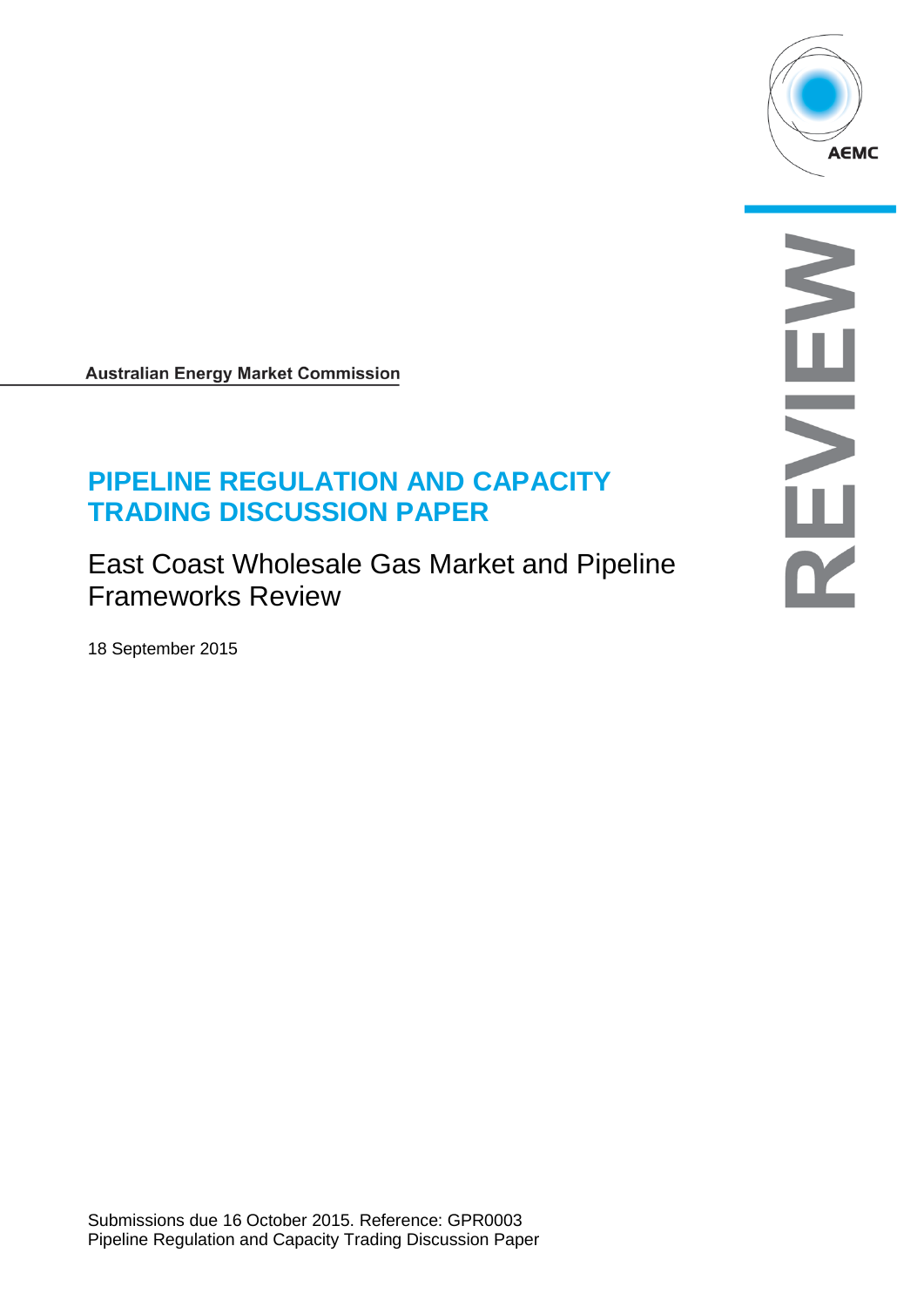#### **Inquiries**

Australian Energy Market Commission PO Box A2449 Sydney South NSW 1235

**E**: aemc@aemc.gov.au **T**: (02) 8296 7800 **F**: (02) 8296 7899

Reference: GPR0003

#### **Citation**

AEMC 2015, East Coast Wholesale Gas Market and Pipeline Frameworks Review, Pipeline Regulation and Capacity Trading Discussion Paper, 18 September 2015, Sydney

#### **About the AEMC**

The AEMC reports to the Council of Australian Governments (COAG) through the COAG Energy Council. We have two functions. We make and amend the national electricity, gas and energy retail rules and conduct independent reviews for the COAG Energy Council.

This work is copyright. The Copyright Act 1968 permits fair dealing for study, research, news reporting, criticism and review. Selected passages, tables or diagrams may be reproduced for such purposes provided acknowledgement of the source is included.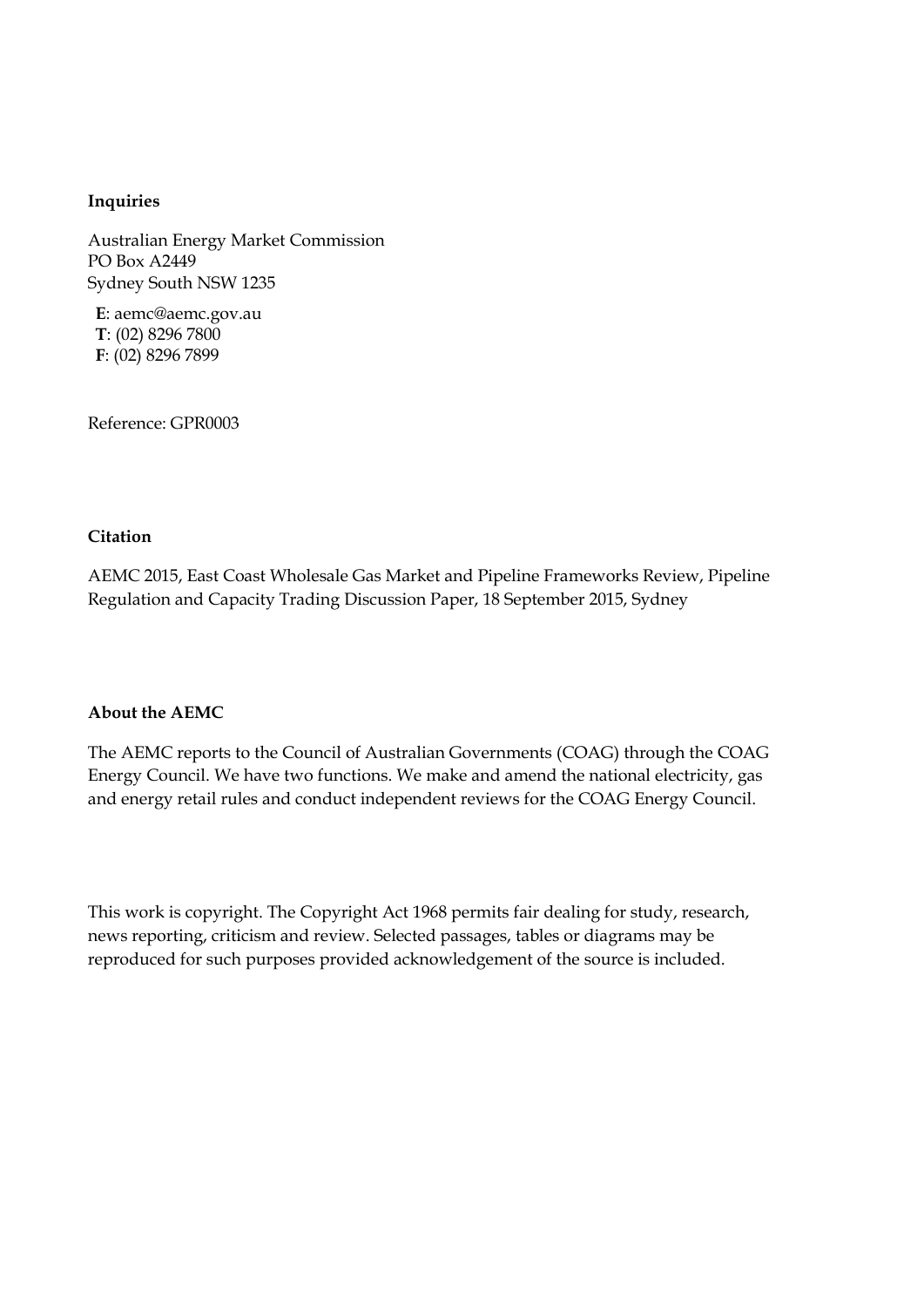## **Foreword**

The east coast gas industry is undergoing a period of rapid and substantial change, most notably with the development of a large liquefied natural gas (LNG) export industry in Queensland. While these changes should bring substantial benefits to the Australian community, they may test the appropriateness of current market arrangements, and have therefore attracted significant interest.

In late 2014, the Council of Australian Governments' Energy Council outlined its Vision for the establishment of a liquid wholesale gas market. A market with a transparently traded gas price which is suitably liquid and robust would allow participants to manage risk in an environment where long term bilateral contracts are being supplanted by shorter term trading.

The ability of gas to flow easily across the pipeline system to where it most highly valued is a critical enabler of a liquid gas market. If there are obstacles to participants being able to access transportation capacity, this will inhibit their ability to trade gas. Consequently, efficiency in the use of pipeline capacity will be of fundamental importance in allowing the Vision to be achieved.

The objective of this paper is therefore to prompt a discussion on the appropriate gas transmission arrangements to complement the potential developments to wholesale gas markets on the east coast recently consulted on by the Commission. It provides stakeholders with the opportunity to respond to issues raised with regard to the regulatory framework for transmission pipelines, as well as to a number of other possible approaches to improving the pipeline capacity trading market.

Over the second half of 2015, the Commission will continue to seek input from industry on a number of workstreams associated with this review. We appreciate the time and resources that stakeholders have invested in attending meetings and preparing submissions, particularly over such a short timeframe, and thank you for engaging with the Commission throughout the review process.

John Pierce

Chairman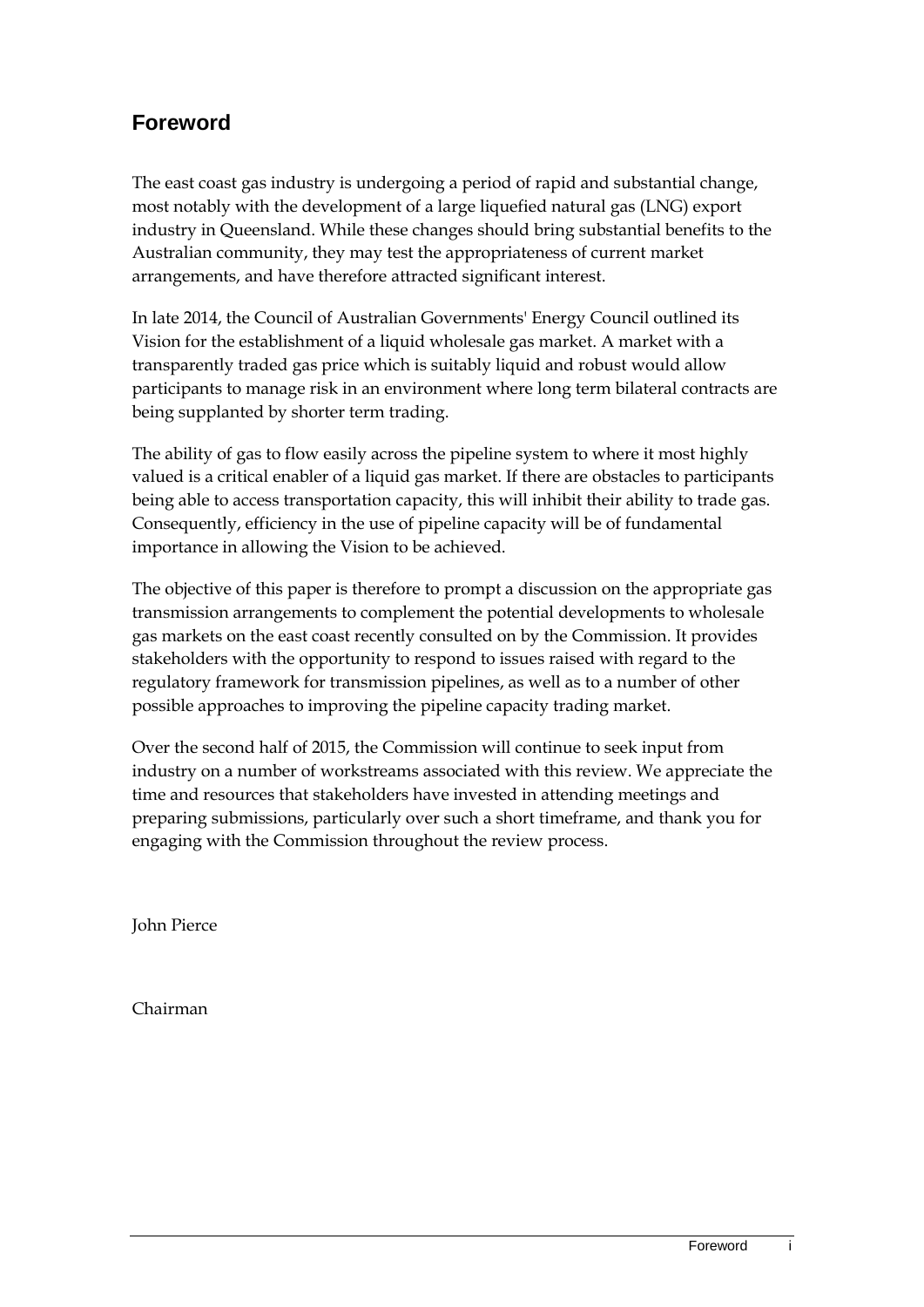## **Executive summary**

This objective of this paper is to stimulate discussion around the arrangements for pipeline regulation and capacity trading in the context of the Council of Australian Governments' Energy Council Vision for Australia's future gas market.

The achievement of the Council's Vision of a liquid wholesale gas market depends critically upon the ability of participants to access pipelines to readily transport gas between trading locations. In Stage 1 of the review, the Commission highlighted the general acceptance that the pipeline arrangements applying outside of Victoria referred to as "contract carriage" - have delivered timely and efficient investment. However, we also raised concerns that difficulties in the processes for reallocating rights to use pipelines might impede the ability of the market to reach efficient outcomes.

Issues of capacity allocation<sup>[1](#page-3-0)</sup> are likely to be exacerbated by structural changes in the gas sector that are leading to more volatile gas transportation requirements for shippers. Given the inconsistency between the potentially dynamic nature of shippers' transportation requirements and the long-term allocation of capacity typical under the contract carriage model, there may be a need to reconsider regulatory frameworks to facilitate greater liquidity in the trading of capacity.

In this context, the focus of the Commission's work in Stage 2 of the review has been to consider the potential for the following factors to impede the achievement of efficient outcomes:

- 1. high search and transaction costs in the market for transmission capacity, particularly for shorter-term trades;
- 2. the lack of incentives to provide access by shippers that hold capacity; and
- 3. the lack of incentives to facilitate access by pipeline owners.

The Commission is concerned that these issues may be resulting in existing capacity not being held by the parties that value it the highest.

The Commission is working with the Australian Competition and Consumer Commission (ACCC) which is currently undertaking an inquiry into the east coast gas market to, amongst other things, get a better understanding of these (and any other potential) impediments and the extent to which they may be affecting the efficiency of the transmission sector and, importantly, prices in downstream gas markets.[2](#page-3-1)

In light of these three issues, the Commission has developed three broad approaches to how changes in the market might be implemented.

<span id="page-3-0"></span><sup>&</sup>lt;sup>1</sup> In this paper, capacity allocation refers to the commercial processes through which shippers obtain capacity rights.

<span id="page-3-1"></span><sup>2</sup> ACCC, *Inquiry into competitiveness of the wholesale gas industry,* 2015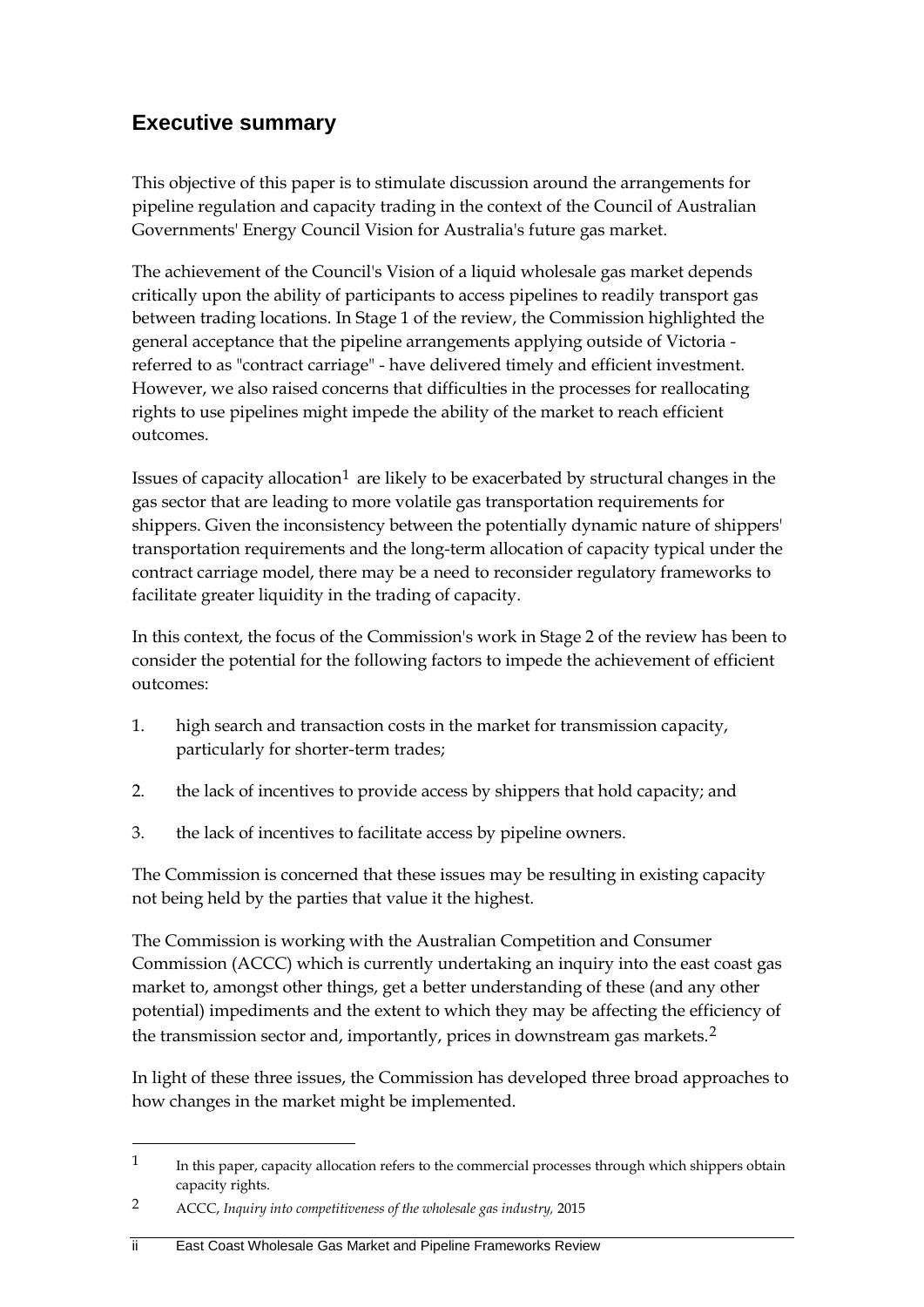These approaches are not mutually exclusive of each other. Equally however, it may not be necessary to implement all of the approaches, or all of the elements of each approach.

## **Approach A – Facilitate trading between parties**

High search and transaction costs in the market for transmission capacity, particularly for shorter-term trades, may represent a cause of inefficient allocation of pipeline capacity, as transaction costs limit trading liquidity.

Approach A presents a number of possible ways to address these costs by facilitating trade between parties, on the assumption that shippers and pipeline owners have incentives to trade capacity and that transaction costs are the primary barrier to these trades occurring.

## **Approach B – Improve the incentives of capacity holders in the provision of capacity**

While capacity holders may derive option value from retaining pipeline capacity that is unlikely to be used, they may also have an incentive not to sell capacity, or to price it very highly, because they want to gain a competitive advantage in an upstream or downstream market, in a practice known as "hoarding".

By hoarding capacity, shippers may preclude their competitors from upstream or downstream markets.

There may additionally be provisions in the contracts between the holders of capacity and pipeline owners that may be further limiting either party's ability or incentive to trade capacity.

Approach B presents a number of possible elements that address potential market power held by shippers, including compulsory capacity reallocation from shippers holding but not using capacity to prospective shippers.

## **Approach C – Improve the incentives of pipeline owners in facilitating access to capacity**

The Commission is considering whether the current transmission pipeline regulatory framework (the gas third party access regime) has the potential to lead to inefficient outcomes by not allowing for the appropriate level of regulation for pipeline owners that might be exercising market power in the provision of capacity.

The gas third party access regime, in keeping with the National Access Regime, is a tool targeted at enabling third parties to use existing bottleneck infrastructure in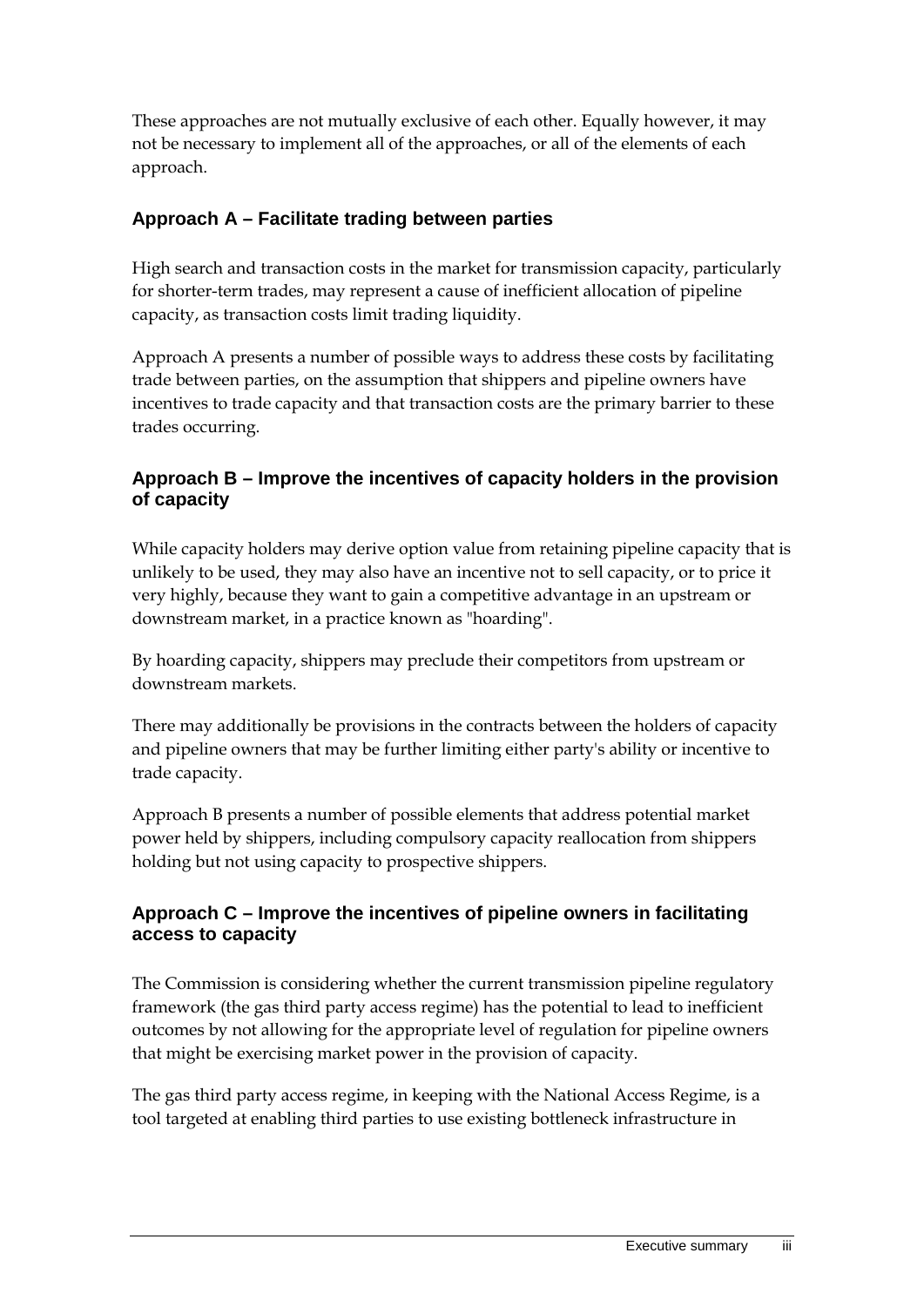circumstances where the owner of the infrastructure does not wish to make it available, and where such use would promote competition in other markets.<sup>[3](#page-5-0)</sup>

The third party access regime is not, therefore, a comprehensive regulatory instrument designed to solve a broader range of problems that might affect markets such as the gas market. In particular, it may not specifically be designed to address instances of monopoly power on the part of a pipeline owner in the transmission sector, implying that if such instances existed, either now or in the future, pipelines may not be subject to the appropriate level of regulation.

Unconstrained by competition or regulation, pipeline owners may be able to price capacity at a level higher, or offer a level of service lower, than that which would be expected to prevail in a workably competitive market. Amongst other things, this could have a detrimental effect on competition in the wholesale market, through the potential for the inefficient under-utilisation of pipelines.

Approach C presents ways to improve the incentives of pipeline owners to facilitate access to capacity, including changes to the economic regulatory regime such that the test for regulatory coverage would directly consider whether a transmission infrastructure owner is, or could be, exercising market power in the capacity market.

## **Feedback**

-

The appropriate regulatory response to any of the identified issues not only depends on their current and likely future materiality, but also on the ability and likelihood of the market to respond in a timely manner without intervention. As a result, the Commission seeks feedback on:

- the nature and extent of the issues identified, and any other potential issues; and
- the market's likely ability to respond to these issues in a timely manner absent of regulation, and so the appropriateness of any of the approaches identified.

In addition, the Commission is particularly interested in stakeholder views on its analysis of the coverage test, which implies that changes should be considered so that the regulatory regime is more directly targeted at the potential sources of market failure in the gas transmission sector. Even if such a change resulted in no variation to pipelines' current regulatory status, this would reduce the potential for market power issues arising in the future. The Commission welcomes feedback on whether it would be appropriate to further progress work in this area regardless of any market power currently being exercised in the sector.

The closing date for submissions is **16 October 2015.**

<span id="page-5-0"></span><sup>3</sup> National Competition Council, *Declaration of the shipping channel service at the Port of Newcastle*, Draft Recommendation, 30 July 2015, at 3.16 to 3.19.

iv East Coast Wholesale Gas Market and Pipeline Frameworks Review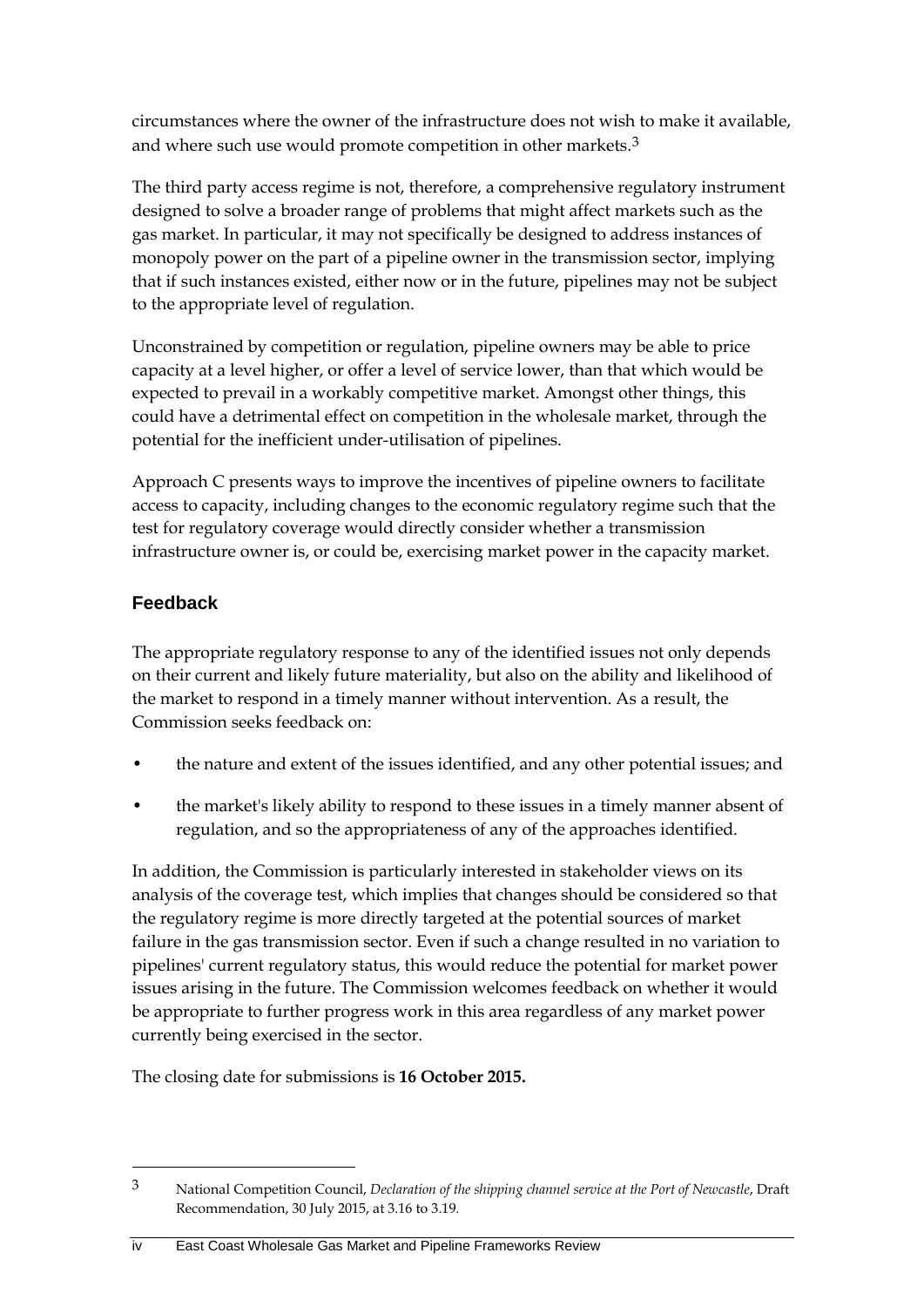## **Contents**

| 1              |     |                                                                                  |    |  |  |
|----------------|-----|----------------------------------------------------------------------------------|----|--|--|
|                | 1.1 |                                                                                  |    |  |  |
|                | 1.2 |                                                                                  |    |  |  |
|                | 1.3 |                                                                                  |    |  |  |
|                | 1.4 |                                                                                  |    |  |  |
|                | 1.5 |                                                                                  |    |  |  |
| $\overline{2}$ |     |                                                                                  |    |  |  |
|                | 2.1 |                                                                                  |    |  |  |
|                | 2.2 |                                                                                  |    |  |  |
|                | 2.3 | How successful is the current regulatory regime in addressing these issues?16    |    |  |  |
| 3              |     |                                                                                  |    |  |  |
|                | 3.1 |                                                                                  |    |  |  |
|                | 3.2 |                                                                                  |    |  |  |
|                | 3.3 |                                                                                  |    |  |  |
|                | 3.4 |                                                                                  |    |  |  |
| 4              |     |                                                                                  |    |  |  |
|                | 4.1 |                                                                                  |    |  |  |
|                | 4.2 | Approach B - Improve the incentives of capacity holders in the provision of      |    |  |  |
|                | 4.3 | Approach C - Improve the incentives of pipeline owners in facilitating access to |    |  |  |
|                | 4.4 |                                                                                  |    |  |  |
|                |     |                                                                                  |    |  |  |
| $\mathbf{A}$   |     |                                                                                  |    |  |  |
|                | A.1 |                                                                                  |    |  |  |
|                | A.2 |                                                                                  |    |  |  |
|                | A.3 |                                                                                  |    |  |  |
|                | A.4 |                                                                                  |    |  |  |
| B              |     | Case study - Implementation of an Oversell and Buy Back mechanism by             | 59 |  |  |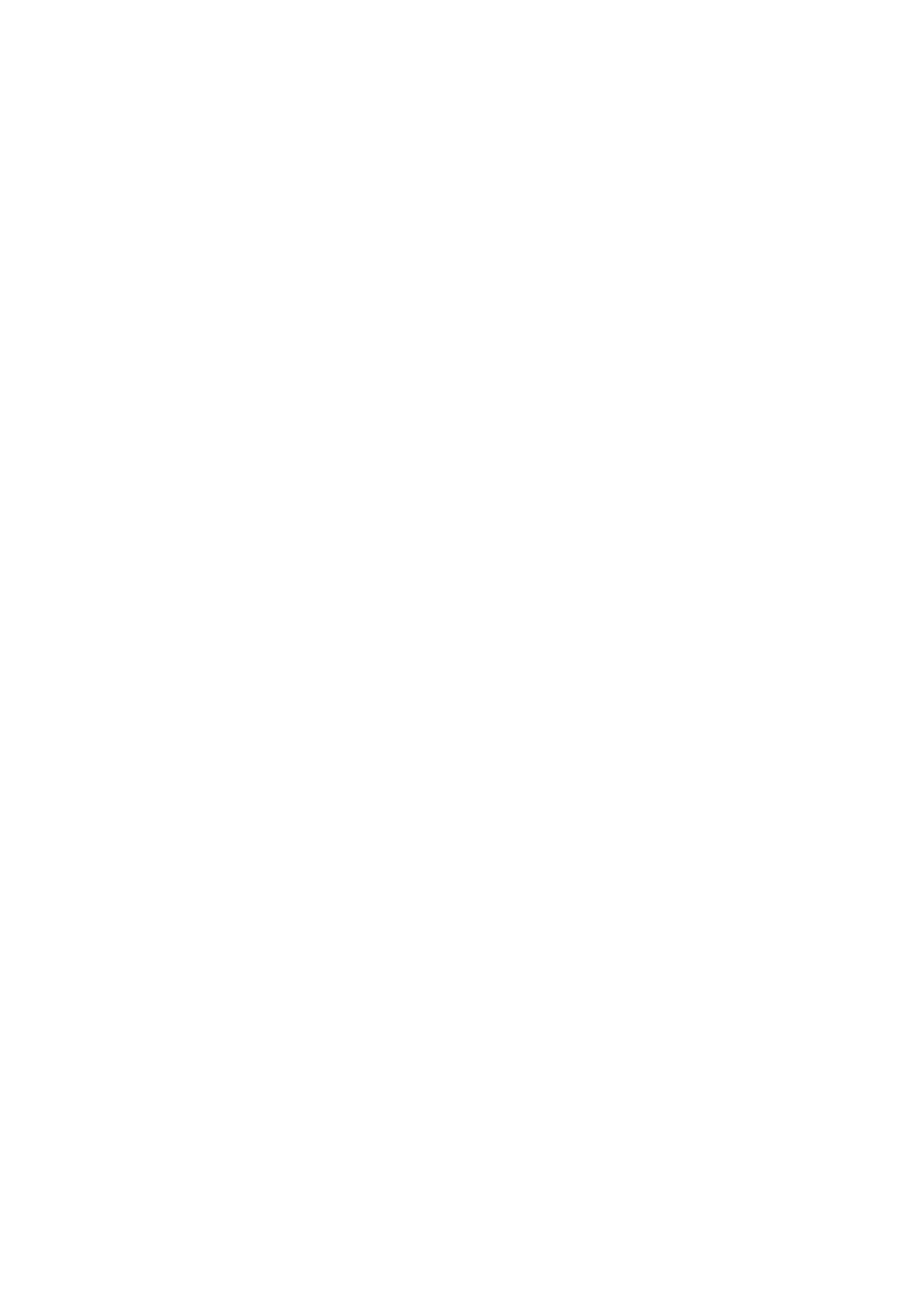## <span id="page-8-0"></span>**1 Introduction**

## <span id="page-8-1"></span>**1.1 Context**

-

On 20 February 2015, the Council of Australian Governments' (COAG) Energy Council directed the Australian Energy Market Commission (AEMC or Commission) to review the design, function and roles of facilitated gas markets and gas transportation arrangements on the east coast of Australia ("the east coast review"). This followed the publication of the Energy Council's Vision for Australia's future gas market:[4](#page-8-2)

"The Council's vision is for the establishment of a liquid wholesale gas market that provides market signals for investment and supply, where responses to those signals are facilitated by a supportive investment and regulatory environment, where trade is focused at a point that best serves the needs of participants, where an efficient reference price is established, and producers, consumers and trading markets are connected to infrastructure that enables participants the opportunity to readily trade between locations and arbitrage trading opportunities."

The Council's Vision can be broken into three outcomes:

- Establishment of an efficient and transparent reference price for gas.
- Participants able to readily trade gas between hub locations.
- Investment in infrastructure that responds to market signals and is facilitated by a supportive regulatory framework.

The achievement of the Vision depends critically upon a well-functioning gas transmission sector.[5](#page-8-3) More efficient outcomes in the transmission sector will reduce costs and facilitate more efficient outcomes in the gas wholesale market – including the establishment of a liquid market with an efficient reference price.

Amongst other things, efficiency in the transmission sector entails the allocation of existing capacity to those parties that value it most highly.<sup>[6](#page-8-4)</sup> Historically, market fundamentals were more predictable and long-term, point-to-point contracts were relatively effective in allocating capacity rights under the contract carriage model.<sup>[7](#page-8-5)</sup>

<span id="page-8-2"></span><sup>4</sup> COAG Energy Council, *Australian Gas Market Vision*, December 2014, p. 1.

<span id="page-8-3"></span><sup>&</sup>lt;sup>5</sup> The subject of this paper is the efficient use of capacity on both transmission pipelines and infrastructure which provides hub services (eg, compression and redirection services). Each make up a part of the total gas transmission infrastructure, and so consideration of both is required to meet the Council's Vision of allowing gas to be readily traded between hub locations.

<span id="page-8-4"></span><sup>6</sup> Typically, this allocation is achieved through market mechanisms.

<span id="page-8-5"></span><sup>7</sup> There are currently two different models used to allocate and manage pipeline capacity in eastern Australia. These are generally referred to as "market carriage", which provides open access to the Victorian Declared Transmission System (DTS) and uses outcomes from the operation of the Declared Wholesale Gas Market (DWGM) to schedule injections and withdrawals from the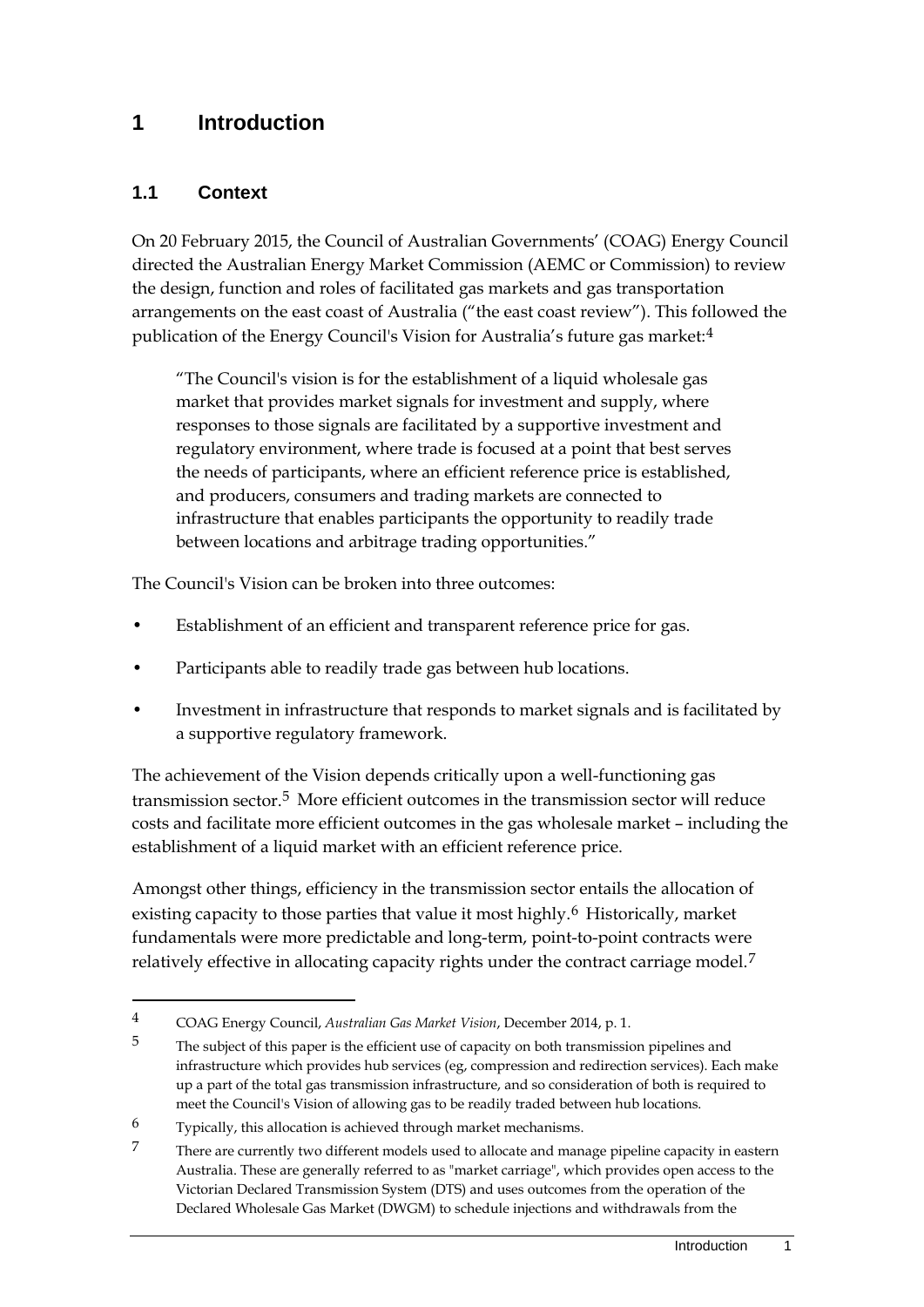However there have been, and may continue to be, a number of structural changes underway in the eastern Australian gas market which call into question the adequacy of the current arrangements:

- drivers for greater variability in shippers' transportation requirements, including the emergence of the LNG export industry in Queensland;
- the increasingly interconnected nature of transmission pipelines, which can lead to shippers requiring gas transportation on multiple pipelines; and
- increased concentration in the ownership of transmission assets.

## <span id="page-9-0"></span>**1.2 This discussion paper**

In light of these changes, the focus of the Commission's work in Stage 2 of the review has been to consider the potential for the following factors to impede the achievement of efficient capacity allocation:

- 1. high search and transaction costs in the market for transmission capacity, particularly for shorter-term trades;
- 2. lack of incentives to provide access by shippers that hold capacity; and
- 3. lack of incentives to facilitate access by pipeline owners.

The Commission is working with the ACCC, which is currently undertaking an inquiry into the east coast gas market to, amongst other things, get a better understanding of these impediments and the extent to which they may be affecting the efficiency of the transmission sector and, importantly, prices in downstream gas markets.[8](#page-9-1)

In parallel to this, the Commission has developed this paper to consider the appropriateness of three approaches to addressing these three issues. Under each approach, the Commission has outlined a number of elements consistent with addressing the respective issue.

While the approaches presented in this paper have been identified with the Energy Council's Vision in mind, they have not yet been tested against the assessment framework developed during Stage 1 of the review and set out in Appendix A. The assessment framework is structured so that the single overarching objective guiding the Commission is the National Gas Objective (NGO), although we will also have regard to other factors, including the Energy Council's Vision, the Gas Market Development Plan, and the characteristics of a well-functioning gas market outlined in Appendix A.

pipeline, and "contract carriage", which is in use on all other pipelines and relies on bilateral contracts between the pipeline owner and shippers to allocate pipeline capacity.

<span id="page-9-1"></span><sup>8</sup> See: Australian Government, *Inquiry into competitiveness of the wholesale gas industry*, Terms of Reference, 8 April 2015.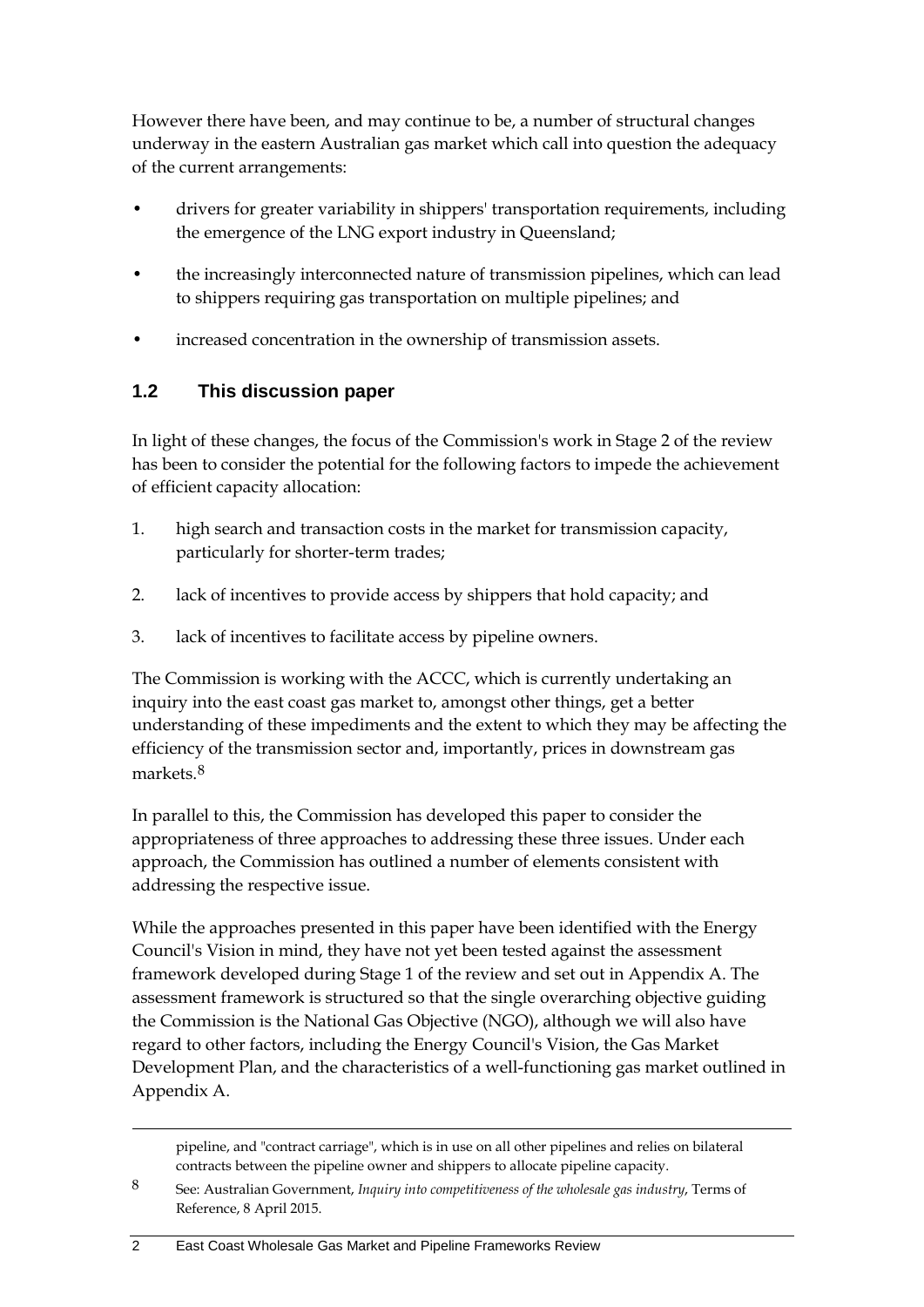## <span id="page-10-0"></span>**1.3 How this discussion paper fits into the wider review**

As outlined in the Stage 1 Final Report, there are four workstreams being progressed by the Commission as part of Stage 2 of the review. These are illustrated in Figure 1.1 below. This discussion paper relates to the Pipeline Capacity Trading workstream.



#### **Figure 1.1 Stage 2 workstreams**

#### **1.3.1 Interaction with the wholesale markets workstream**

In early August, the Commission released a discussion paper on wholesale gas markets, which outlined three high level wholesale gas market design concepts:<sup>[9](#page-10-1)</sup>

• Concept 1: multiple physical hub locations;

-

- Concept 2: northern and southern virtual hubs, with balancing markets at demand centres; and
- Concept 3: two large virtual hubs covering the east coast.

While some of these concepts may require changes to the existing transportation arrangements *within* the hubs, they will also rely upon the efficiency of transportation arrangements *between* the hubs.

It is relevant therefore to consider whether any measures need to be put in place to facilitate efficiency in gas transportation between hubs under both the current market design and the three other potential market designs outlined in the wholesale gas markets discussion paper. Consideration of the requirements to transport gas between physical or virtual trading hubs is the focus of this paper.

<span id="page-10-1"></span><sup>9</sup> AEMC, *East Coast Wholesale Gas Markets and Pipeline Frameworks Review*, Wholesale Gas Markets Discussion Paper, 6 August 2015.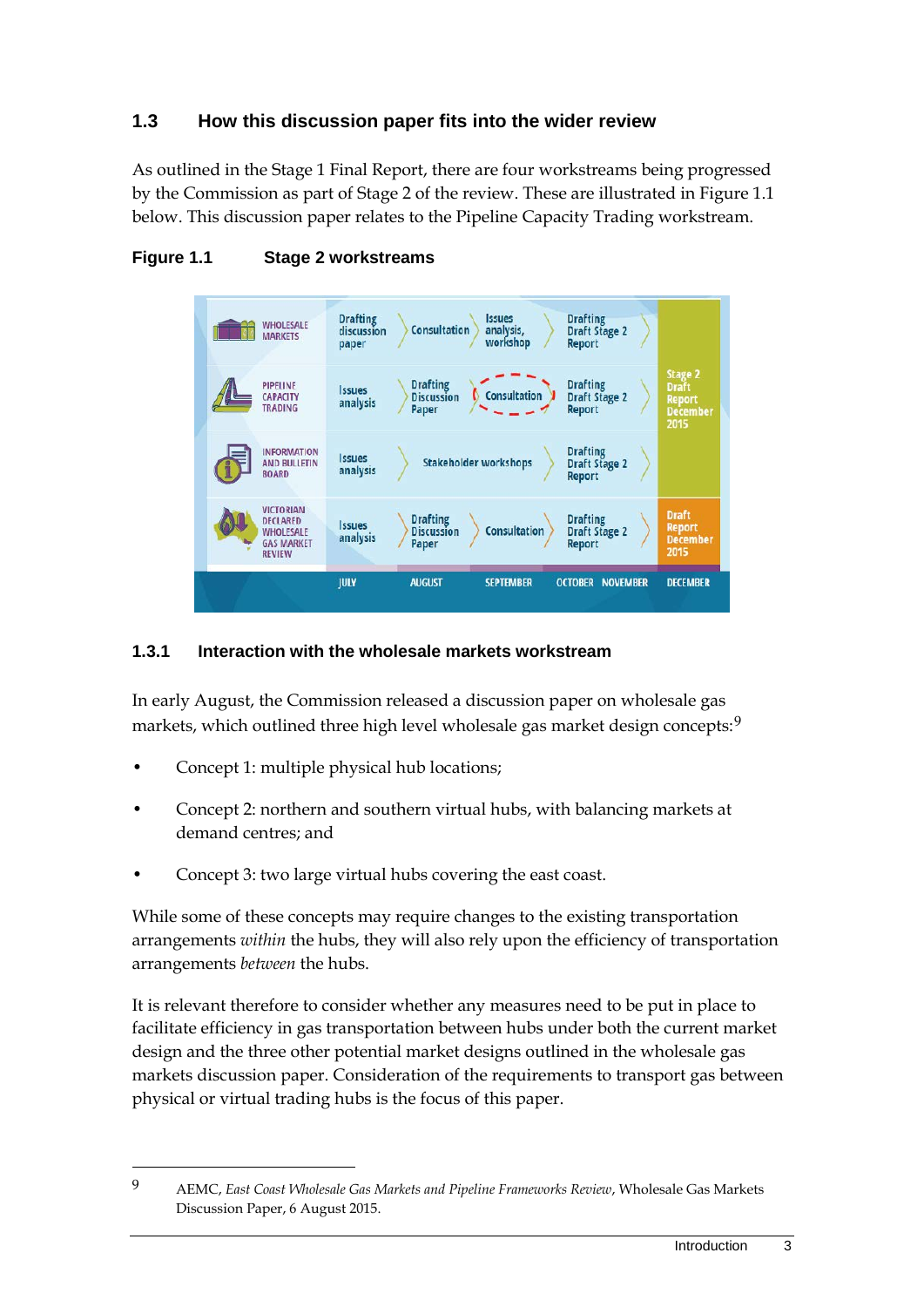The operation of, and investment in, gas transportation infrastructure within virtual hubs will be developed as an integral feature of these designs. We intend to consult with stakeholders on this matter, including at a public forum to be held in Sydney on 30 September 2015.

The Commission recognises that there are interactions between the policy considerations for the design of wholesale gas markets and the transmission sector. In particular, potential improvements to the efficiency by which capacity is allocated may contribute to improvements in the wholesale market. The nature and extent of required changes to the regulation of the wholesale market may be impacted as a result.

The Commission will be cognisant of these interactions as it develops an integrated set of recommendations across all the workstreams of this review.

## **1.3.2 Interaction with the information and Bulletin Board workstream**

As noted above, efficiency in the transmission capacity market may be improved by lower search and transaction costs, which may include better information being provided to the market.

The information and Bulletin Board workstream for this review is considering improvements to information in the wholesale gas market and transmission sector generally, while this paper considers potential options to specifically address transaction cost issues in the market for transmission capacity.

The Commission is also currently considering the COAG Energy Council's Enhanced Information for Gas Transmission Pipeline Capacity Trading rule change, which is designed to reduce the search related costs that may otherwise limit capacity trading.<sup>[10](#page-11-0)</sup> The Commission is considering how the approaches presented in this paper may interact with that rule change.

## **1.3.3 Next steps for the review**

-

Feedback from stakeholders through the consultation process for this discussion paper, as well as work being undertaken by the Commission to inform the nature and magnitude of the problem with transmission arrangements, will inform the Commission's recommendations in the Stage 2 Draft Report. The Commission will also be working closely with the Australian Energy Market Operator (AEMO), the Australian Energy Regulator (AER) and the ACCC throughout all elements of this Stage 2 analysis to draw on their operational and regulatory expertise as we develop our advice.

Work to finalise Stage 2 will be informed by direction from the COAG Energy Council.

<span id="page-11-0"></span><sup>10</sup> Enhanced Information for Gas Transmission Pipeline Capacity Trading rule change. See http://www.aemc.gov.au/Rule-Changes/Gas-Transmission-Pipeline-Capacity-Trading-Enhance

<sup>4</sup> East Coast Wholesale Gas Market and Pipeline Frameworks Review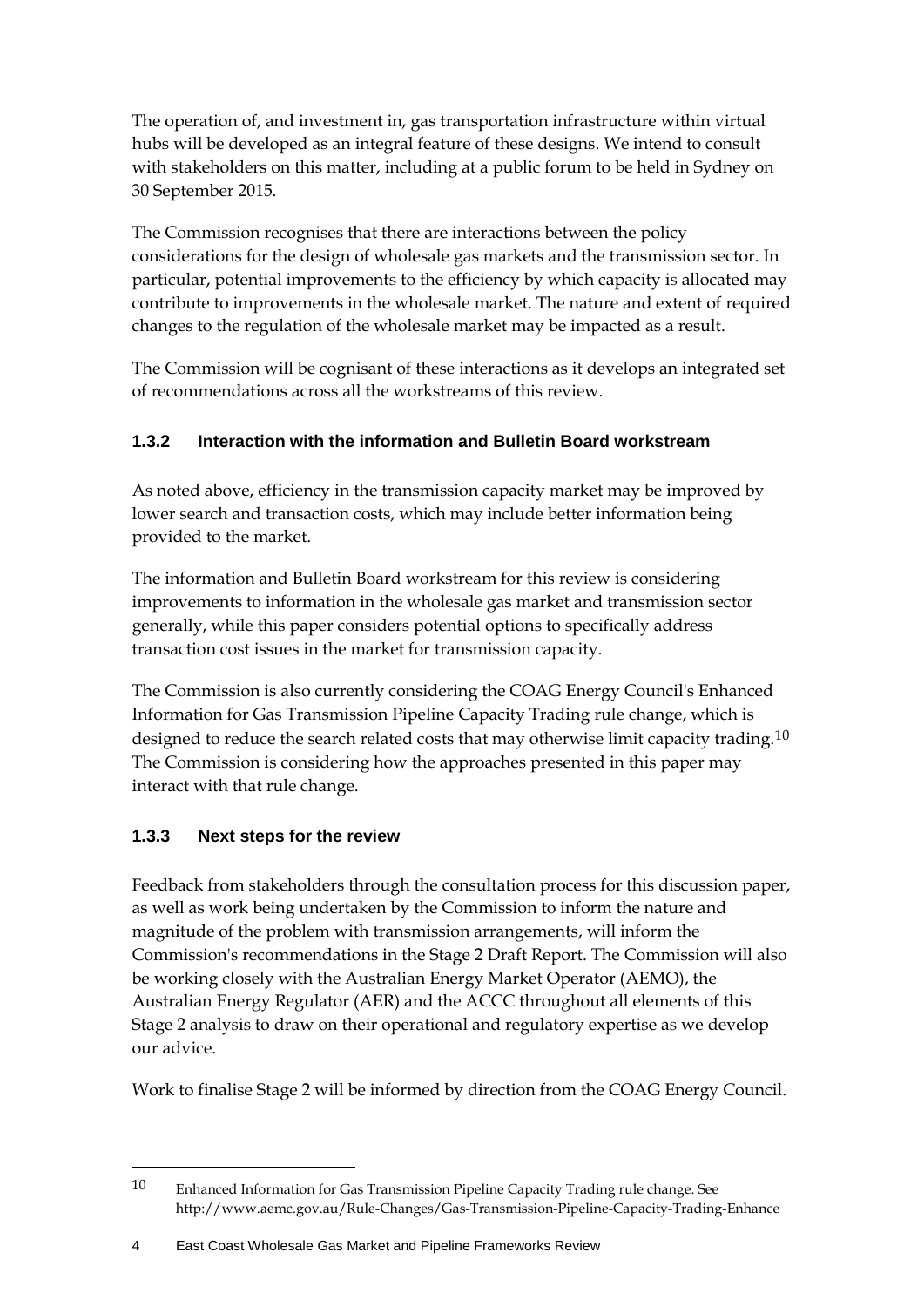## <span id="page-12-0"></span>**1.4 Responding to this paper**

The Commission welcomes submissions on any of the issues raised in this discussion paper. Requests for feedback on specific issues raised in this paper are made in chapters 2 and 4.

The closing date for submissions is **16 October 2015.**

Submissions should quote project number "GPR0003" and may be lodged online at www.aemc.gov.au or by mail to: Australian Energy Market Commission PO Box A2449 Sydney South NSW 1235.

## <span id="page-12-1"></span>**1.5 Structure of this paper**

The remainder of this paper is structured as follows:

- Chapter 2 provides an overview of the existing gas transmission arrangements, and assesses possible impediments to efficient outcomes and the effectiveness of the existing regulatory regime;
- Chapter 3 outlines why and how measures have been undertaken overseas to address potential impediments to efficient outcomes;
- Chapter 4 presents three broad approaches that might be implemented in Australia, and provides possible elements that might be introduced as part of each approach;
- Appendix A outlines our assessment framework; and
- Appendix B presents a case study on the implementation of an Oversell and Buyback scheme in Europe.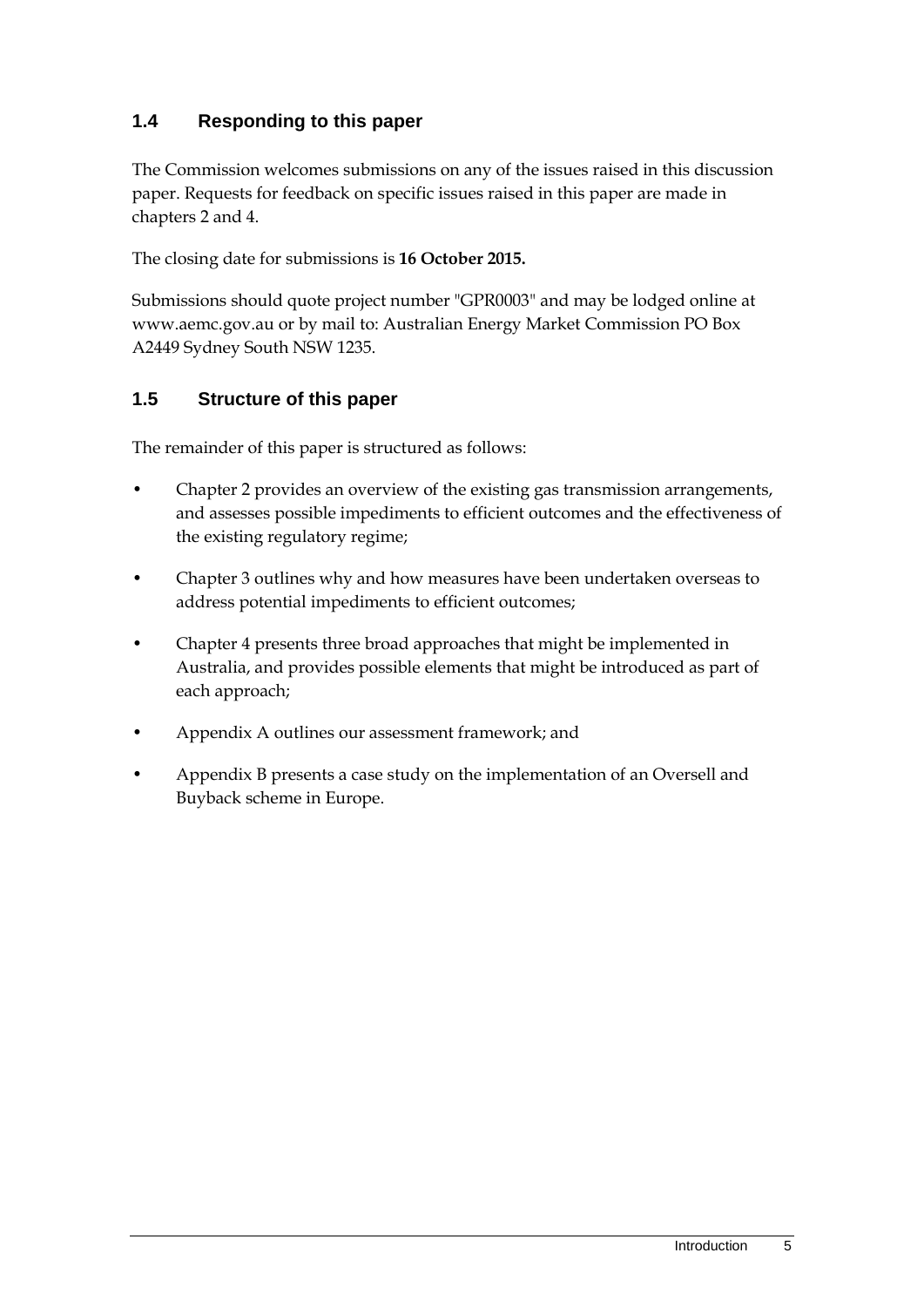## <span id="page-13-0"></span>**2 Assessment of existing gas transmission arrangements**

Under the contract carriage model, shippers are typically required to obtain gas transportation requirements independent of their purchase of the gas commodity. To do so, they must either purchase existing capacity directly from a pipeline owner, purchase existing capacity from another shipper that already has capacity, or underwrite the creation of new capacity.

To be efficient across all shippers in the market, this would entail:

- the creation of new capacity where and when the net present cost of new capacity is less than the net present cost of congestion. This recognises the potentially high cost of creating new capacity (eg, building a new compressor), and therefore that the efficient level of pipeline congestion is not zero;
- existing capacity being allocated to the parties that value it the highest; and
- new and existing capacity being built and operated at efficient cost.

The contract carriage model has been generally considered to-date to have resulted in timely and efficient investment in new capacity.<sup>[11](#page-13-2)</sup> Instead of concerns about the efficiency of investment, stakeholders' focus has been on issues regarding the purchasing and subsequent allocation between shippers of existing capacity.

This chapter explores these issues as follows:

- section [2.1](#page-13-1) describes how the east coast transmission sector (outside of the Declared Transmission System (DTS) in Victoria) operates;
- section [2.2](#page-17-0) discusses potential impediments to efficient outcomes arising under these arrangements; and
- section [2.3](#page-23-0) assesses the effectiveness of the current regulatory regime in addressing these issues.

#### <span id="page-13-1"></span>**2.1 How the east coast transmission sector operates**

#### **2.1.1 How new capacity is created**

-

Transmission infrastructure investments are typically underwritten by one or more shippers (known as foundation shippers) in return for long-term firm access to that infrastructure's capacity. As a result, the majority of transmission infrastructure capacity is held on a "take-or-pay" basis under the Gas Transportation Agreement (GTA) between the foundation shipper and infrastructure owner, under which the

<span id="page-13-2"></span><sup>11</sup> K Lowe Consulting, *Gas Market Scoping Study*, A report for the AEMC, 2013, p. 92.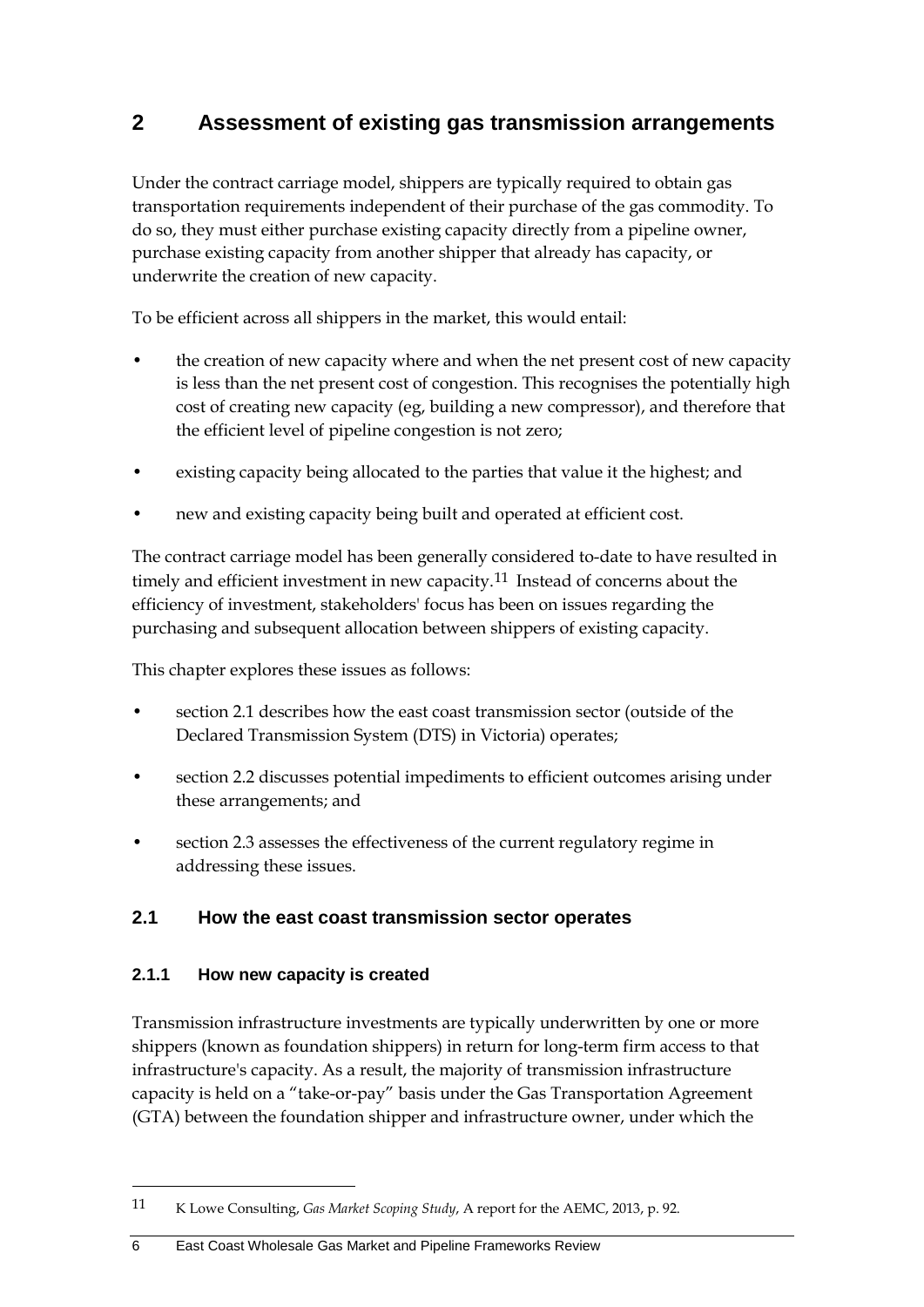shipper will pay the infrastructure owner in full or in large part regardless of the quantity of gas transported.

This approach allows for the management of risk in investment in a large, long-lived asset. For the infrastructure owner, the take-or-pay provisions offset the risk that demand for the infrastructure is less than forecast, as through the take-or-pay provisions its income is largely independent of subsequent utilisation. For the foundation shipper, the approach guarantees access to the infrastructure at an agreed price, typically over a long time period.

While GTAs are negotiated bilaterally, we understand that APA, the major pipeline owner on the east coast, has more recently been making use of a public "open season"<sup>[12](#page-14-0)</sup> process to gauge the level of interest in proposed capacity expansions across all existing and potential shippers.<sup>[13](#page-14-1)</sup>

Terms and conditions in the GTA are set between the infrastructure owner and shipper, and can vary from case-to-case.<sup>[14](#page-14-2)</sup> Amongst other things, terms and conditions contained in GTAs will specify where gas can be injected and withdrawn from a pipeline.

Market based commercial decision making by individual pipeline owners (typically contracting with shippers) determines investment. There are no regulatory requirements for a pipeline owner to invest.

## **2.1.2 How existing capacity is allocated through the market**

In addition to underwriting the development of new capacity, shippers can obtain pre-existing capacity in a number of ways. This can be from:

- another shipper which already holds spare capacity;
- a pipeline owner who has spare unallocated capacity; or
- a pipeline owner who sells capacity that has already been allocated to a shipper but that is not being used by that shipper.

#### **Purchase from a shipper which already holds spare capacity**

-

A capacity holder's gas transportation requirements may vary in any given time period compared to the level of firm capacity it holds on transmission infrastructure. If a

<span id="page-14-0"></span><sup>12</sup> Open seasons are set periods of time when shippers can signal to pipeline owners their interest in capacity expansions. At the end of an open season, a pipeline owner is able to assess the total interest across all shippers.

<span id="page-14-1"></span><sup>13</sup> APA, *East Coast Gas Inquiry*, APA Group submission responding to the ACCC issues paper, 2 July 2015, p. 16.

<span id="page-14-2"></span><sup>14</sup> APA has developed a GTA with standardised terms and conditions, which it considers will enable shippers to trade capacity more readily. See: APA, Stage 1 Discussion Paper submission, p. 23.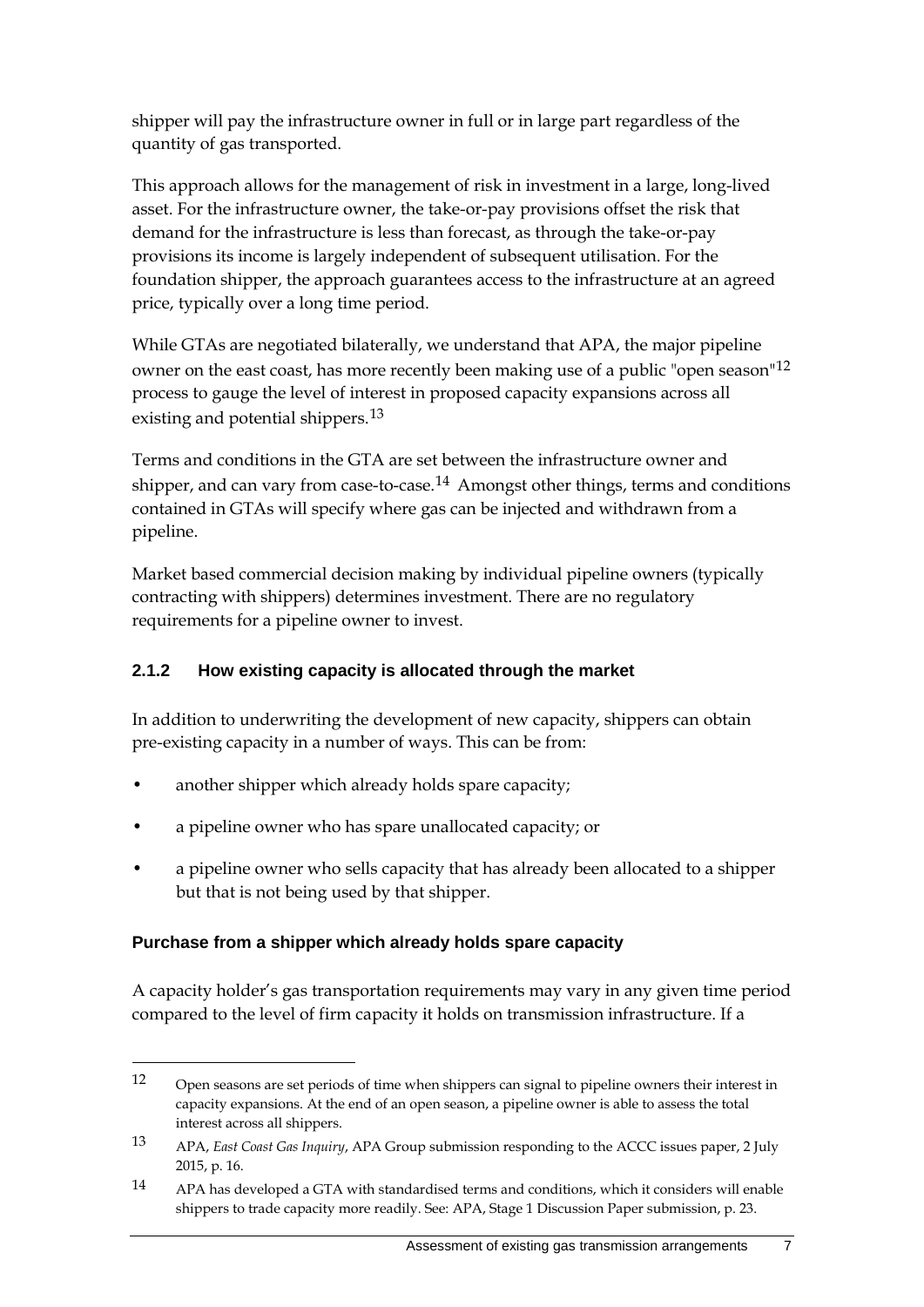capacity holder has any spare capacity it may decide to on-sell it to another shipper that is in a position to utilise the capacity.<sup>[15](#page-15-0)</sup> This trade may take the form of either:

- a bare transfer, which results in the contract holder's rights (or part thereof) being temporarily transferred to the counterparty but the contract holder remaining responsible for the financial and operational obligations in the GTA (such as pipeline nominations);
- a novation, which results in the contract holder's rights and obligations under the GTA being permanently transferred to the counterparty; or
- an operational capacity transfer, which provides for the temporary transfer of the contract holder's operational rights and obligations under the GTA.

These forms of trading have different obligations and risks for both the holder of the capacity and the buyer of the capacity.

The capacity holder's willingness to enter into such a trade will depend on:

- whether its GTA with a pipeline owner allows for such a trade;
- how much spare capacity it has and the period over which it is available;
- the opportunity costs of not entering into the transaction;
- the impact on its ability to manage its obligations under its existing GTA;
- commercial considerations, such as the effect the transaction may have on the buyer's competitive position in an upstream or downstream market;
- the value it places on the option to use the capacity (known as "option value"), given that it is required to decide whether or not to sell its capacity some time prior to knowing whether that capacity will be required; and
- the transaction costs associated with entering into such an arrangement (ie, negotiation and contracting costs and ongoing contract management costs).

The buyer's willingness, on the other hand, will depend on whether the:

- counterparty is able to make use of the pipeline capacity, which will depend on its end-use requirements and contractual position;
- period over which the capacity is to be supplied corresponds with the period over which the counterparty can use the capacity;
- firmness of the capacity meets the counterparty's requirement; and

8 East Coast Wholesale Gas Market and Pipeline Frameworks Review

<span id="page-15-0"></span><sup>15</sup> A capacity holder with excess capacity may also enable other parties to use its capacity through a swap or option.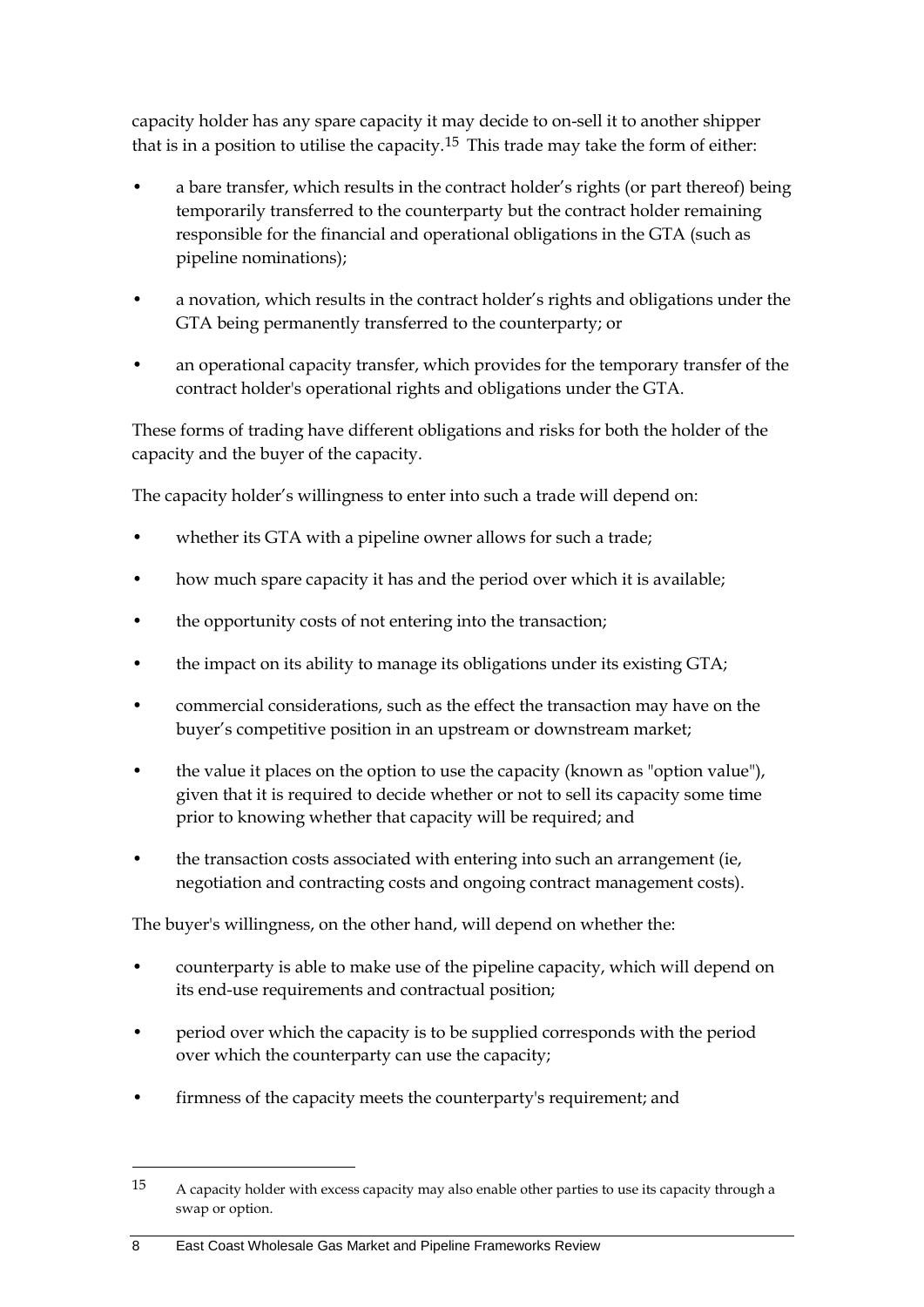• total cost of entering into the transaction (including price and any transaction costs) is less than the cost of any substitute service, if available.

Due to the confidential nature of these agreements, it is not possible to determine how frequently these types of transactions are used. Anecdotal evidence, however, suggests these transactions do occur but are infrequent.

### **Box 2.1 Capacity trading websites**

To facilitate trades, both APA and Jemena have established capacity listing websites, wherein participants can find one another through listing capacity bids and offers, and can thereafter perform capacity trades over the counter.[16](#page-16-0)

APA's platform currently allows capacity on the South West Queensland, Carpentaria, Moomba to Sydney and Roma to Brisbane pipelines to be listed. Jemena's platform allows capacity on the Queensland Gas Pipeline to be listed, and is expected to be expanded to include the Eastern Gas Pipeline.

APA's website includes summary trading information, which suggests that a limited amount of capacity has been traded to-date on the Roma to Brisbane pipeline.

#### **Purchase of unallocated capacity from a pipeline owner**

Pipeline owners may have spare capacity which they have not sold to foundation shippers. This may arise because they chose to construct assets with capacity greater than that required by (and paid for by) the foundation shippers, or because a foundation shipper's contract for firm capacity has expired, freeing up capacity. In either case, this unallocated capacity can be sold to shippers, generally through bilateral contract negotiations.

#### **Purchase of unutilised contracted capacity from a pipeline owner**

A prospective shipper may also be able to enter a contract with the pipeline owner for any unutilised contracted capacity, typically on a non-firm basis. To the extent that this capacity has already been paid for by the contracting shipper (ie, because transportation charges are largely fixed and are payable irrespective of the volumes transported), then the pipeline owner should have an incentive to enter into such transactions because it will derive additional revenue from the sale.

Compared to a capacity holder, a pipeline owner may also be better placed to offer the service required by the buyer because it can aggregate spare capacity across multiple users.

<span id="page-16-0"></span><sup>16</sup> These websites can be accessed via the AEMO gas Bulletin Board or directly via http://capacitytrading.apa.com.au/ and http://jemena.com.au/industry/pipelines/capacity-trading, respectively.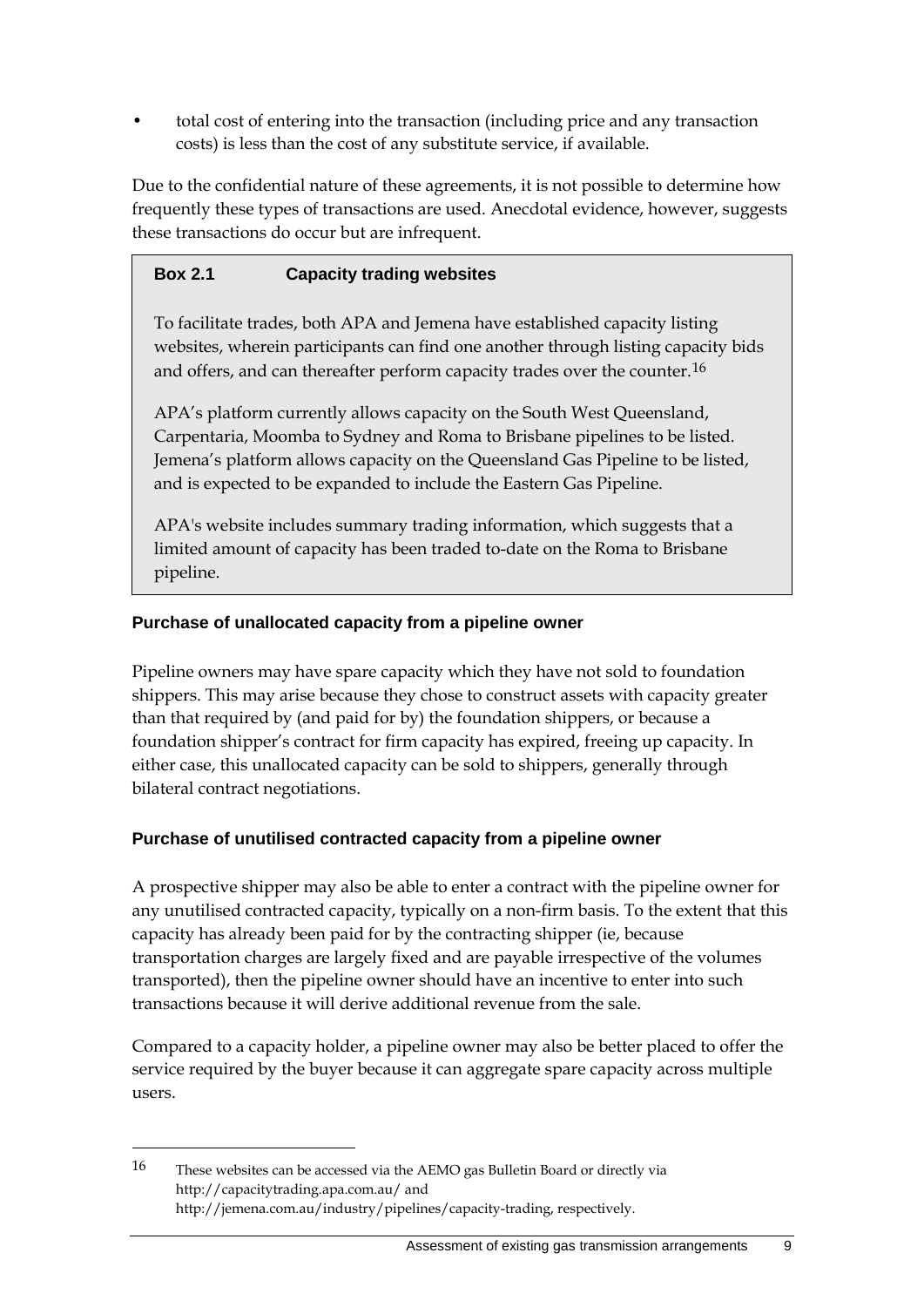Whether or not a buyer will view a non-firm transportation service as a substitute for a firm capacity transfer will depend on:[17](#page-17-1)

- whether the buyer requires a firm service; and
- the price and other terms and conditions proposed by the pipeline owner.

## <span id="page-17-0"></span>**2.2 Potential impediments to efficient outcomes**

Although it is difficult to obtain firm evidence, given the confidential nature of the transactions, it appears that the trading of pipeline capacity under contract carriage arrangements on the east coast of Australia outside of Victoria has been illiquid to date.

As discussed at the start of this chapter, to be efficient, capacity should be allocated to the parties that value it most highly, suggesting that liquidity may be an indicator of efficient outcomes. On the other hand, illiquidity may be because the incumbent capacity holder values the capacity most highly (eg, a lack of demand for trade in pipeline capacity or the holder derives option value from unutilised capacity) or because of technical limitations on pipelines.

Nevertheless, in response to both this review and the ACCC Inquiry, stakeholders have identified a number of potential issues which may be impeding the efficient allocation of capacity between shippers, and resulting in either:

- capacity going unused despite being of value to a shipper, in an outcome known as contractual congestion; or
- in the case that a pipeline is fully utilised and there is physical congestion, the allocation not going to the shippers that value it the highest.

A description of each of the identified potential issues is given below.

## **2.2.1 Restrictive provisions in Gas Transportation Agreements**

Shippers purchase capacity from pipeline owners under GTAs, which typically are of a long-term duration. Terms and conditions in the agreements are set between the infrastructure owner and shipper, and vary from case-to-case.

For example, GTAs are usually structured around specific receipt and delivery points. Matching contractual and physical flows so tightly minimises the costs incurred by pipeline owner in managing the system. However, such a level of prescription is also

<span id="page-17-1"></span><sup>17</sup> Unutilised contracted capacity can be purchased from the pipeline owner as firm capacity once the pipeline owner has scheduled nomination, which occurs on the day before the gas day. See: APA, *East Coast Gas Inquiry*, APA Group submission responding to the ACCC issues paper, 2 July 2015, p. 6.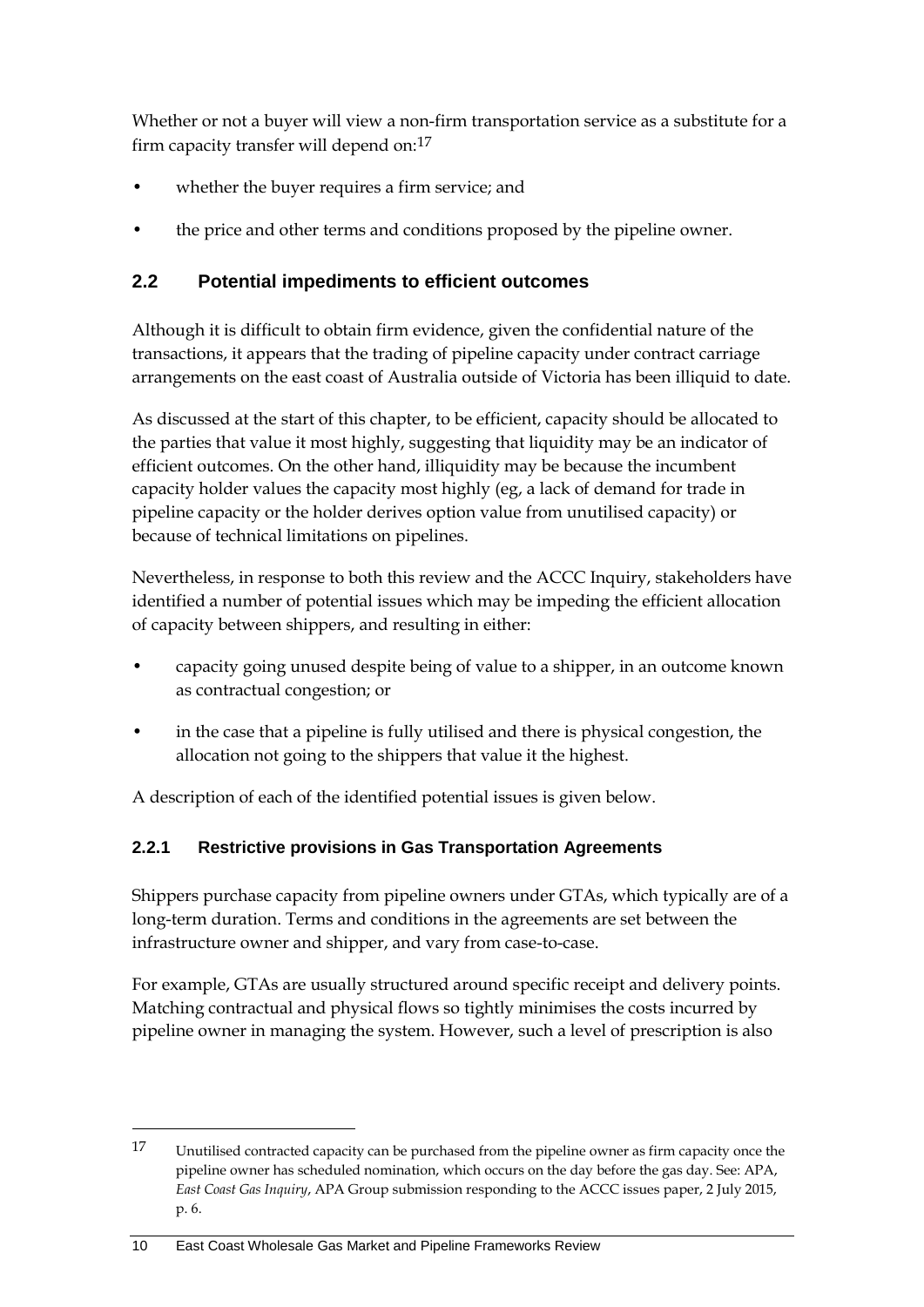likely to limit trading, as it is unlikely that any two shippers will have precisely the same requirements.<sup>[18](#page-18-0)</sup>

Stakeholders have noted that there may be provisions in GTAs that limit either:

- the capacity holders' incentive and/or ability or compete with the pipeline owner for the provision of capacity, examples being:
	- nomination cut-off times in GTAs that favour capacity sales by pipeline owners compared to sales by shippers that hold capacity;[19](#page-18-1)
	- restrictions on a shipper's ability to change receipt and delivery points in GTAs (or to move maximum daily quantity (MDQ) (or maximum hourly quantity (MHQ)) between points) without renegotiation of the GTA. This means that a prospective shipper would need to find an existing shipper with the right combination of receipt and delivery points for the capacity trade to proceed;[20](#page-18-2)
	- the requirement to negotiate allocation agreements at delivery/receipt points;[21](#page-18-3) and
	- other fees and charges levied by pipeline owners that limit capacity trading;[22](#page-18-4) and
- the pipeline owner's incentive and/or ability to compete with capacity holders for the provision of capacity, examples being:
	- a direct prohibition on the pipeline owner selling capacity to another party;[23](#page-18-5)

<span id="page-18-0"></span><sup>18</sup> This issue most affects industrial customers and gas fired generators because they have traditionally only sought to have gas transported from a receipt point to their facilities. Larger retailers tend to enter into contracts that provide for the use of multiple delivery and receipt points, although they may be limited in their ability to add further delivery (or receipt) points to accommodate a capacity trade if they haven't already specified those points in their GTA. They may also be constrained in their ability to transfer the capacity that they have reserved for a particular delivery (receipt) point to another point delivery (receipt) point even if the delivery (receipt) point they want to transfer the capacity to is already specified in their GTA.

<span id="page-18-1"></span><sup>19</sup> In particular, nomination times may be too early for capacity holders to assess whether they will require the capacity. See, for example: AGL, Stage 1 Discussion Paper submission, pp. 5-6.

<span id="page-18-2"></span><sup>20</sup> See, for example: AGL, Stage 1 Discussion Paper submission, pp. 5-6; Stanwell, Stage 1 Discussion Paper submission, p. 7.

<span id="page-18-3"></span><sup>21</sup> See, for example: AGL, Stage 1 Discussion Paper submission, pp. 5-6. Allocation agreements are agreements made between two shippers trading capacity which determine the priority of gas delivery at specific delivery points.

<span id="page-18-4"></span><sup>22</sup> AGL, Stage 1 Discussion Paper submission, p. 6; Santos, Stage 1 Discussion Paper submission, p. 7; Alinta Energy suggested that exposure to unknown additional pipeline charges can be difficult to manage (Stage 1 Discussion Paper submission, p. 8); Stanwell considered that excessive fees are often charged on intraday nominations by pipelines (Stage 1 Discussion Paper submission, p. 3).

<span id="page-18-5"></span><sup>23</sup> MEU, Stage 1 Discussion Paper submission, p. 8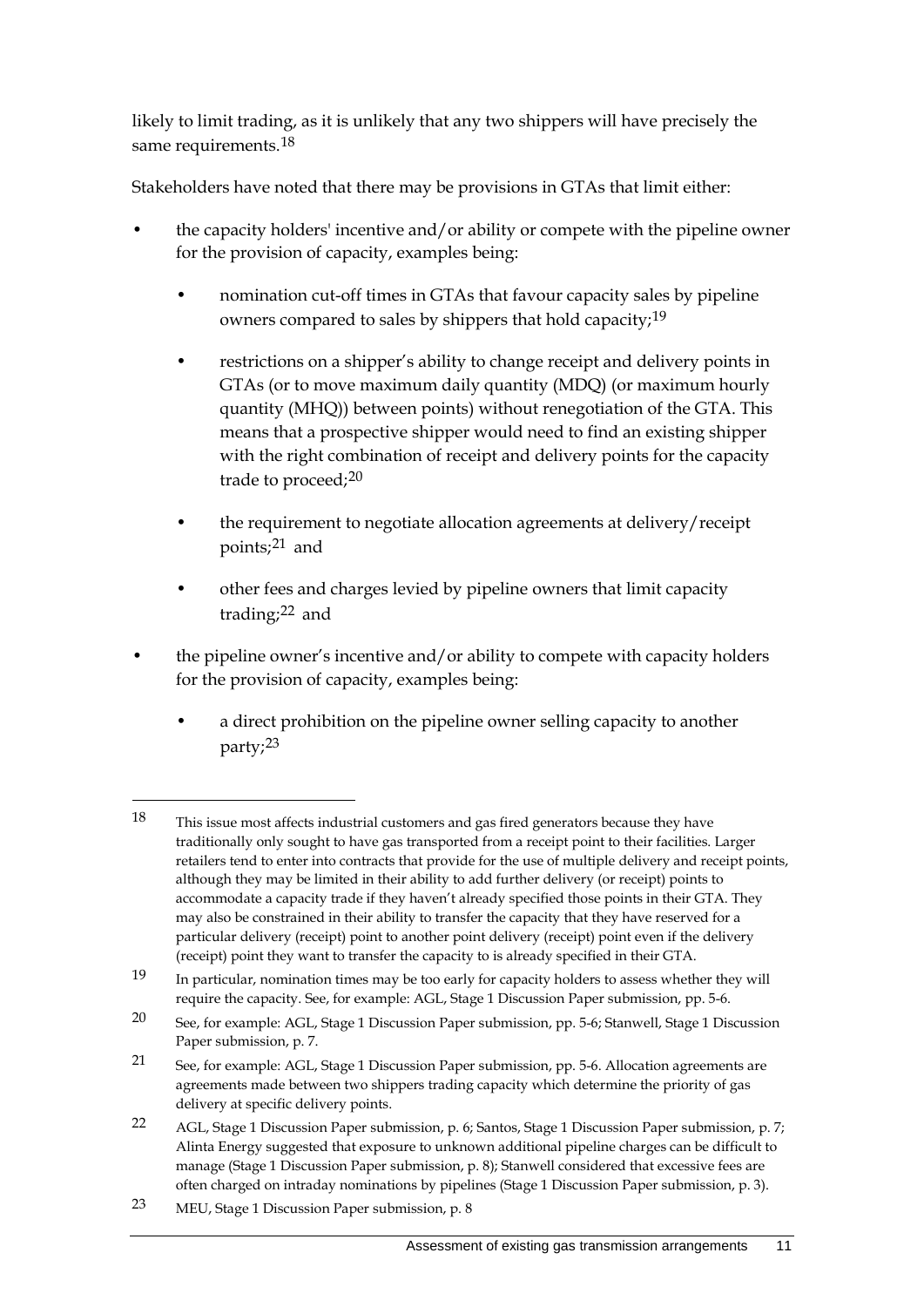- most favoured nation provisions, whereby foundation shippers are entitled to the prices offered by the pipeline owner to other shippers;  $24$  or
- provisions that require the pipeline owner to rebate some or all of the revenue it receives from the sale of capacity to third parties back to the capacity holders.[25](#page-19-1)

These provisions may have arisen for historic reasons – many GTAs were entered into some time ago when there was less need to trade capacity, and so contractual terms and conditions were not considered in this light.

Nevertheless, these clauses may be enabled by market power, particularly on the part of the pipeline owner, as it may be better able to dictate favourable provisions for itself given the lack of alternative transportation arrangements for shippers. Furthermore, the provisions may then subsequently be perpetuating market power by prohibiting or reducing incentives for shippers or pipeline owners to compete in the capacity market.

## **2.2.2 High prices for unutilised contracted capacity or uncontracted capacity**

A number of parties have argued that the price for unutilised contracted capacity offered by pipeline owners on a non-firm basis is higher than would be expected in a workably competitive market, owing to market power on the part of the pipeline owner arising because competition between shippers and the pipeline owner is not effective.[26](#page-19-2)

Determining what the price of non-firm capacity should be relative to that of firm capacity in a workably competitive market is challenging. The Commission has been presented with a number of separate arguments suggesting that prices for non-firm capacity in a competitive market should be on a spectrum from near zero to higher than the price of firm capacity:

• On the one hand, the short-run marginal cost of providing non-firm capacity to the market is very low, and the pipeline owner is recovering its sunk costs through firm capacity charges, implying that charges should be very low. Furthermore, a non-firm capacity product could be considered less valuable than a firm product, given that it is interruptible.<sup>[27](#page-19-3)</sup>

<span id="page-19-0"></span><sup>24</sup> Adelaide Brighton Cement Limited, Submission to the ACCC East Coast Gas Inquiry Issues Paper, pp. 11-12; GDFSAE, Submission to the ACCC East Coast Gas Inquiry Issues Paper, p. 4. The Commission understands that most favoured nation provisions typically only apply when an equivalent service to that in the GTA is offered to other shippers. This may limit the extent to which these provisions act as barriers to capacity trading.

<span id="page-19-1"></span><sup>25</sup> GDFSAE, Stage 1 Discussion Paper submission, p. 7.

<span id="page-19-2"></span><sup>26</sup> MEU, Stage 1 Discussion Paper Submission, p. 8; Adelaide Brighton Cement Limited, Submission to the ACCC East Coast Gas Inquiry Issues Paper, pp. 11-13; QGC, Submission to the ACCC East Coast Gas Inquiry Issues Paper, pp. 23-24.

<span id="page-19-3"></span><sup>27</sup> APLNG, Stage 1 Discussion Paper submission, p. 2; Adelaide Brighton Cement Limited, Submission to the ACCC East Coast Gas Inquiry Issues Paper, pp. 11-13; QGC, Submission to the ACCC East Coast Gas Inquiry Issues Paper, pp. 23-24.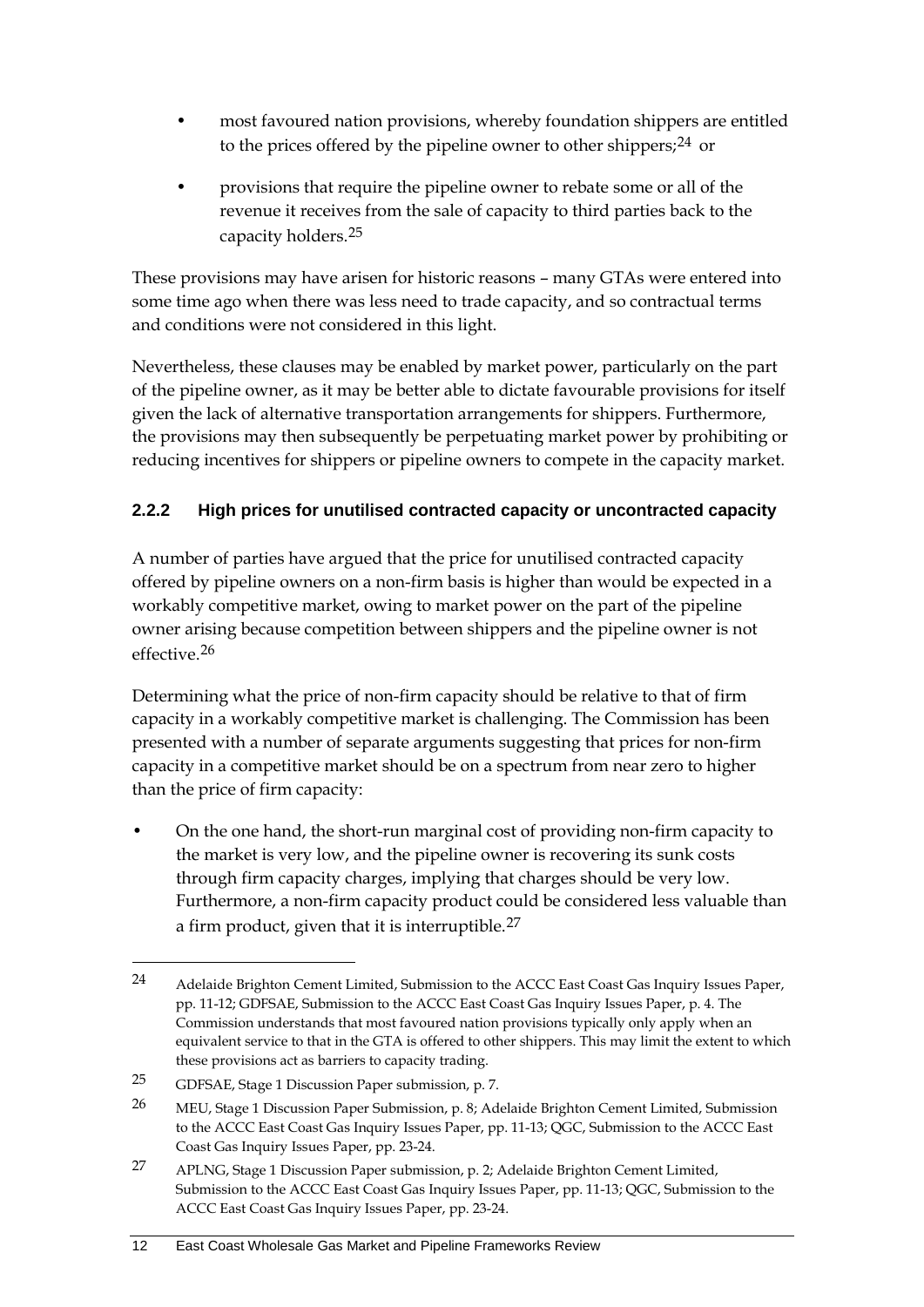• On the other hand, non-firm capacity does not require a long term commitment from a shipper on a take-or-pay basis. Were non-firm capacity priced too low, this may undermine the incentives to invest in new capacity as shippers free-ride on capacity underwritten by other shippers.[28](#page-20-0)

If present, the consequence of monopoly prices for unutilised contracted capacity would be that some shippers that value the capacity are priced out of the market, meaning that the capacity is under-utilised. Similarly, spare unallocated capacity may also be being offered for sale by pipeline owners at monopoly prices, again resulting in inefficient under-utilisation of capacity if not all capacity is sold.

## **2.2.3 Low levels of service**

-

Stakeholders have suggested that some pipeline owners are not providing a level of service to shippers that would be expected in a workably competitive market. For example, negotiations to changes of provisions in GTAs can take a long time and may negate the commercial value from any prospective trade.<sup>[29](#page-20-1)</sup> It has also been suggested that there is a lack of flexibility and lack of innovation on the part of certain pipeline owners.[30](#page-20-2)

These issues of high prices and low service levels are consistent with the exercise of market power. Box 2.2 discusses the drivers of potential market power in the gas pipeline sector.

## **Box 2.2 Sources of market power in the gas transmission sector**

The gas transmission sector exhibits natural monopoly characteristics. The technology used in the sector (eg, pipelines) are typically capital intensive (with high fixed costs) while the marginal cost of transporting a unit of gas is very low. These characteristics lead to substantial economies of scale in the provision of transmission services – the average cost of gas transportation decreases as the amount of gas transported increases. This means that it is typically more efficient for one pipeline (or network) to supply gas to a market, rather than two or more.

These natural monopoly characteristics are consistent with the recently observed increase of market concentration in the sector. As east coast pipelines have become more interlinked, there may be increased economies of scale in the provision of transportation services by fewer market players across the newly created network.

The characteristics also confer high barriers for entry to the market, as to compete would require high levels of initial investment on the part of a competitor. This

<span id="page-20-0"></span><sup>28</sup> APGA, Submission to the ACCC East Coast Gas Inquiry Issues Paper, pp. 41-46; Epic Energy, Stage 1 Discussion Paper submission, p. 3.

<span id="page-20-1"></span><sup>29</sup> AGL, Stage 1 Discussion Paper submission, p. 5; QGC, Stage 1 Discussion Paper submission, p. 2.

<span id="page-20-2"></span><sup>30</sup> Adelaide Brighton Cement, Submission to the ACCC East Coast Gas Inquiry Issues Paper, p. 3.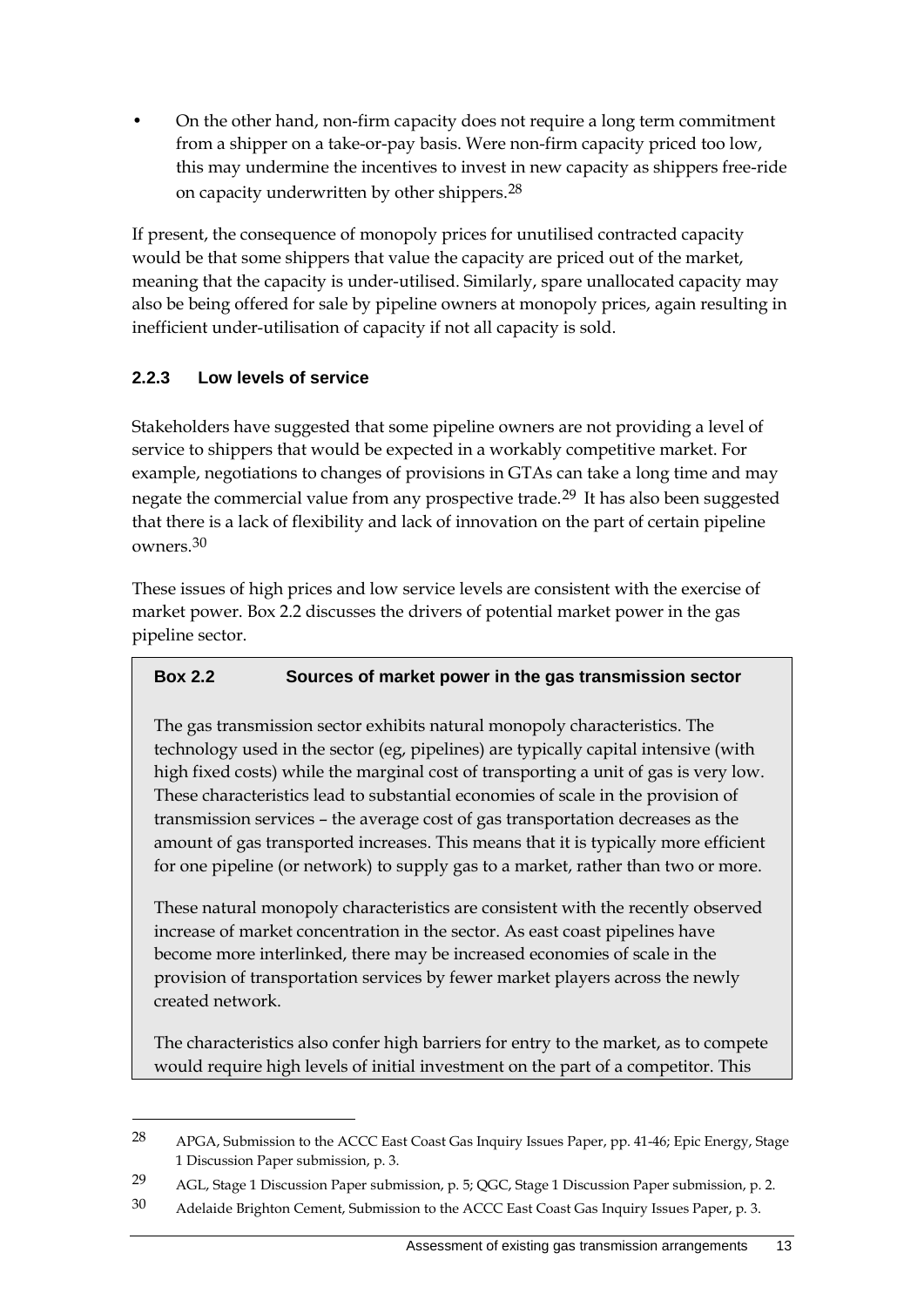has the potential to confer market power on an incumbent.

As with all monopolies, a monopolist who has gained their position through natural monopoly effects may engage in behaviour that takes advantage of, or results from, their market position.

The natural monopoly characteristics of the pipeline sector may also provide incumbent shippers which own capacity with the ability to restrict the supply of that capacity to their competitors in other markets. Shippers would be unable to protect their competitive advantage in related markets through hoarding capacity if there were low barriers to entry for prospective competitors in these markets to purchase new capacity.

## **2.2.4 Hoarding**

In addition to incentives acting on pipeline owners, the efficient allocation of capacity may also be impeded due to shippers that hold capacity refusing to sell it, or pricing it very highly, because the capacity holder wants to gain a competitive advantage in an upstream or downstream market, in a practice referred to as "hoarding". In these cases, while the capacity holder would forego some profit by not trading the capacity it holds, this is more than compensated by the competitive advantage it is able to gain in upstream or downstream markets.

Shippers may have an incentive to hoard because of the advantages it provides them in upstream or downstream markets. By hoarding capacity, shippers may preclude their competitors from these markets, thereby limiting the number of gas suppliers able to compete effectively in the market for gas.

For a shipper to have an incentive to hoard and for it to be effective, a range of other conditions may be required, such as:

- natural monopoly characteristics of the transmission service. Shippers would be unable to protect their competitive advantage in related markets through hoarding capacity if there were low barriers to entry for prospective competitors in these markets to purchase new capacity;
- the incumbency position held by only one, or very few, shippers that own most or all the capacity on the pipeline, conferring them a degree of market power in the re-provision of capacity;
- terms and conditions in a shipper's contract with the pipeline owner which either prohibits or dis-incentivises the pipeline owner from competing in the provision of capacity; and
- the pipeline owner having the ability to price capacity at monopoly prices and hence not effectively compete with the shipper.

The extent to which capacity trading occurs in practice, including hoarding and shippers' ability and incentives to sell, is being considered by the ACCC in its inquiry.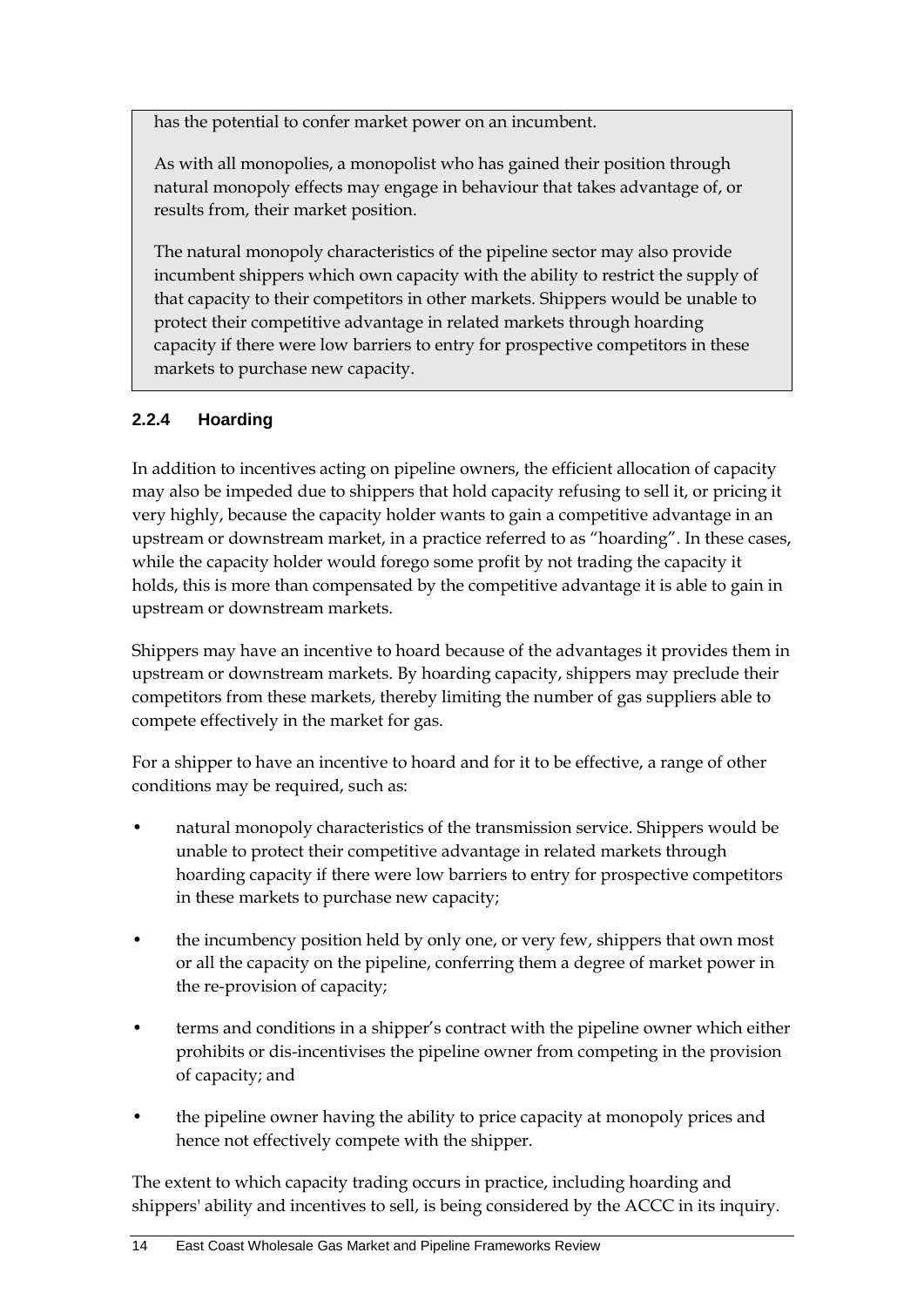However, some stakeholders have provided evidence to suggest that hoarding is an issue.[31](#page-22-0)

## **2.2.5 Search and transaction costs**

Markets operate well when parties have sufficient information to make informed decisions. In the case of capacity trading, there may be a lack of information on the existence of prospective buyers and sellers of capacity. Buyers and sellers are unable to find each other, and so trades that would otherwise occur do not.

Additionally, both buyers and sellers may have limited information on the market value of capacity (that is, the historic price at which similar trades occurred). This may lead to additional costs as the parties attempt to understand the market value, or a reluctance to enter into trades. The information deficit issue may be particularly problematic for trades of capacity in the immediate future – where parties need to find each other and agree to make a trade quickly.

Transaction costs may also be being caused by a range of other factors. GTAs are typically customised, which may be resulting in difficulties in quickly and inexpensively determining the value of the capacity rights being sold in order to make a trade.

Capacity rights are typically also specified with regard to the injection and withdrawal locations, reducing potential trading partners, reducing liquidity and increasing search costs.[32](#page-22-1) In particular, stakeholders have commented that there can be technical impediments to trading capacity on pipelines with multiple injection and withdrawal points - for example, the Roma to Brisbane pipeline - because the capacity on one part of the pipeline may depend on what is being injected and withdrawn on another part of the pipeline.[33](#page-22-2)

## **2.2.6 Feedback**

-

The previous sections suggest that there may be a range of potential impediments to the efficient allocation of capacity. Some of these may well be due to historic practices that effectively managed the point-to-point delivery of relatively stable volumes to a predictable set of customers. With low gas prices, some of the additional costs of doing business on the rare occasion that services such as capacity trades were required may not have been material.

<span id="page-22-0"></span><sup>31</sup> See, for example: Adelaide Brighton Cement Limited, Submission to the ACCC East Coast Gas Inquiry Issues Paper, pp. 2-3; Energy & Management Services, Submission to the ACCC East Coast Gas Inquiry Issues Paper, pp. 2-5; MEU, Submission to the ACCC East Coast Gas Inquiry Issues Paper, pp. 11-12; QGC; Submission to the ACCC East Coast Gas Inquiry Issues Paper, p. 22; Manufacturing Australia, Submission to the ACCC East Coast Gas Inquiry Issues Paper, p. 5.

<span id="page-22-1"></span><sup>32</sup> AGL, Stage 1 Discussion Paper submission, p. 5; QGC, Stage 1 Discussion Paper submission, p. 2.

<span id="page-22-2"></span><sup>33</sup> K Lowe Consulting, *Gas Market Scoping Study*, A report for the AEMC, 2013, p. 124.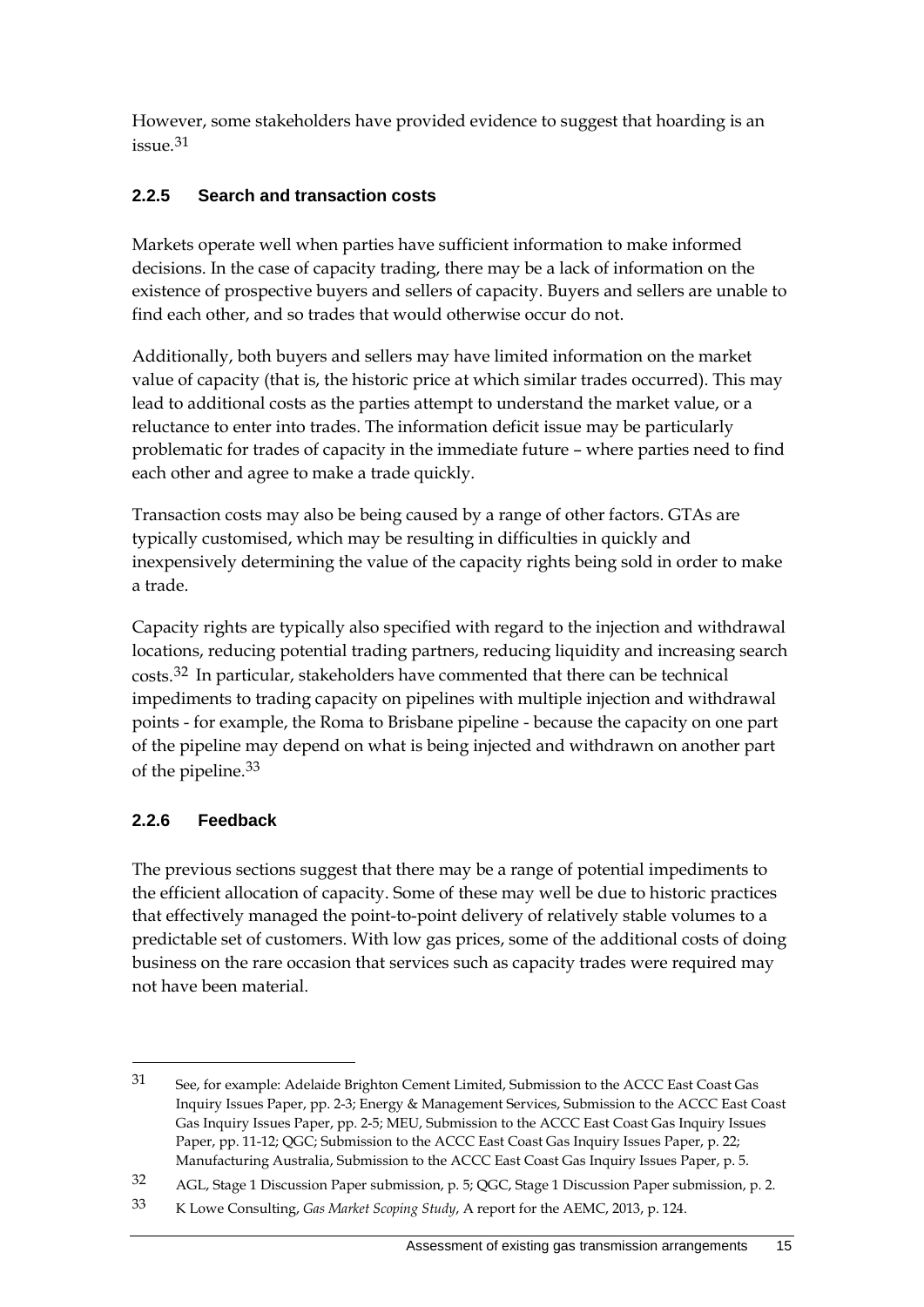The gas market of today, and in the coming years, will require much more flexibility. The ability to quickly trade gas, and hence access markets over pipeline infrastructure, will become increasingly necessary with the increased volatility brought about by LNG exports. Inefficiencies such as barriers to entry and high transaction costs may no longer be immaterial. Instead, they may become increasingly costly to both buyers and sellers of gas.

The Commission has outlined above a range of potential issues. At best, these issues appear to have resulted from an industry that has been perhaps slow to evolve to the changing circumstances impacting its customers. At worst, there may be significant barriers to efficient capacity trading caused by incumbency advantages and control of monopoly infrastructure.

Any responses to these issues therefore depend on the degree to which the Commission could anticipate the market might adapt quickly enough to address the inefficiencies and achieve the Energy Council's Vision. If that is not likely given the structural impediments to such change and the continued concentration of shippers with access to firm pipeline capacity, then a regulatory solution may be required, in keeping with the National Gas Objective.

The Commission is therefore seeking feedback from stakeholders on:

- whether it has correctly identified the issues and their causes;
- any evidence of their materiality; and
- whether the issues could be addressed without regulatory intervention and, if so, over what timeframe this might occur.

The Commission is mindful of the importance of efficient capacity allocation to facilitate the Council's Vision of a liquid wholesale gas market. It considers that it is appropriate to contemplate regulatory approaches in light of the substantial economic costs that may otherwise arise in the event that industry initiatives are unable to address the potential issues present, or to do so in a sufficiently timely way.

## <span id="page-23-0"></span>**2.3 How successful is the current regulatory regime in addressing these issues?**

## **2.3.1 Overview of the current regulatory framework**

The regulatory framework for gas transmission pipelines, generally referred to as the third party access regime, is set out in the National Gas Law (NGL) and National Gas Rules (NGR). However, the extent to which the majority of provisions are applied to a given pipeline is determined by a coverage test, with the criteria for coverage set out in the NGL.[34](#page-23-1)

<span id="page-23-1"></span><sup>34</sup> Section 15.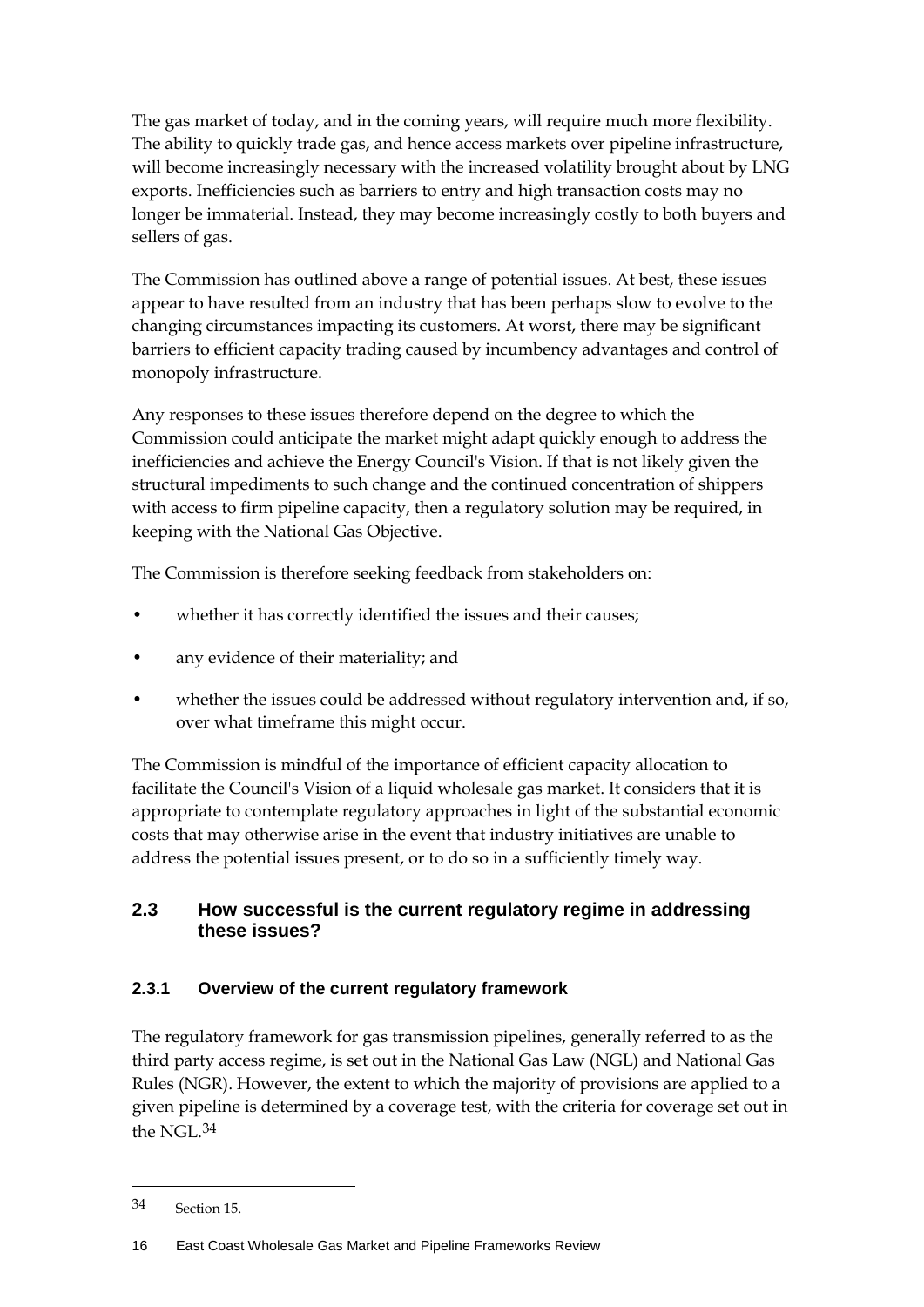Currently, relatively few pipelines are covered. Instead, a variety of other constraints on market power in the provision of capacity are relied upon:

- competition from other pipelines in the provision of gas transportation services;
- the existence of competitive markets upstream or downstream from the pipeline which would price many shippers out of the market were they charged monopoly prices, imposing an indirect price constraint on the pipeline owner;
- countervailing negotiating power on the part of the shippers, because they are typically few in number and well-resourced; and
- the threat of economic regulation under the access regime, present because the regulatory status of pipelines can be changed over time.

Of the four and a half pipelines that are covered on the east coast of east coast of Australia,  $35$  two are subject to full regulation and two and a half to light regulation.  $36$ The main differences between these two forms of regulation are:

- Under full regulation, the pipeline operator is required to obtain the AER's approval for the price and non-price terms and conditions of access to the reference service(s) set out in the proposed access arrangement.[37A](#page-24-2)lthough AER approval is required, the pipeline operator and users (or prospective users) are free to enter into a commercial agreement that differs from the access arrangement. If a dispute about access arises, however, an arbitrator is required to give effect to the approved access arrangement.
- Under light regulation, greater emphasis is placed on commercial negotiation and information disclosure, but provision has been made for parties to have recourse to a dispute resolution mechanism if negotiations fail. The pipeline owner is also prohibited under this form of regulation from engaging in conduct that may adversely affect access and/or competition in upstream or downstream markets.

<span id="page-24-0"></span><sup>35</sup> The Victorian DTS is also covered, but is not a contract carriage pipeline and is therefore out of the scope of this discussion paper.

<span id="page-24-1"></span><sup>36</sup> The Roma to Brisbane Pipeline and the Central Ranges Pipeline are subject to full regulation. The Carpentaria Gas Pipeline, the Central West Pipeline and the Moomba to Sydney Pipeline from Marsden to Sydney (the remaining half of the Moomba to Sydney Pipeline is unregulated) are subject to light regulation.

<span id="page-24-2"></span><sup>37</sup> A reference service is defined in the rules as a service likely to be sought by a significant portion of the market. On the Roma Brisbane Pipeline (RBP), the reference services are firm transportation service from Wallumbilla or Peat to Brisbane. If it could be shown that the 'as available' service was sought by a large proportion of the users of the RBP then it could be classified as a reference service too but that is not currently the case.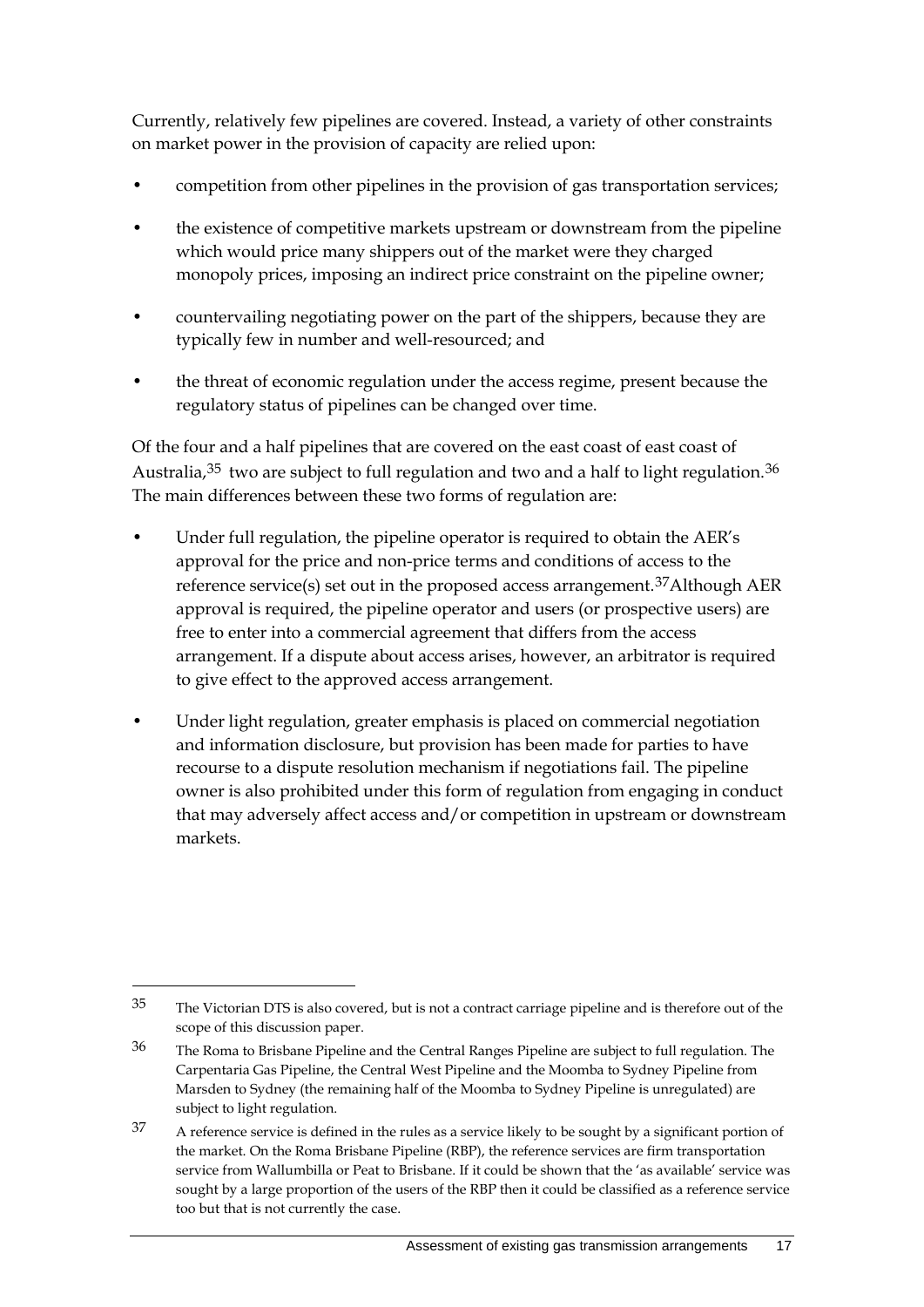### **Box 2.3 Non-price regulation applying to covered pipelines**

In addition to being subject to price and revenue regulation under the NGR, [38](#page-25-0) covered pipelines are also subject to various non-price regulations. These include the following:[39](#page-25-1)

- Queuing requirements (Rule 103): The service provider must establish a process or mechanism (or both) for establishing an order of priority between prospective users of spare or developable capacity (or both) in which all prospective users (whether associates of, or unrelated to, the service provider) are treated on a fair and equal basis.
- Capacity trading requirements (Rule 105): The trading of capacity must be provided for:
	- by way of bare transfer, without the need to seek the service provider's consent; and
	- by way of assignment or other mechanism, with the service provider's consent, which cannot be unreasonably withheld by the pipeline owner.
- Change of receipt or delivery point by user (Rule 106): The change of receipt or delivery point by a user must be provided for, consent for which cannot be unreasonably withheld by the pipeline owner.
- Availability of applicable access arrangement and other information (Rule 107): The applicable access arrangement must be accessible on the service provider's website and meet certain requirements when responding to prospective pipeline user's access inquiries.
- Information about tariffs (Rule 108): Specifies the requirements that a pipeline service provider must adhere to in responding to a request from a prospective pipeline user for information on tariffs.
- Provision of bundling services (Rule 109): A pipeline service provider must not make it a condition of the provision of a particular pipeline service to a prospective user that the prospective user accept another non-gratuitous service from the service provider unless the bundling of the services is reasonably necessary.
- Public registers of spare capacity (Rule 111): A service provider must publish a register of spare capacity that sets out:
	- information about available spare capacity now and in the future; and
	- information provided to the service provider by a user on available unutilised contracted spare capacity.

<span id="page-25-0"></span><sup>38</sup> See Part 9 (price and revenue regulation) of the NGR.

<span id="page-25-1"></span><sup>39</sup> See Part 10 (other provisions of and concerning access arrangement) and Part 11 (facilitation of, and request for, access) of the NGR. Pipelines subject to light regulation do not have to comply with the provisions of Part 10 (which includes rules 103, 105 and 106) but may opt to do so.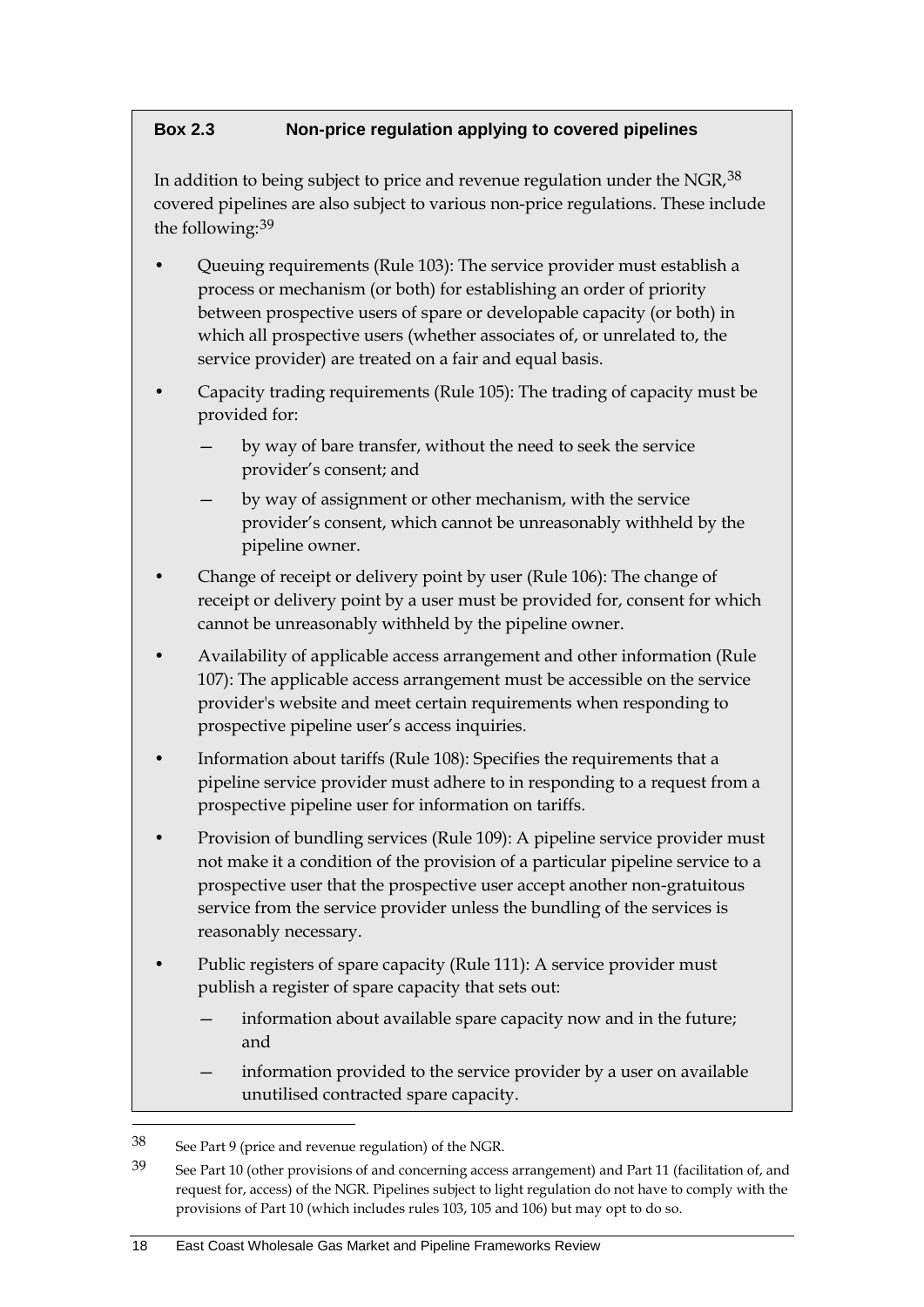The main way in which a pipeline could become covered is if a coverage application is made to the National Competition Council (NCC) and the relevant Minister, having regard to advice from the NCC, is satisfied the pipeline meets all the coverage criteria.

The access regime also provides for coverage to be removed (if it is determined that all the coverage criteria are no longer met) and for the form of regulation to change. In addition, 15 year coverage exemptions for greenfield pipelines can be granted, with this assessment also based on the coverage criteria. $40$ 

## **2.3.2 Analysis of the current regulatory framework**

As discussed in the Stage 1 Final Report to this review, we consider that the current regulatory framework warrants closer attention, particularly given the changes underway in the market and the increasing interconnectedness and concentration in this segment of the supply chain.<sup>[41](#page-26-1)</sup>

The Commission has therefore undertaken preliminary analysis of the current regulatory framework, drawing upon the advice of two separate consultants (Incenta<sup>[42](#page-26-2)</sup> and Castalia<sup>[43](#page-26-3)</sup>) who were engaged to independently consider the current and possible future appropriateness of the gas third party access regime. This is outlined below.

#### **The rationale for the third party access regime for gas**

The gas third party access regime under the NGL, and the national access regime under Part IIIA of the *Competition and Consumer Act 2010* (Cth) upon which the gas regime is based, are narrowly targeted tools for enabling third parties to use existing bottleneck infrastructure in those circumstances where the owner of the infrastructure does not wish to make it available, and where such use would promote competition *in other markets.* The access regimes are not comprehensive regulatory instruments designed to solve a broad range of problems that might affect markets, including monopoly power held by infrastructure owners or market coordination issues.

This interpretation of the rationale for the access regimes is consistent with their drafting. Under both regimes, coverage is determined with regard to coverage criteria (which are largely the same between the two regimes), all of which must be met simultaneously for coverage to be applied.

<span id="page-26-0"></span> $40$  Greenfield pipeline projects are defined under the National Gas Law, and include new pipelines, and some major extensions to existing pipelines.

<span id="page-26-1"></span><sup>41</sup> AEMC, *East Coast Wholesale Gas Market and Pipeline Frameworks Review*, Stage 1 Final Report, 23 July 2015, pp. 78-86.

<span id="page-26-2"></span><sup>42</sup> Incenta Economic Consulting, *Assessment of the coverage criteria for the gas pipeline access regime*, September 2015.

<span id="page-26-3"></span><sup>43</sup> Castalia Strategic Advisors, *AEMC Gas Access Regime Advice*, 10 August 2015.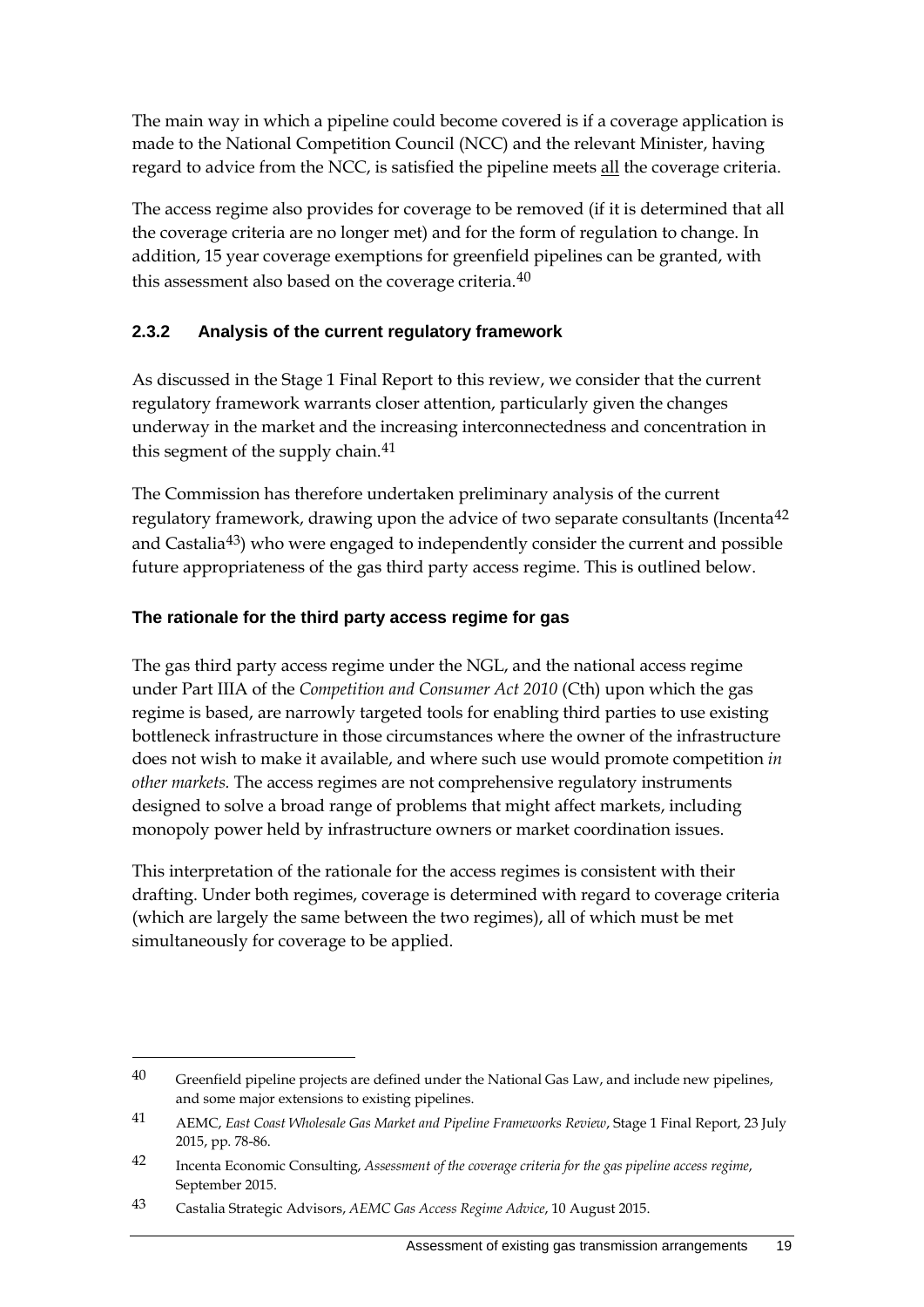Coverage criteria (a) and (b) of the gas access regime<sup>[44](#page-27-0)</sup> are particularly relevant for the purposes of this discussion.[45](#page-27-1)

Criterion (a) is "that access (or increased access) to pipeline services provided by means of the pipeline would promote a material increase in competition in at least 1 market (whether or not in Australia), *other than the market for the pipeline services provided by means of the pipeline*" (AEMC emphasis added). To meet this criterion, access to a pipeline needs to be pivotal to competition in dependent (upstream or downstream) markets. Although the criterion considers competition in related markets, it does not directly consider competition in the market in which the pipeline sits. That is it does not ask the direct question of the extent to which the pipeline provider has market power in the provision of pipeline services themselves.[46](#page-27-2)

Criterion (b) is "that it would be uneconomic for anyone to develop another pipeline to provide the pipeline services provided by means of the pipeline". There has been recent debate around the interpretation of this criterion.[47](#page-27-3) In 2012 the High Court found that a "privately profitable test" should apply, as opposed to considering whether the development of an additional pipeline is economic from a society wide perspective.[48](#page-27-4)That is, if it is profitable for anyone to develop another pipeline, then this criterion will not be met. Interpreted this way, the criterion meant that the access regime is only relevant for a small subset of situations where national resources could be used more efficiently.

This interpretation of the rationale for the national access regime as a narrowly targeted tool for enabling access to bottleneck infrastructure was supported by the NCC in its recent draft decision on the application for the declaration of the Port of Newcastle under Part IIIA:[49](#page-27-5)

"*3.16. Declaration under the National Access Regime is not a mechanism for imposition of price regulation and was never intended to be such. "Excessive", "monopolistic" or "gouging" pricing per se is not the focus of Part IIIA. Where such pricing in one market merely transfers income or value from one party in a* 

<span id="page-27-0"></span><sup>44</sup> Sections 15(a) and (b) of the NGL.

<span id="page-27-1"></span><sup>45</sup> Criteria (a) and (b) of the national access regime are substantially the same as those in the gas regime.

<span id="page-27-2"></span><sup>46</sup> Interpretation of this criterion has been subject to debate which may have a material impact on whether pipelines are covered. See Incenta Economic Consulting, *Assessment of the coverage criteria for the gas pipeline access regime*, pp. 19-23, September 2015, for a detailed discussion.

<span id="page-27-3"></span><sup>47</sup> For example, see: The Australian Government; *Competition Policy Review*, Final Report, March 2015, pp. 73-74; Productivity Commission, *National Access Regime*, Inquiry Report, 2013, pp. 151-167.

<span id="page-27-4"></span><sup>48</sup> Pilbara Infrastructure Pty Ltd v Australian Competition Tribunal, at 77, considered under the National Access Regime under Part IIIA of the Competition and Consumer Act 2010 (Cth). As the gas access regime largely mirrors the National Access Regime, the Court's findings with regard to this case may apply equally to the gas regime.

<span id="page-27-5"></span><sup>49</sup> National Competition Council, *Declaration of the shipping channel service at the Port of Newcastle*, Draft Recommendation, 30 July 2015. As the gas access regime largely mirrors the National Access Regime, the NCC's comments with regard to the Port of Newcastle might be considered to apply equally to the gas regime.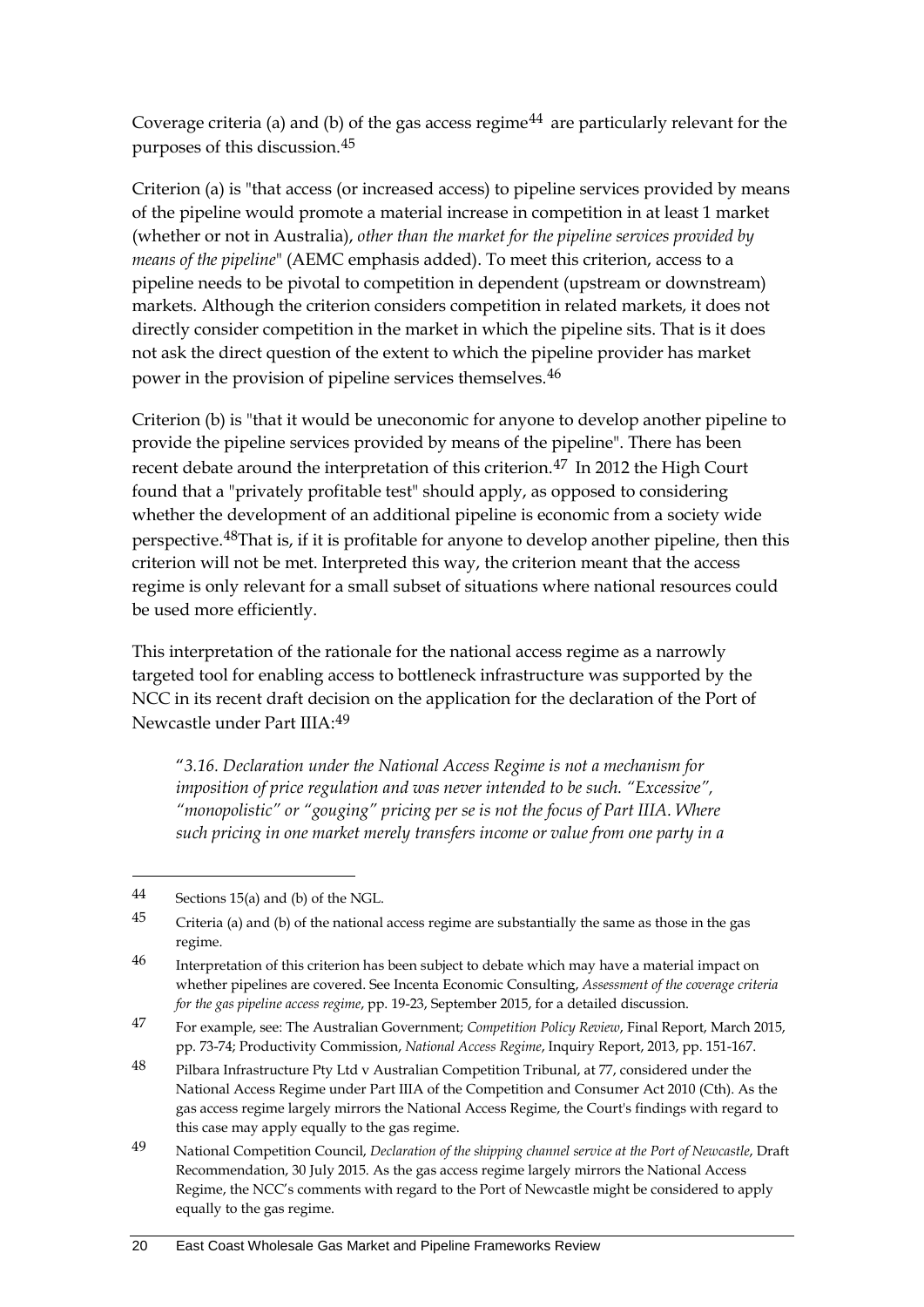*supply chain to another without materially impacting competition in any other market, Part IIIA does not provide a remedy. The focus of the Regime is on promotion of competition in markets where the lack or restriction of access to infrastructure services provided by facilities that cannot be economically duplicated would otherwise limit competition.*

*3.18. Not all, indeed possibly only a small subset of, price disputes or situations where prices may appear or be "excessive", "monopolistic" or "gouging" will fall within the ambit of Part IIIA. The declaration criteria, in particular criteria (a) and (b), limit the ambit of the National Access Regime to situations where services are provided by facilities that are uneconomic to duplicate and where the price or other terms and conditions of access are such that competition is restricted in a market other than the market for the infrastructure service.* 

*3.19. A classic example of such a situation is where a vertically integrated business controls a monopoly facility as well as competing in a dependent market which is otherwise open to competition. Where such a business tries to advantage its position in the dependent market through how it prices access to the monopoly facility, regulatory intervention may be necessary to promote competition in the dependent market.*"

#### **Is the third party access regime addressing the relevant issues in the transmission sector?**

On the basis of the interpretation for the rationale for the third party access regime for gas given above, the regime is focussed on addressing misuses of market power that may adversely affect competition in markets upstream or downstream of the transmission infrastructure. However, gas transmission pipeline owners in Australia are (in almost all cases) vertically disaggregated and do not compete in upstream or downstream markets. As noted by the Independent Committee of Inquiry on the National Competition Policy (the Hilmer Review, 1993):<sup>[50](#page-28-0)</sup>

"*where the owner of an essential facility is not competing in upstream or downstream markets, the owner of the facility will usually have little incentive to deny access, for maximising competition in vertically related markets maximises its own profits.*"

Consequently, the test for regulation provided under the national gas access regime may be directed towards a problem that may be unlikely to exist in the gas transmission sector, and not directed towards potentially more relevant problems.

A particularly relevant problem may be the potential for market power in the transmission sector, stemming from the natural monopoly characteristics of transmission assets. Unconstrained by competition or regulation, pipeline owners may be able to price capacity at a level higher, or offer a level of service lower, than that which would be expected to prevail in a workably competitive market. Amongst other

<span id="page-28-0"></span><sup>50</sup> *Independent Committee of Inquiry on the National Competition Policy*, 1993, p. 240.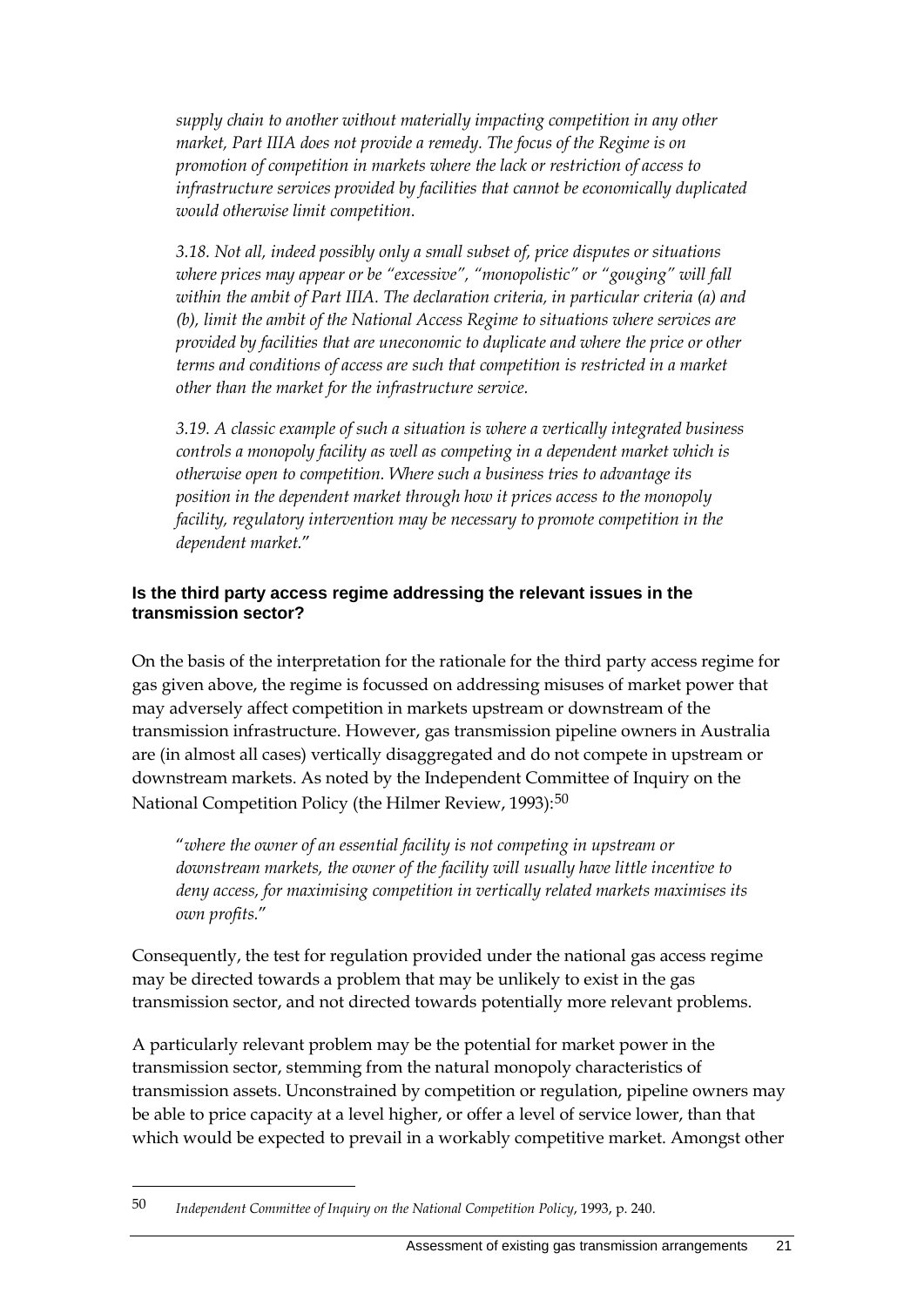things, this could have a detrimental effect on competition in the wholesale market, through the potential for the inefficient under-utilisation of pipelines.

Recent policy debate regarding the drafting and interpretation of Part IIIA of the Competition and Consumer Act appears to have been focussed on refining the national access regime – that is, refining regulation to address the issue of denied access to infrastructure reducing competition in markets up or downstream from that infrastructure. As far as we are aware, the debate surrounding the access regime has not focussed on the appropriate purposes of regulation (in gas transmission), and whether the access regime fully addresses those purposes.

Indeed, the Hilmer review appears to have separated the concepts of the access problem that derives from vertical integration from the pricing problem that arises from monopoly power more generally, and considers the issues in two different chapters. Continuing the above quote: $51$ 

"*Like other monopolists, however, the owner of the [essential] facility is able to use its monopoly position to charge higher prices and derive monopoly profits at the expense of consumers and economic efficiency. In these circumstances, the question of "access pricing" is substantially similar to other monopoly pricing issues, and may be subject, where appropriate, to the prices monitoring or surveillance process outlined in Chapter 12 [of the Hilmer Review]. Whether the issues arising in*  relation to a particular facility would be best addressed under the access regime or *prices oversight process would be considered on a case-by-case basis.*"

The regulatory tools that the AER applies (eg, price regulation) to regulate pipeline owners under the third party access regime for gas are substantially similar to the tools it and other Australian economic regulators use to regulate against monopoly power in other sectors.[52](#page-29-1) Nevertheless, the underlying rationale for applying these tools is different.[53](#page-29-2)

#### **2.3.3 Feedback**

-

While regulation under the gas access regime may provide some discipline on pipeline owners, the above analysis suggests that the conditions on which that regulation is imposed might not be based on their ability to exercise market power in the capacity market. Regulatory coverage is instead primarily based on the degree to which conditions of access impact on the level of competition in downstream or upstream markets, a much higher threshold.

<span id="page-29-0"></span><sup>51</sup> *Independent Committee of Inquiry on the National Competition Policy*, 1993, p. 240.

<span id="page-29-1"></span><sup>52</sup> For example, the price regulation of electricity networks.

<span id="page-29-2"></span><sup>53</sup> The Productivity Commission further notes a rationale for price regulation under full regulation in the gas access regime as being to reduce transactions costs for the multiple third party access seekers present in the gas industry. See: Productivity Commission, *National Access Regime*, Inquiry Report, 2013, p. 268.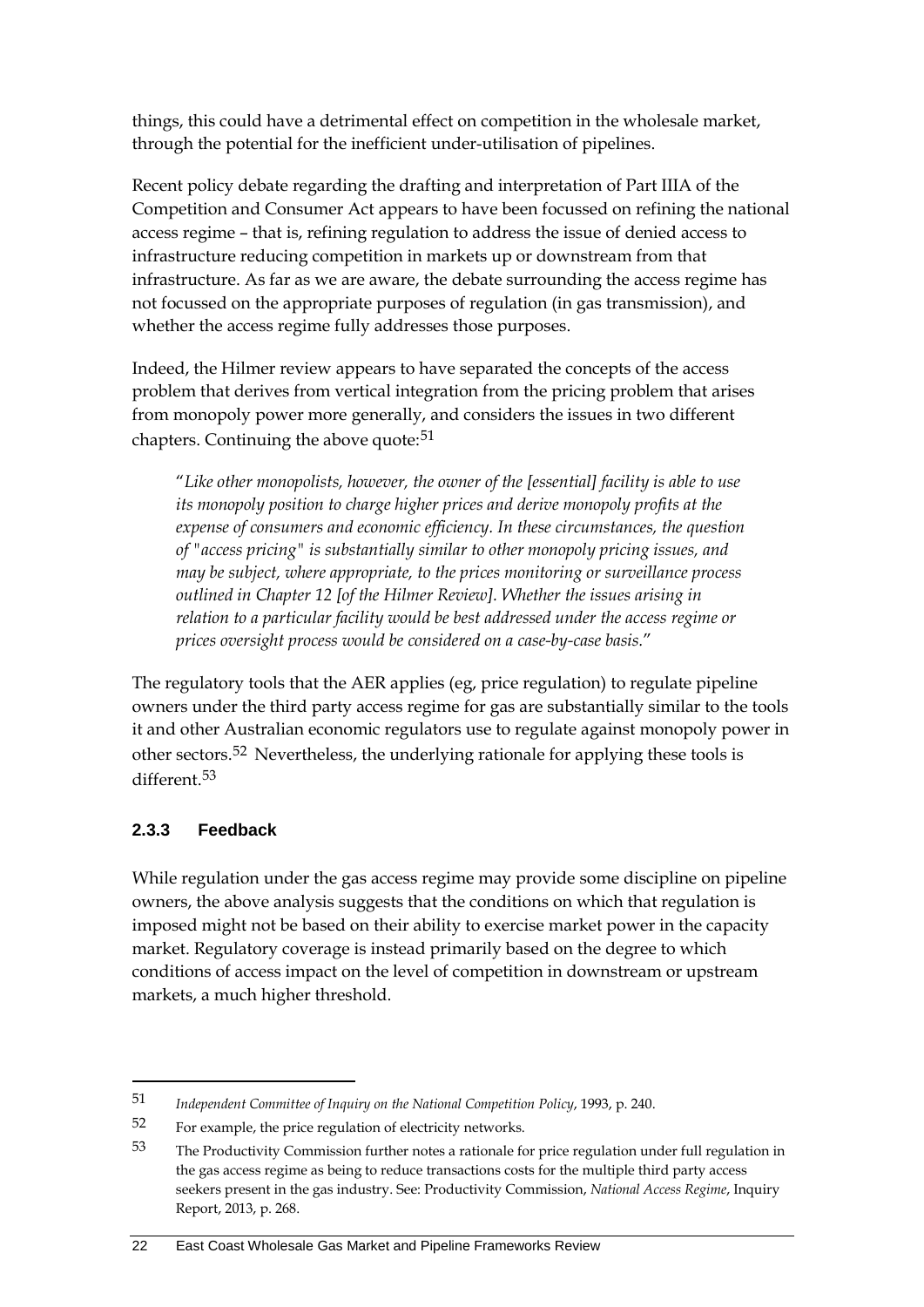A possible consequence of this is that, in circumstances where the other constraints described in section 2.3.1 do not apply, pipeline owners may have the opportunity to price capacity above, and provide service levels below, that which would be expected in a workably competitive market.

The Commission would therefore welcome stakeholder feedback on whether the current regulatory regime is resulting in the appropriate level of regulation or addressing the most relevant market failures in the gas transmission sector.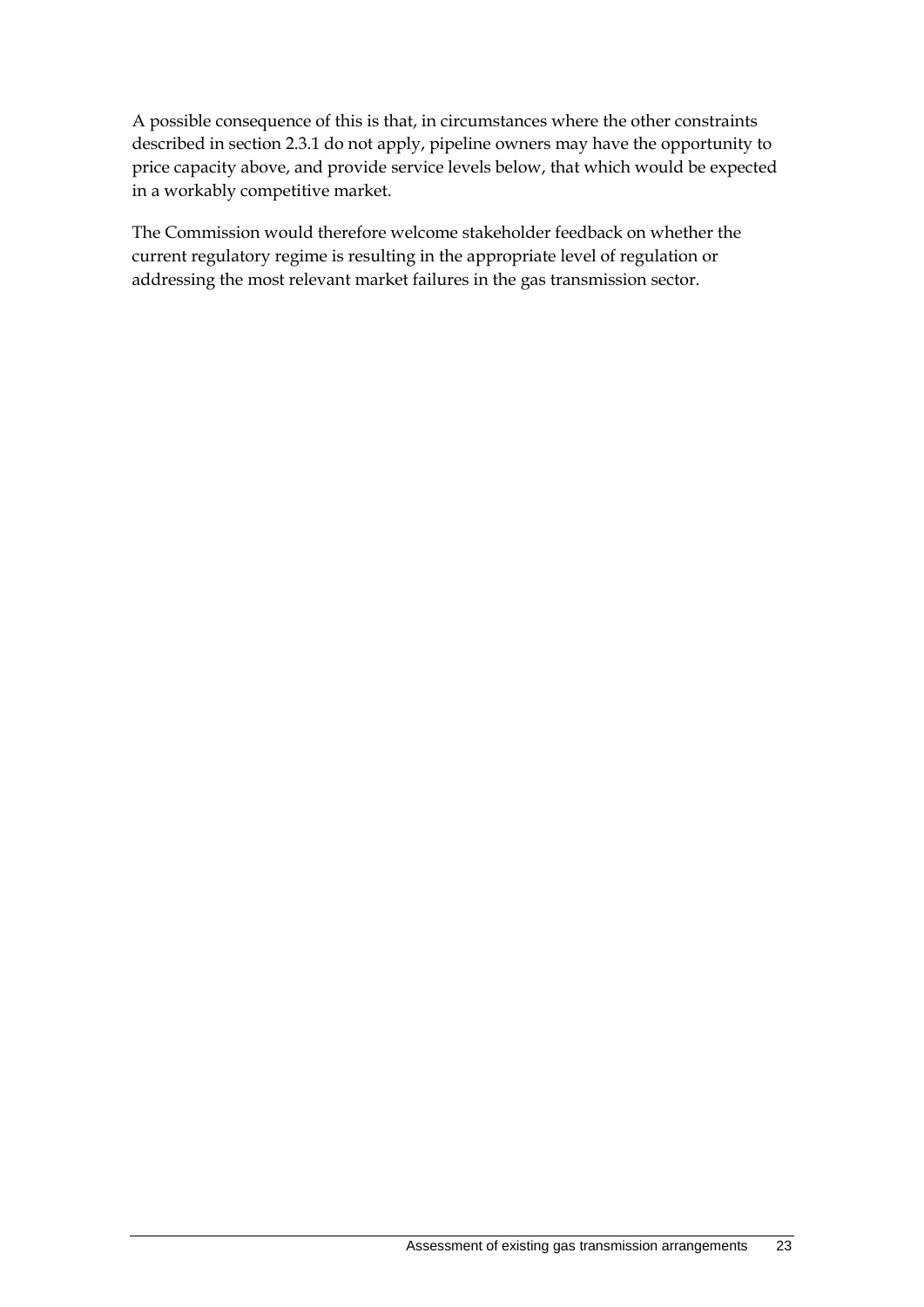## <span id="page-31-0"></span>**3 Overseas approaches**

This chapter provides an overview of measures that have been used in the United States (US) and European Union (EU) to address issues regarding the efficient allocation of gas transmission capacity. It discusses what regulations have been introduced in these jurisdictions, and the rationale for these approaches.

Box 3.1 provides an overview of capacity trading arrangements in the US and EU. The remainder of the chapter discusses how and why these jurisdictions have taken measures to:

- define and standardise the capacity right product, in order to reduce transaction costs (section [3.1\)](#page-32-0);
- improve the procedures by which capacity is provided to the market, so that the information available to the market is increased and to improve the ability of shippers that value capacity to obtain it (section [3.2\)](#page-34-0);
- compulsorily reallocate capacity where it is being underutilised, to address potential hoarding behaviour (section [3.3\)](#page-36-0); and
- regulate the price of capacity, to reduce the market power of pipeline owners (section [3.4\)](#page-37-0).

#### **Box 3.1 Capacity trading arrangements in the US and EU**

Both the EU and US have implemented reforms to facilitate liquid trading of capacity on gas pipelines. The US has a history of liquid and successful gas supply and capacity markets, while in the EU there have been successive reforms aimed at addressing contractual congestion and removing barriers to cross-border capacity flows.

While the primary intentions of these reforms were similar – to reduce transaction costs and to improve the level of competition in the capacity market in order to increase liquidity of gas supply markets – these jurisdictions have applied very different approaches to achieve this goal. The differences in approaches have, to a large extent, been driven by prevailing market, and political and geographic histories of the jurisdictions, including their approaches to privatisation and unbundling (ie, vertical separation of production, transportation and retail).

There are a number of common themes to both the US and EU approaches that are relevant to this review:

• clear definitions of what **capacity rights** are being traded eg, long or short term capacity products, firm or non-firm, at what locations, and under what conditions;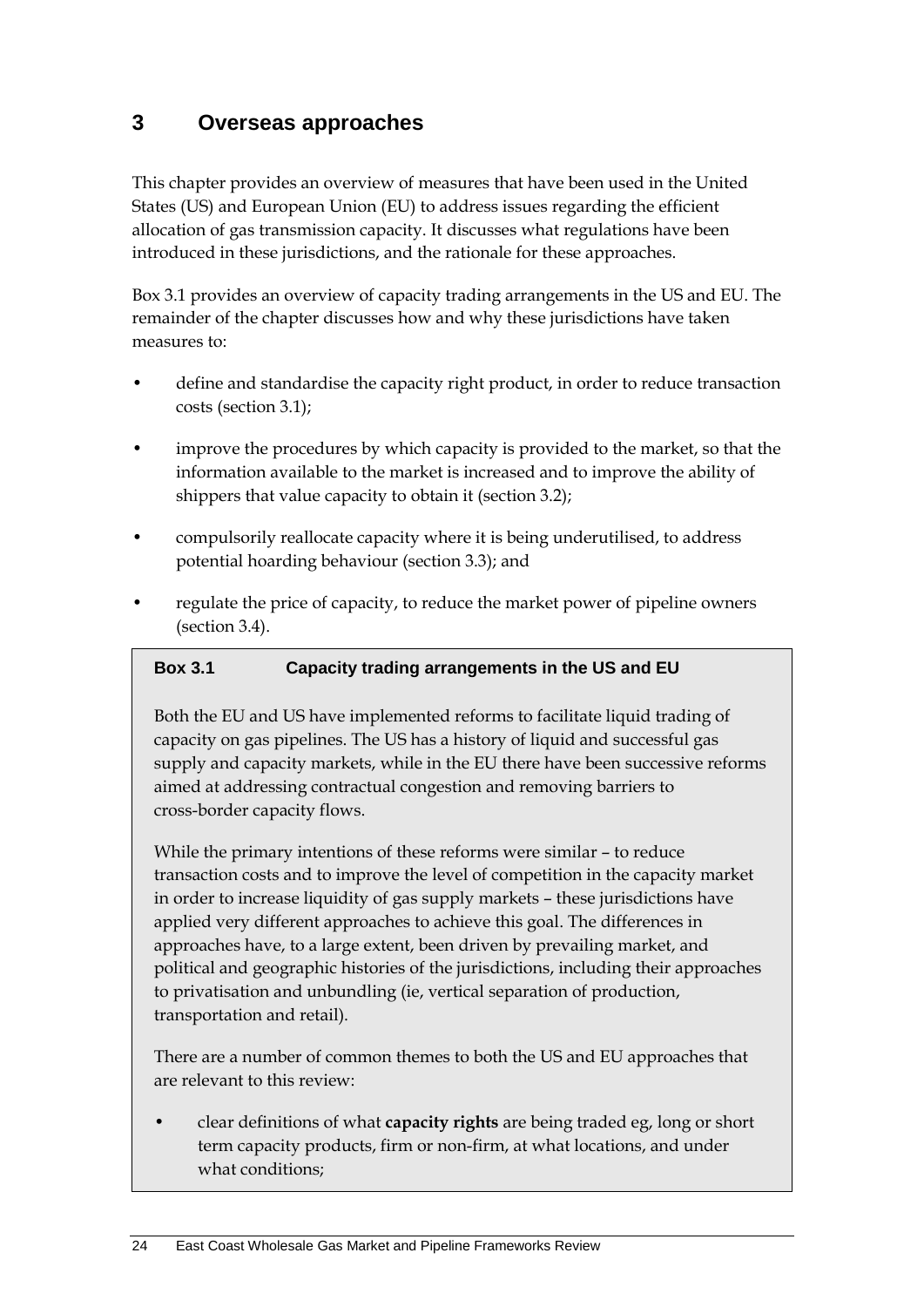- clearly defined market **trading rules**, contract terms and open trading platforms to enable price discovery for trading;
- **transparent, adequate and relevant information** to support both trading and infrastructure investment; and
- **regulatory predictability and stability** effective regulators and a clear regulatory framework for both infrastructure investment and capacity market operation.

In the EU, EU-wide rules, procedures and policies have been introduced by the European Commission, which National Regulatory Authorities (NRAs) in each jurisdiction are obliged to follow. NRAs usually have some discretion in the application of these regulations.

In the US, the Federal Energy Regulatory Commission (FERC) is responsible for making both company-specific and industry-wide decisions. Industry-wide decisions are typically executed under "orders" issued by FERC.

While eastern Australia's current arrangements (outside of the DTS in Victoria) are more similar to the US 'point to point' pipeline network, a number of the regulatory features from the EU to enhance market liquidity and prevent hoarding may also be relevant.

## <span id="page-32-0"></span>**3.1 Defining a capacity right**

Capacity trading is facilitated by both counterparties to the trade being clear as to the terms and conditions of the trade, and what exact rights (and associated obligations) are being traded (eg, long or short term capacity products, firm or non-firm, at what locations, and under what conditions).

With a relatively standardised product, the buyer and seller are better able to understand exactly what is being traded, and may be able to see a recent history of prices for identical or similar products. This means that the trade may be able to be undertaken more quickly than would otherwise be the case.

On the other hand, customisation of terms and conditions provides value to at least one or the other of the capacity holder or pipeline owner (or else these parties would not agree to them in GTA).

Standardisation may be particularly valuable in facilitating lower value trades (such as short term trades) where transactions costs may currently be prohibitively high. It may also be valuable for reducing transaction costs for shippers who transport across multiple pipelines.

Standardisation may occur with regard to the terms and conditions associated with the capacity right, the duration of that right and its locational characteristics.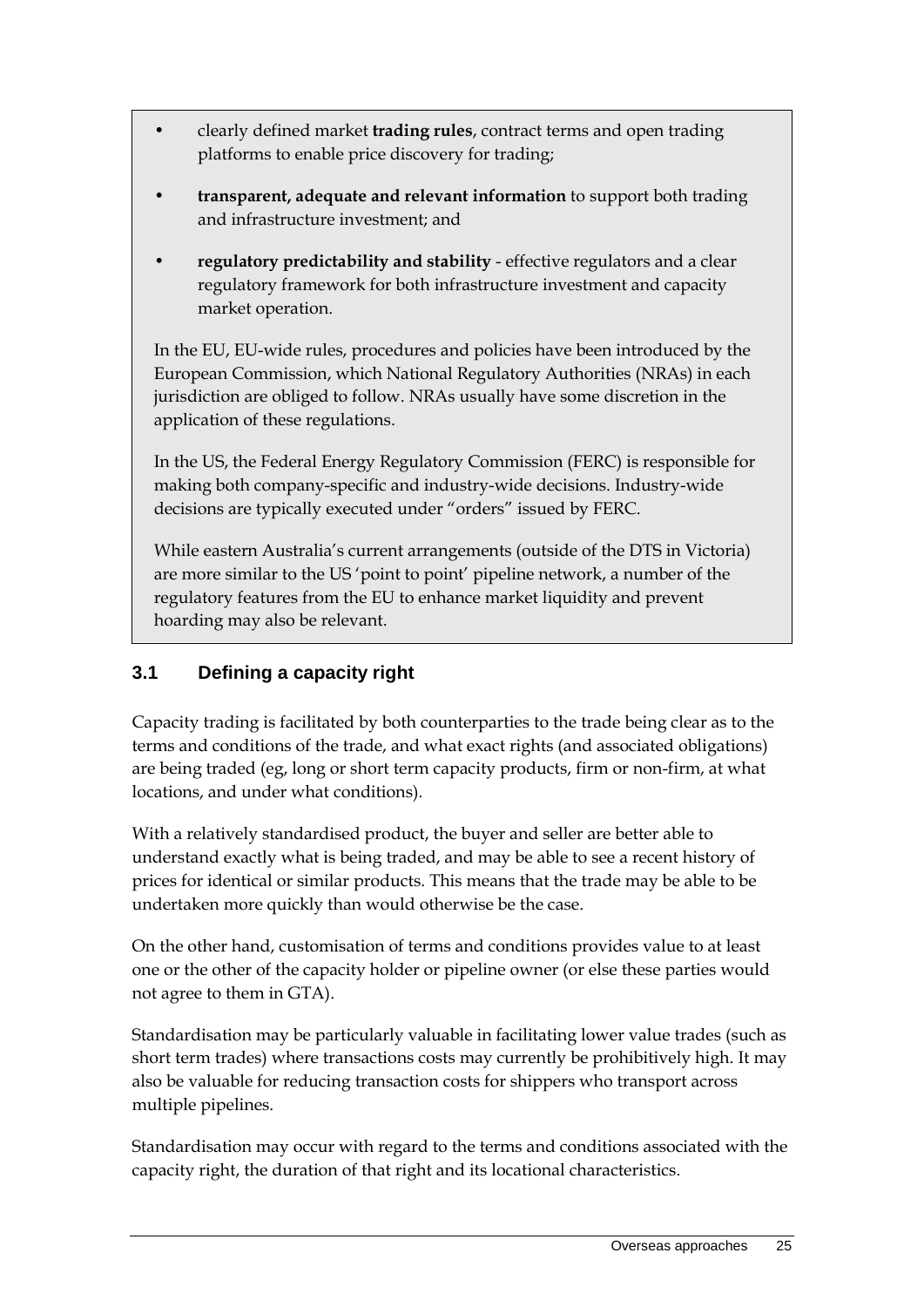## **3.1.1 Standardisation of terms and conditions**

In the EU, some terms and conditions of capacity sold by pipeline owners have been standardised within individual EU member states. However, standardisation between member states has not occurred. This is most likely because harmonising the terms and conditions of over 40 pipelines would have been overly time consuming and contentious, delaying other beneficial aspects of the capacity trading arrangements.<sup>[54](#page-33-0)</sup>

In the US, each pipeline will have its own transportation agreement, although there is a degree of standardisation in these agreements due to the need to comply with the same regulatory requirements.

## **3.1.2 Duration of Capacity Product**

The right to firm capacity on a pipeline is specified for a period of time. This means capacity products can differ by duration—eg, a daily, monthly, quarterly, a year, or many years. For example, a shipper may hold the right to transport gas on a single day, or the right to transport gas every day of a year.

The duration of the capacity product is relevant to a shipper because the value of the capacity will differ across different periods of the year and the needs of the end-user.

In the EU and US, the duration of capacity products has been standardised. The EU regulations set out the standard capacity products that pipelines must sell, being yearly, quarterly, monthly, daily and within-day, and specifies the starting and end dates for these contracts.

## **3.1.3 Locational characteristics of capacity right**

Capacity rights typically conform to one of two different locational systems:

- 1. **Point to Point Contract Path**: The shipper purchases capacity from a designated point of injection ('source') to point of withdrawal ('sink'), along a designated 'contract path'. Some limited reassignment of source and sink may be allowed (as is the case in the US). This model is most commonly used on long distance pipelines.
- 2. **Entry/Exit**: The shipper purchases 'entry capacity' from a point of entry into a virtual hub and separately purchases exit capacity from the virtual hub to a point of exit. Entry and exit capacity are sold independently from one another, thus, a holder of entry capacity can inject gas into the system, and trade the gas with any party holding capacity at any exit point, increasing gas commodity trading liquidity. Delivery throughout the virtual hub is managed by the pipeline owner(s) or operator(s). This model is commonly used on meshed transmission networks.

<span id="page-33-0"></span><sup>54</sup> Brattle report to AEMO, *International Experience In Pipeline Capacity Trading*, August 2013, p. 18.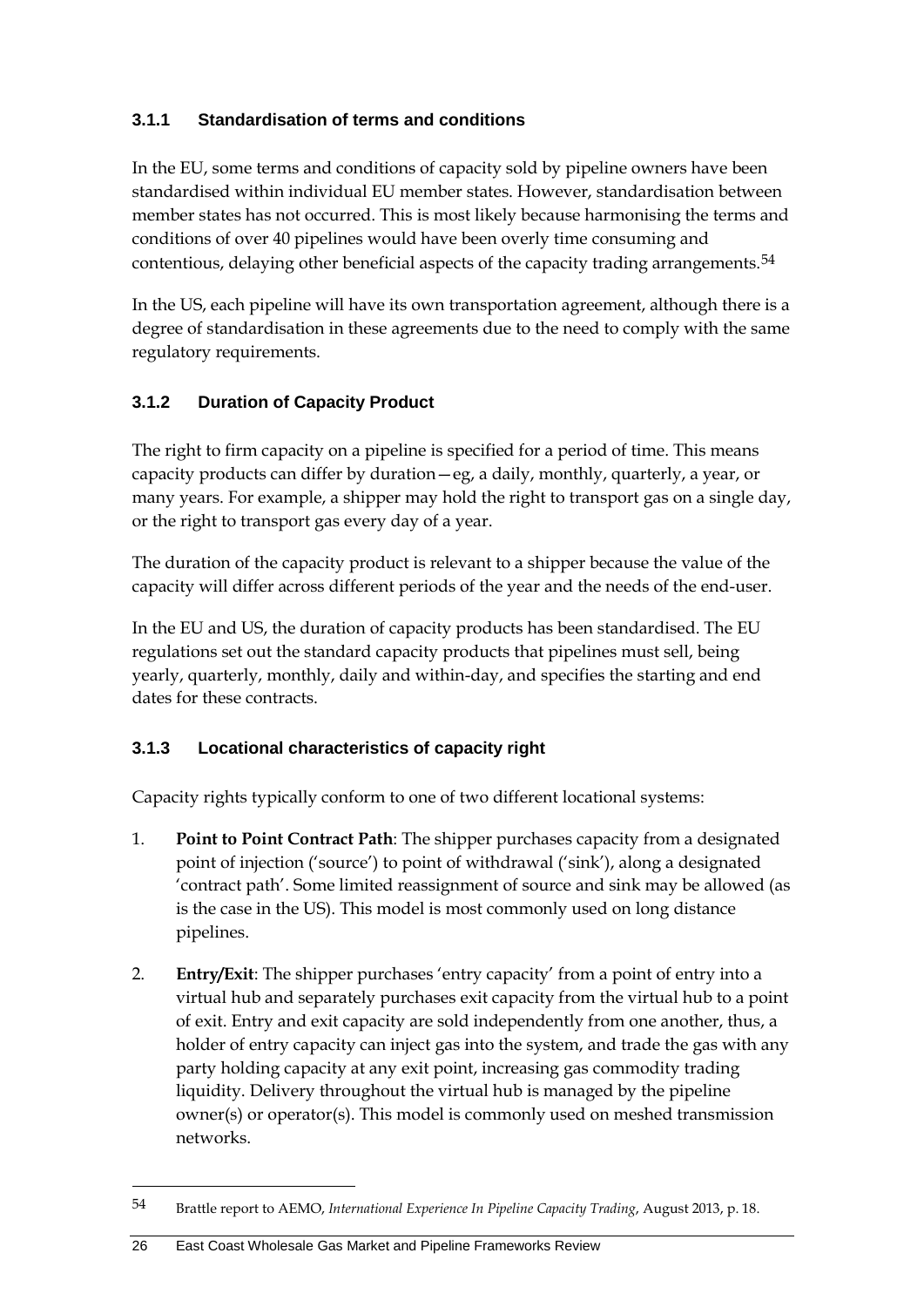These two approaches to the locational characteristic of the capacity right go hand-in-hand with the arrangements for the trading of gas, as demonstrated by the differences between the EU and US markets.

In the EU, a 'virtual trading hub' approach to gas commodity trading is typically used alongside a system of 'entry and exit' capacity trading. Because delivery within the virtual hub is managed by the pipeline owner(s)/operator(s), this approach obviates the need for mechanisms to trade pipeline capacity within the virtual hub, although capacity rights are still required to enter and exit the virtual hub.

The US (and, currently the east coast of Australia outside the DTS in Victoria), on the other hand, uses a 'physical hub' approach for gas commodity trading. In the US, producers, pipeline companies, marketers, distribution companies,<sup>[55](#page-34-1)</sup> and large consumers' trade gas via a number of regional markets based around physical hubs situated typically at the intersection of interstate pipelines.

Crucially, counterparties need mechanisms to trade point to point pipeline capacity rights alongside their supply trades. Other counterparties could also acquire the gas at the physical hub, but they would simultaneously be required to purchase transport capacity from the physical hub (if they wish to transport gas away from the hub). Thus, the use of physical hubs has the potential to limit the pool of potential buyers and sellers and reduce liquidity if capacity cannot be freely traded.

The locational characteristics of the entry/exit system are inherently more standardised than the point-to-point contract path system, with the potential for enhanced liquidity in the trade of entry rights and exit rights compared to point-to-point rights. However, this model requires a mechanism for the pipeline operator to resolve contractual flows within the network that exceed its physical capacity.

Introducing an entry/exit capacity regime would represent a fundamental change to the current arrangements, potentially requiring changes to existing GTAs. For the purpose of this review, the Commission will consider this approach in conjunction with the design concepts raised for the wholesale gas markets. The merits of an entry/exit approach for capacity rights should be assessed in parallel to considering entry/exit virtual hubs for wholesale trading.

## <span id="page-34-0"></span>**3.2 Capacity provision mechanisms**

-

Both the EU and US have regulations relating to the method by which capacity is allocated.

In the US, each pipeline must maintain a 'bulletin board' where it (amongst other things) posts any existing 'unsubscribed' and 'operationally available' capacity for purchase.[56](#page-34-2) As discussed in section [3.4](#page-37-0) this capacity may be purchased at a regulated

<span id="page-34-1"></span><sup>55</sup> Unlike in Australia, in the US, distribution companies generally also retail gas.

<span id="page-34-2"></span><sup>56</sup> U.S. Energy Information Administration, FERC Order 636, The Restructuring rule (1992).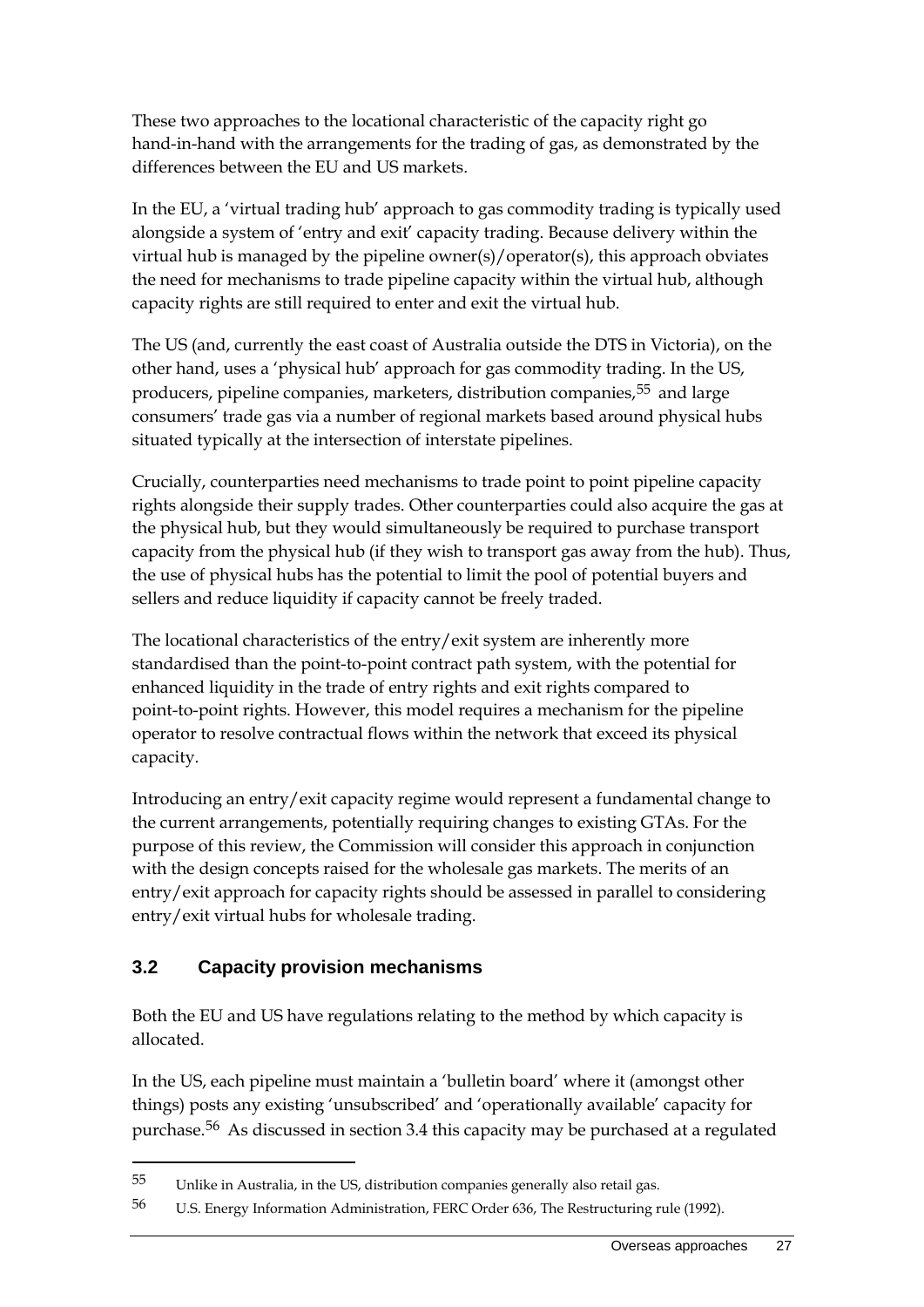'recourse' rate, or the parties may agree a negotiated rate – though to ensure transparency, pipelines are required to publish details of all negotiated contracts in their tariffs.

FERC Orders enable capacity holders to trade capacity to other parties through either an open bid or bilateral arrangement with all details to be posted on an Electronic Bulletin Board (EBB).<sup>[57](#page-35-0)</sup> This provides a mechanism for those wanting to sell their capacity to find and trade bilaterally with each other.

All sales of capacity must be reported by the pipeline on its bulletin board, including the purchaser, duration, receipt and delivery points, contract quantity, and price charged. Sub-letting of capacity is prohibited, as a result of FERC's "shipper must have title" rule. This means that a pipeline cannot transport gas nominated by a shipper that does not own the gas. The rationale for this rule seems to be that a sub-letting model would allow shippers to release capacity without publishing the opportunity for third parties to bid for the capacity.

The holder of the capacity can divide their holdings down into time periods as small as a day and sell these off individually. In the case of capacity using a 'contract path', it can also sell locational segments, provided it is operationally feasible on the pipeline's system (with operational feasibility determined independently). Pipelines will also typically allow some reassignment of injection and/or withdrawal points, subject to operational evaluation, in order to facilitate trading.

The pipeline receives payments from the capacity buyer and credits these against obligations from the capacity seller. Thus, in the US, the pipeline is (and must be) an intermediary, but the original shipper bears credit risk, analogous to bare transfer arrangements in Australia.

In the EU, the Network Code on Capacity Allocation Mechanisms (CAM) requires that cross-border firm capacity is allocated at interconnection points via auctions (with separate auctions being conducted for each capacity product at each interconnection point).<sup>[58](#page-35-1)</sup> A standardised auction structure is applied to each auction and, as far as reasonably possible, auction processes are be concurrent for all interconnection points.<sup>[59](#page-35-2)</sup> The CAM requires Transmission System Operators (TSOs)<sup>[60](#page-35-3)</sup> to offer five firm capacity products at interconnection points through the auctions: yearly, quarterly, monthly, daily and within-day.

<span id="page-35-0"></span><sup>57</sup> FERC Orders 636 (1992) and 637 (2000).

<span id="page-35-1"></span><sup>58</sup> Exception in situations of 'competing capacities' where there is a relationship between the availability of capacity in two or more concurrent auctions.

<span id="page-35-2"></span><sup>59</sup> European network of transmission system operators (entsog) Capacity Market Allocation (CAM) http://www.entsog.eu/publications/capacity-allocation-cam#1-CAM-NETWORK-CODE-DOCU MENTS-AND-CONSULTATIONS-

<span id="page-35-3"></span> $60$  Equivalent to pipeline owners in the context of the eastern Australian transmission industry outside of the DTS.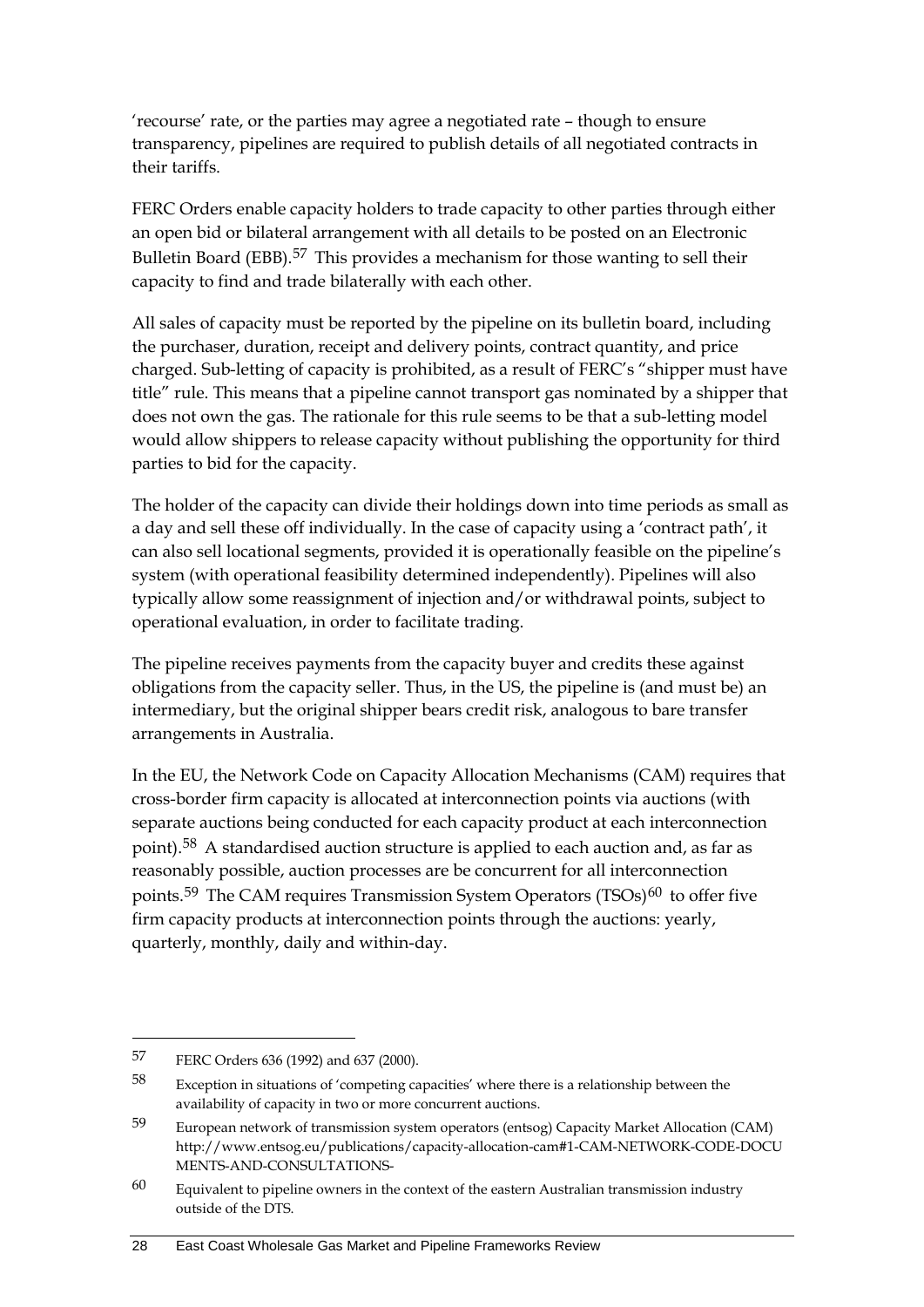Within an EU member state, each National Regulatory Authority has its own rules or code to govern transportation for intra-state capacity allocation.<sup>[61](#page-36-1)</sup> While individual states' approaches vary, some utilise similar approaches as the CAM. For example, in Great Britain, entry capacity and short-term exit capacity is allocated in much the same way as inter-state capacity under CAM, using auctions. Long-term exit capacity, however, is purchased by the shipper making an application to the TSO.<sup>[62](#page-36-2)</sup>

## <span id="page-36-0"></span>**3.3 Capacity reallocation mechanisms**

-

While bulletin board mechanisms are also utilised for trading in some EU states, the focus of the regulations relating to trading in the EU focus mostly on addressing the issue of capacity hoarding.

There are four measures in the EU regulations, under the Congestion Management Procedures (CMP):[63](#page-36-3)

- 1. Surrender of Capacity (SoC): Capacity is voluntarily surrendered back to the TSO, with the shipper relieved of its payment obligation if the capacity is re-sold.
- 2. Over-sell & Buy Back (OS&BB): The TSO releases additional firm capacity above the technical capacity limit of a pipeline.
- 3. Firm Day-Ahead Use-It-or-Lose-It (FDA UIOLI): Capacity that is not nominated the day before the flow is made available to others.
- 4. Long-Term Use-It-Or-Lose-It (LT UIOLI): Capacity with less than 80% utilisation in a 12-month period may be forced to be surrendered partially or completely.

The EU considers that situations where network users do not have the possibility to obtain transmission capacity (in spite of its physical availability) are best addressed through the combination of these four mechanisms and not solely through one mechanism.

The regulations also provide guidance on the interrelationships between these four mechanisms. For example, additional capacity under the OS&BB mechanism should only be offered to the market after all surrendered capacity and capacity derived from the application of use-it-or-lose-it mechanisms has already been allocated. Individual countries are allowed some flexibility in deciding how to implement and combine these mechanisms. For example, member states are not required to implement an

<span id="page-36-1"></span><sup>61</sup> ACER Framework Guidelines and Network codes available at: http://www.acer.europa.eu/Gas/Framework%20guidelines\_and\_network%20codes/Pages/defa ult.aspx

<span id="page-36-2"></span><sup>62</sup> Ofgem, Facilitating the implementation of aspects of the Capacity Allocation Mechanisms Network Code in Great Britain available at: https://www.ofgem.gov.uk/sites/default/files/docs/2014/06/implementation\_of\_cam\_in\_great \_britain\_final\_130614.pdf

<span id="page-36-3"></span><sup>63</sup> The EU Third Energy Package, adopted in 2009, includes Regulation (EC) No 715/2009 which contains Congestion Management Procedures.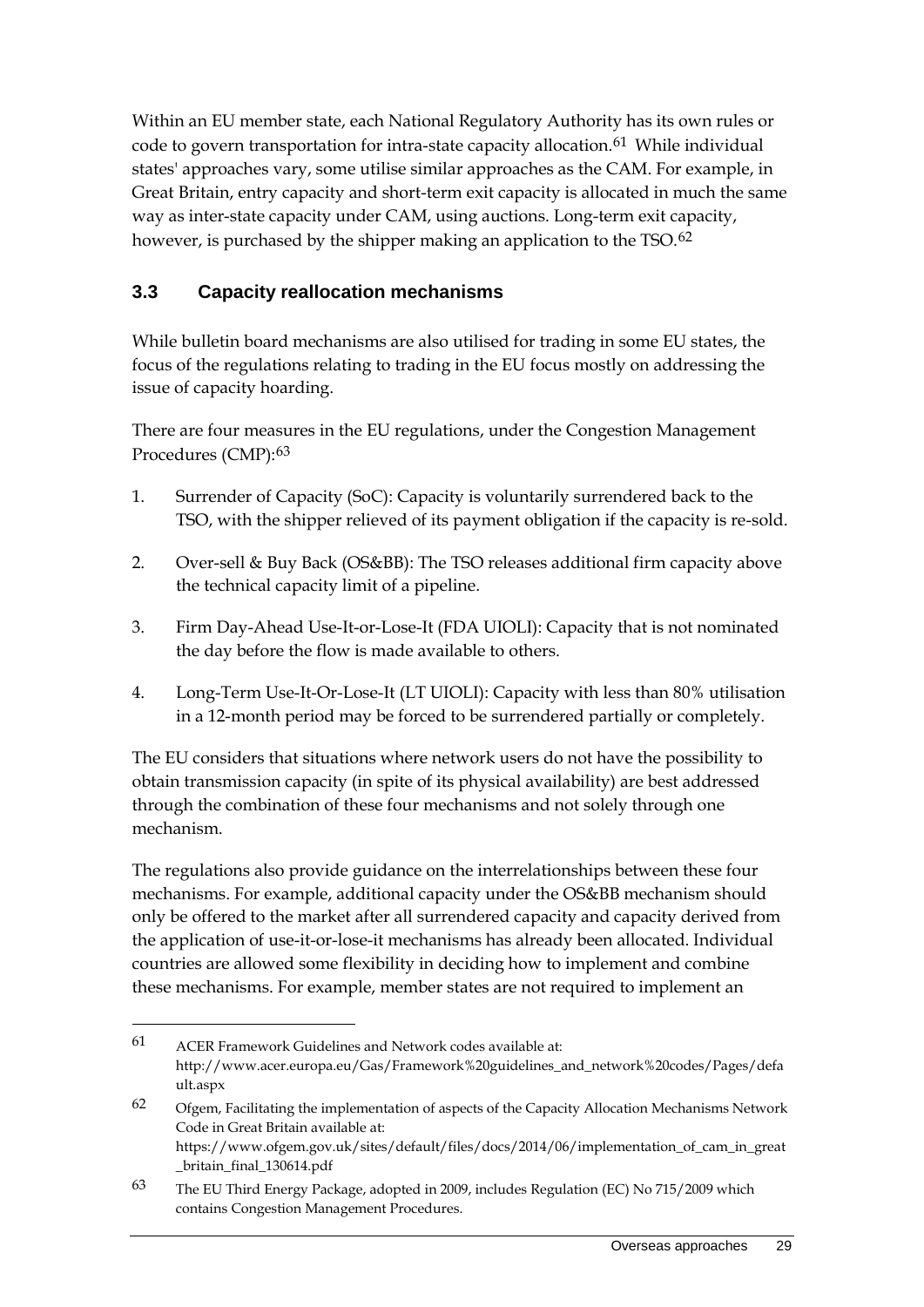OS&BB mechanism if they have opted to directly apply the firm day-ahead use-it-or-lose-it mechanism.

These measures can be characterised by the extent to which they offer unutilised capacity to the market without the capacity holder's consent, and also whether this transfer of the capacity right is done on a permanent or a temporary basis. In section [4.2,](#page-46-0) we provide a more detailed description of these mechanisms and consider how such mechanisms could be adapted to the Australian contract carriage pipelines.

## <span id="page-37-0"></span>**3.4 Price regulation**

-

In the US, the Federal Energy Regulatory Commission (FERC) regulates the prices, terms and conditions of service on gas transmission pipelines, in recognition that pipeline owners may have market power.<sup>[64](#page-37-1)</sup>

Prices are set on a pipeline-by-pipeline basis. With limited exceptions, one of three methods is employed:

- **The cost-of-service method** requires that a pipeline owner submit to FERC cost and revenue data supporting proposed prices. Having considered these submissions, FERC sets prices in a manner such that the pipeline owner is provided the opportunity to recover its cost of providing services and earn a reasonable return on its investment.[65](#page-37-2)
- **The negotiated rate method** allows a pipeline owner to charge a price that is agreed upon by the pipeline owner and a shipper. To safeguard against unequal bargaining power, the shipper must have the option to select a service under the pipeline owner's "recourse rate" as determined by FERC, based on the pipeline's cost of service.[66](#page-37-3)
- **The market-based rate method** may be employed when a pipeline owner can demonstrate that it lacks market power. In these circumstances, an operator is authorised to charge prices consistent with market conditions.

Shippers can contest pipeline rates by filing a complaint with the FERC challenging a pipeline owner's prices.

Of these methods, the market-based rate method is most instructive for the discussion on the third party access regime for gas transmission in Australia. In order for this method to be employed, "the Commission [FERC] must find that the applicant [pipeline owner] lacks significant market power, i.e., that the market is sufficiently

<span id="page-37-1"></span><sup>64</sup> American Gas Association Ratemaking for Energy Pipelines, 2011, see https://opsweb.phmsa.dot.gov/pipelineforum/docs/Ratemaking%20for%20Energy%20Pipelines %20071111.pdf, accessed 03/09/2015.

<span id="page-37-2"></span><sup>65</sup> This method bears some similarities with the method of price regulation employed in the Australian electricity transmission and distribution sectors.

<span id="page-37-3"></span><sup>66</sup> This method bears some similarities with full regulation in the Australian gas transmission sector.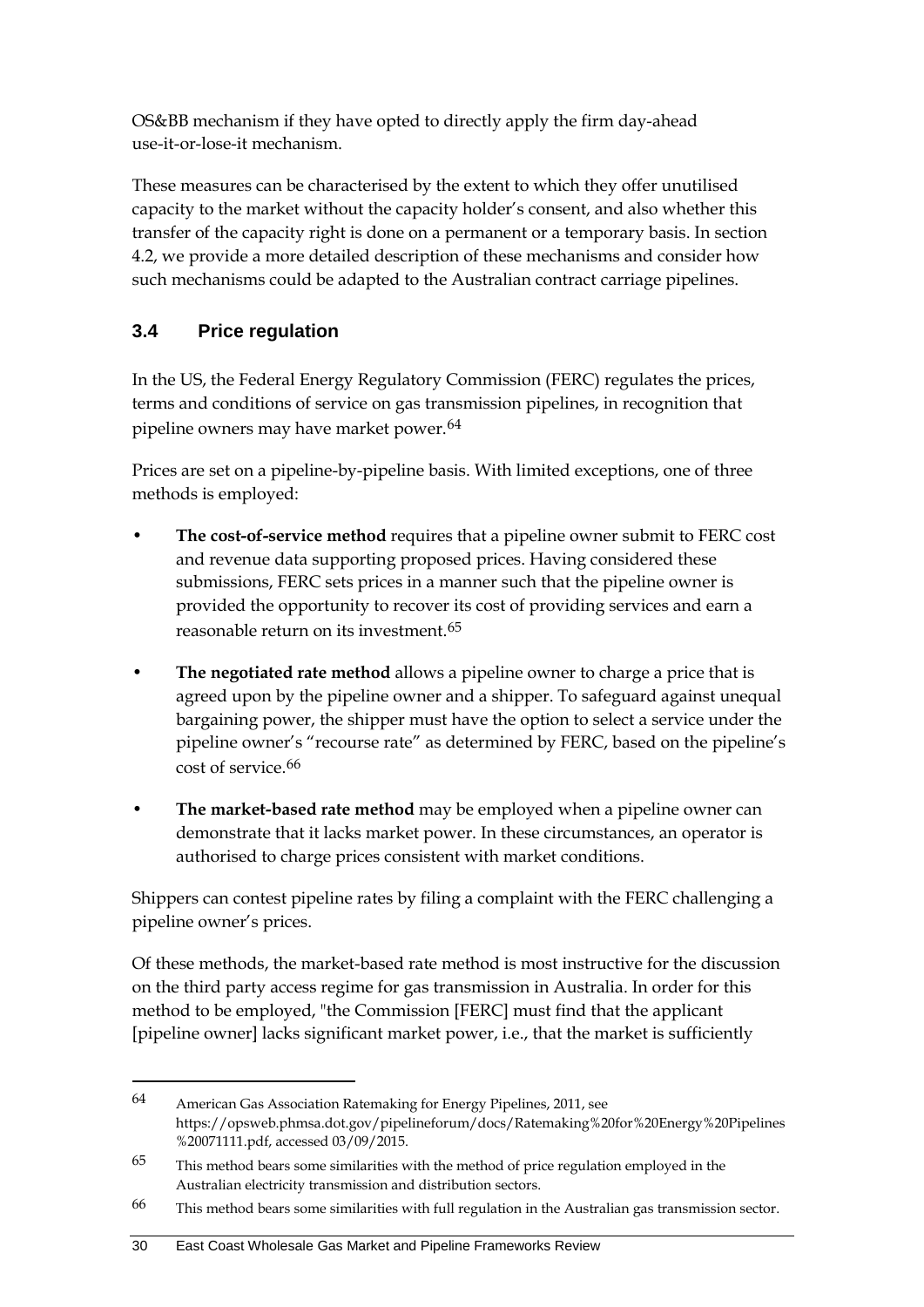competitive to preclude the pipeline from profitably maintaining prices above competitive levels for a prolonged period of time".[67](#page-38-0)

While the market-based rate method bears some resemblance to the pricing of Australian pipelines that are uncovered, the test for whether a pipeline is regulated under the Australian regime (as per the discussion in sectio[n 2.3\)](#page-23-0) appears to differ from that employed in the US, with the test in the US being directed specifically towards the issue of market power within the pipeline sector itself, as opposed to related markets.

Furthermore, FERC (Order 636) required pipeline owners to redesign their transportation tariff rates so that the majority of fixed costs would be recovered through the capacity charged to firm customers. This eliminated any price distortions inherent in the previously used tariff design where non-firm customers were contributing to the fixed costs.

All TSOs in the EU are subject to direct price controls. These are administered by each of the National Regulatory Authorities rather than at an EU level, and so exactly how tariffs are set will vary between member states. In general, TSOs are set an allowed revenue from which the capacity charges or tariffs will be derived. Generally, these regulated tariffs form the reserve price in auctions for capacity.

Under EU Directive No 715/2009, pipelines must provide both firm and non-firm third party access services. The price of non-firm capacity is required to reflect the probability of interruption, with less firm capacity priced at a discount to firm capacity.

<span id="page-38-0"></span><sup>67</sup> FERC website, at: https://www.ferc.gov/industries/gas/gen-info/intrastate-trans/tariff/preparation.asp#mbr, accessed 03/09/2015.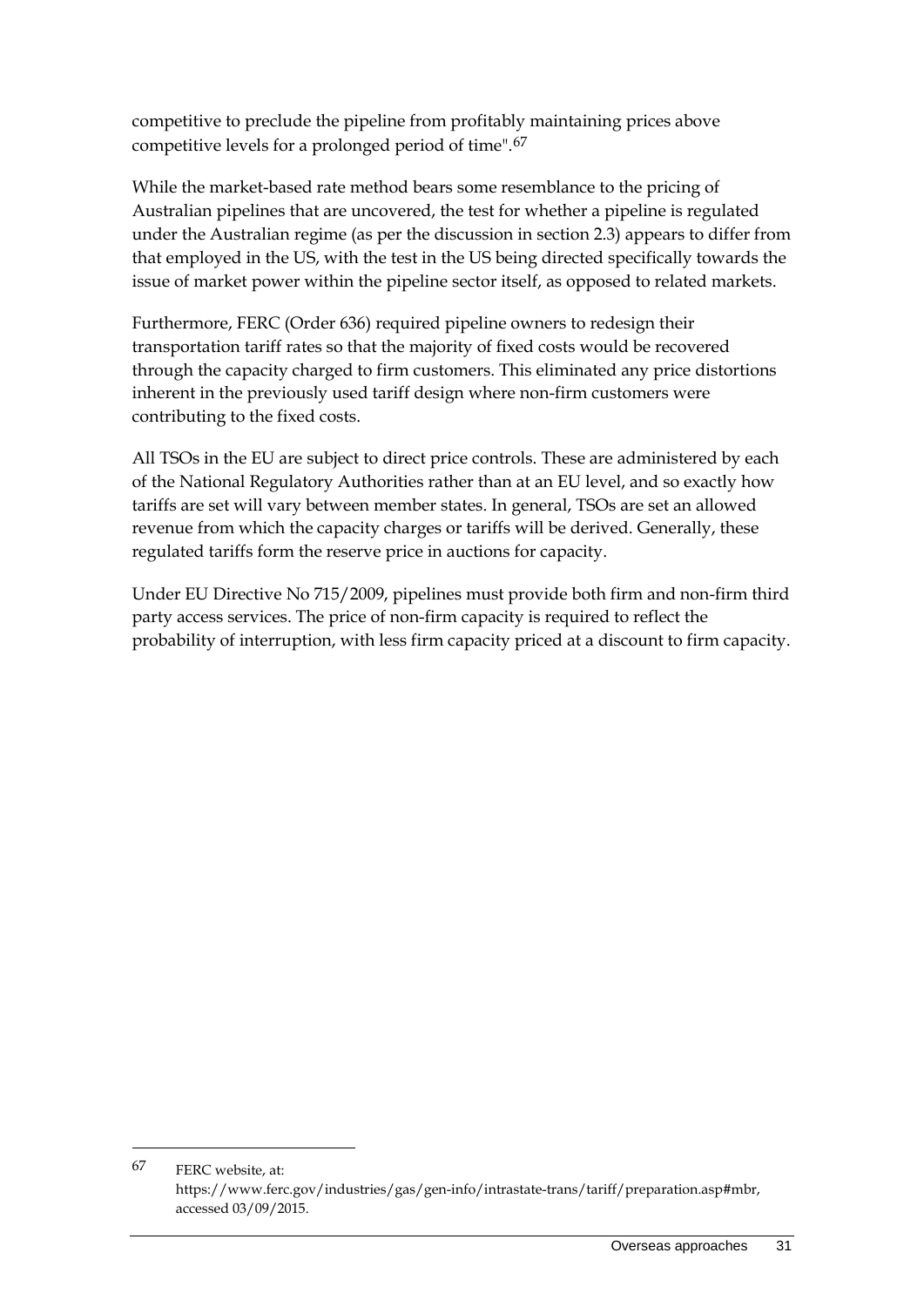## <span id="page-39-0"></span>**4 Potential reforms for eastern Australia**

Chapter [2](#page-13-0) outlined various potential impediments to efficiency in the allocation of capacity. These impediments broadly fall into three areas:

- high transaction costs;
- lack of incentives to provide access by shippers that hold capacity; and
- lack of incentives to facilitate access by pipeline owners.

The Commission has identified three broad approaches that could address the issues identified:

- Approach A Facilitate trading between parties, which primarily addresses transaction cost issues;
- Approach B Improve the incentives of capacity holders in the provision of capacity; and
- Approach C Improve the incentives of pipeline owners in facilitating access to capacity.

These approaches are designed to help stakeholders assess the range of possible solutions. This chapter outlines each of the approaches and discusses various specific elements that might be introduced under each. It further identifies how each might address the issues, examples of how they have been used elsewhere, and considerations in the context of the eastern Australian contract carriage regime.

These approaches are not mutually exclusive of each other. Equally however, it may not be necessary to implement all of the approaches, or all of the elements of each approach discussed in the chapter.

The Commission is particularly interested whether the market will respond in a timely manner to address issues relating to transaction costs, or whether regulatory intervention, such as Approach A, is warranted. The Commission is also interested in whether other regulatory interventions, such as approaches B or C, are necessary to address structural barriers to the efficient allocation of capacity.

It should be noted that considerable further thought would need to be given to the implementation of these approaches. In particular, under the current regulatory framework, it is the coverage test which determines whether price and much of the current non-price regulation is applied to pipelines.

Implementing these approaches through regulatory intervention would therefore be likely to imply a much greater application of regulation across the pipeline sector. A test as to whether price regulation should be applied, such as that contemplated under approach C, would then be likely to represent only one element of the regulation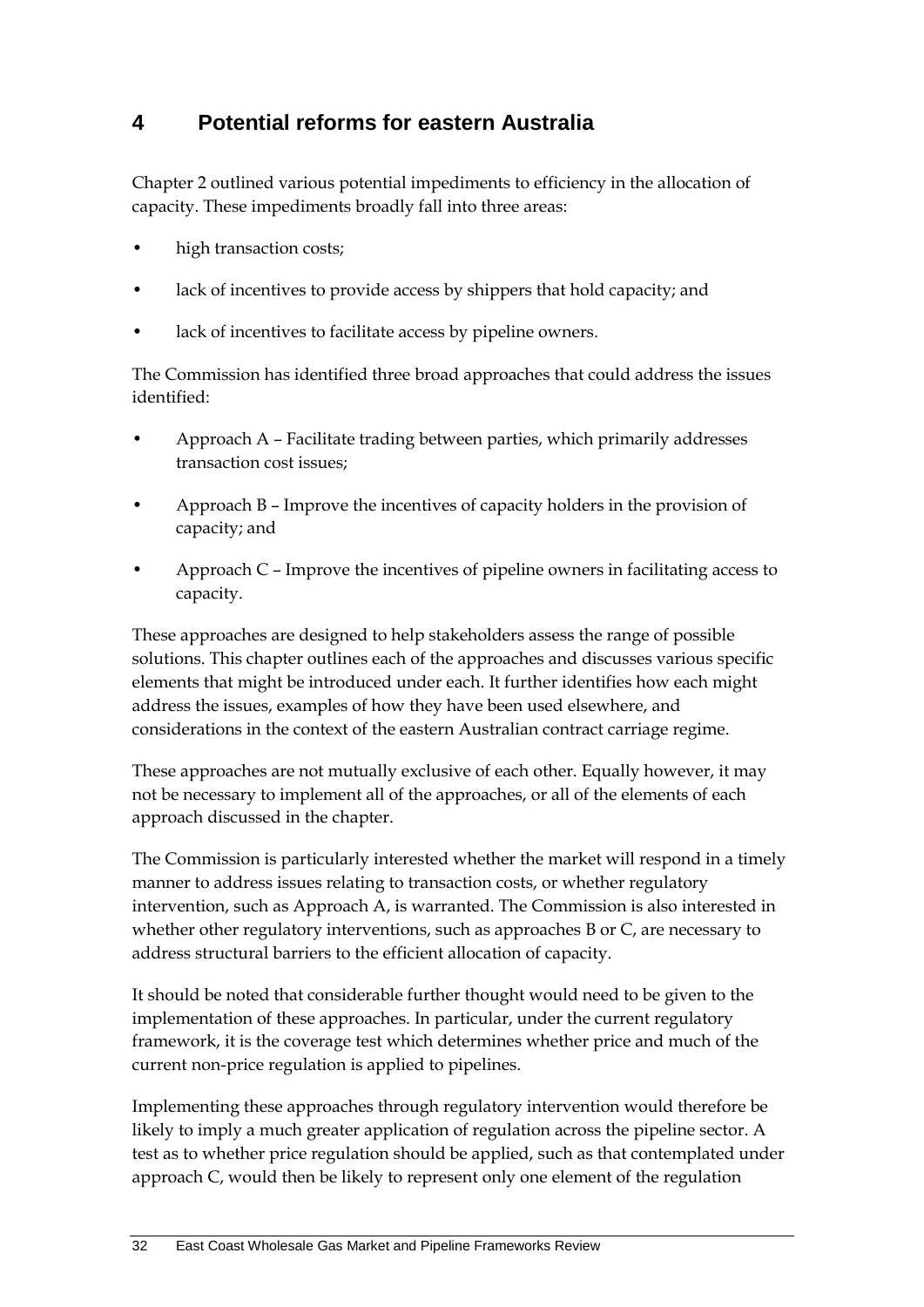applied, rather than determining whether or not any regulation should be applied at all, as is essentially the case at present.

Potential elements of each approach are outlined in Table 4.1.

| <b>Approach A - Facilitate</b><br>trading between parties                                         | Approach B - Improve the<br>incentives of capacity<br>holders in the provision of<br>capacity    | Approach C – Improve the<br>incentives of pipeline<br>owners in facilitating<br>access to capacity |
|---------------------------------------------------------------------------------------------------|--------------------------------------------------------------------------------------------------|----------------------------------------------------------------------------------------------------|
| Standardisation of capacity<br>rights                                                             | Compulsory capacity<br>reallocation mechanisms                                                   | Changes to the economic<br>regulation of pipelines                                                 |
| Pipeline owners required to<br>offer spare firm capacity in a<br>transparent, open process        | Prohibit contractual<br>provisions in GTAs which<br>limit capacity trading by<br>pipeline owners | Prohibit contractual<br>provisions in GTAs which<br>limit capacity trading by<br>shippers          |
| Information about available<br>capacity and trades to be<br>published through a bulletin<br>board | Reserve capacity for short<br>term trades                                                        |                                                                                                    |
| Voluntary surrender of<br>capacity mechanism                                                      |                                                                                                  |                                                                                                    |

#### **Table 4.1 Approaches to address inefficiencies in the allocation of capacity**

In general, there are a number of overarching trade-offs between the approaches. On the one hand, the larger the magnitude of change, the more substantial the impact might be in addressing potential issues in the efficient allocation of capacity. On the other hand, the larger the magnitude of change, the greater the potential for:

- impacts on incentives for investment;
- transitional issues, particularly where the approach involves the imposition of regulation that would otherwise be contrary to existing contracts or property rights;[68](#page-40-1)and
- direct cost of regulation.

-

These trade-offs are discussed in more detail in sections [4.1](#page-40-0) to [4.3.](#page-53-0)

## <span id="page-40-0"></span>**4.1 Approach A – Facilitate trading between parties**

The underlying basis of this approach is that shippers and pipeline owners have incentives to trade capacity but that transaction costs are the primary barrier to such trades. The approach suggests that by facilitating trade and reducing transaction costs,

<span id="page-40-1"></span> $68$  For example, consideration would need to be given to the operation of Section 51(xxxi) of the Australian Constitution.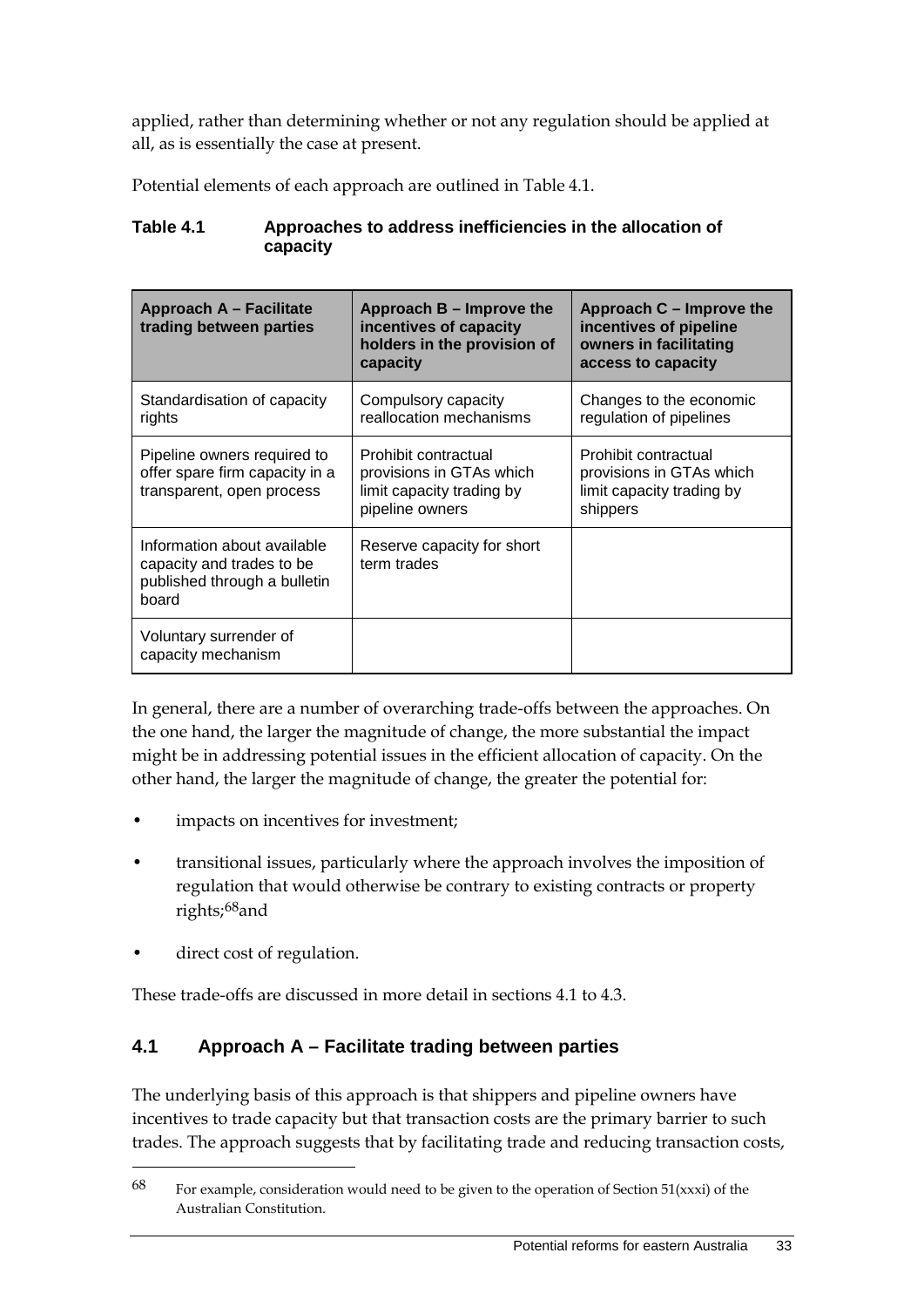a more efficient allocation of capacity will result, without the need for other more significant regulatory measures.

Individual measures (described below) that might be applied as part of this approach might entail significant change from the status quo, and the regulatory costs, potential impacts on investment, transitional issues and any other potential drawbacks would have to be carefully considered. Nevertheless, this approach may be less of a significant change than either approaches B or C.

Given that the approach primarily addresses issues of information deficiency and transaction costs, it may not, on its own, change the incentives of shippers or pipeline owners in providing or facilitating access to capacity.

Potentially, this approach could be applied in the first instance, with more significant regulatory changes (such as approaches B and C) being applied upon further review were the level of liquidity in the capacity trading market less than that expected in a workably functioning competitive market.

Elements under this approach might include:

- standardised terms and conditions for capacity contracts;
- a standardised process by which pipeline owners would offer existing spare firm capacity in a transparent, open process (for example through an auction);
- a requirement for information about available capacity and trades to be published through a bulletin board, including the price at which trades occur; and
- a voluntary surrender of capacity mechanism.

These elements are in many cases addressing similar or identical issues – a lack of information in the market and transaction costs. As such, it is likely that only some of these measures would need to be implemented were approach A considered preferable.

The Commission recognises that there has been recent industry initiatives seeking to reduce search and transaction costs associated with trading. Both APA and Jemena have established capacity listing websites, wherein participants can find one another through listing capacity bids and offers, and can thereafter perform capacity trades over the counter. In addition, pipeline owners have reportedly developed standardised contract terms and conditions to enable shippers to trade capacity more readily. The Commission is interested in whether these approaches, and possible other approaches that might be introduced by industry, may avoid the need for regulatory intervention.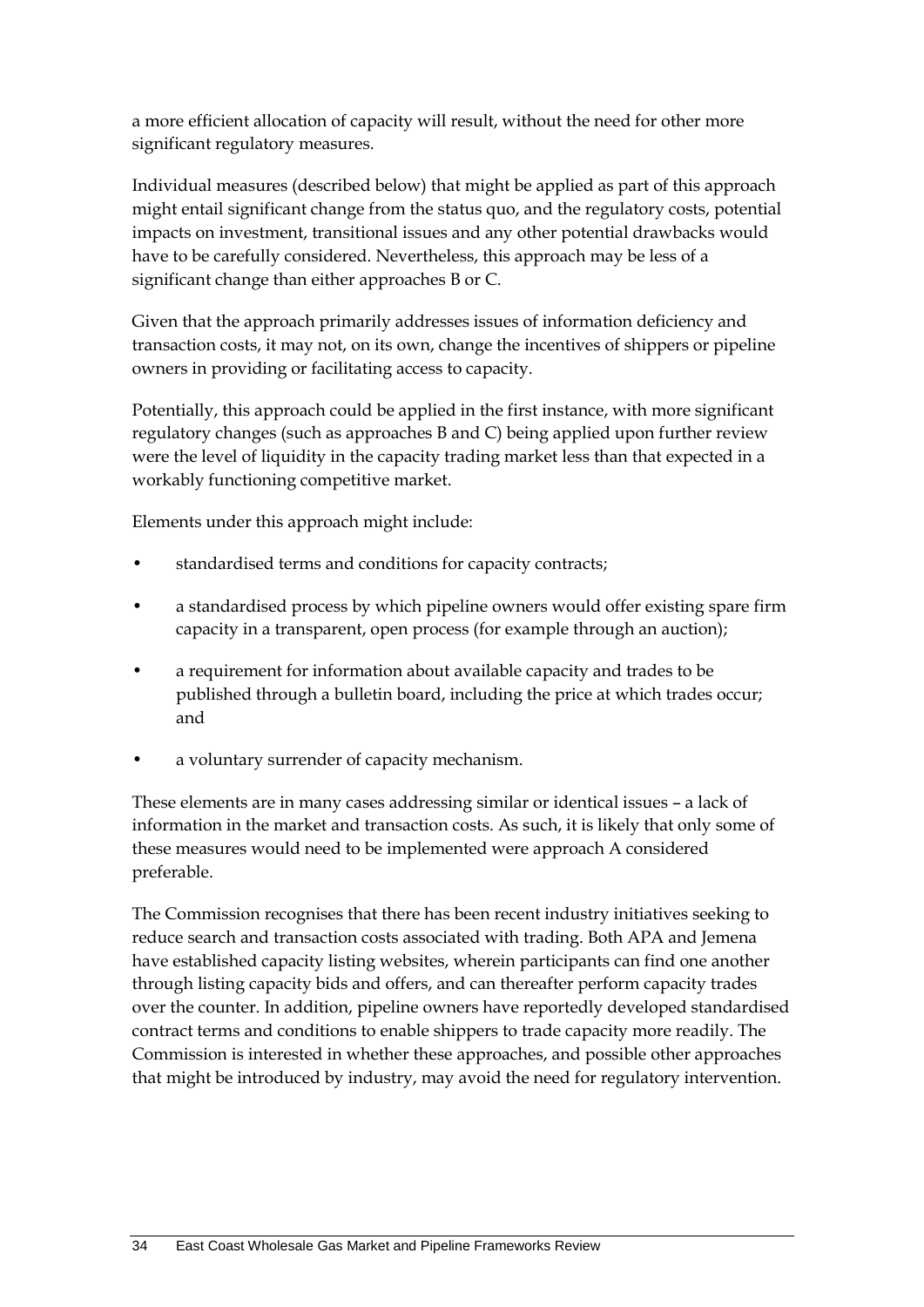### **4.1.1 Standardisation of capacity rights**

As noted in section [3.1,](#page-32-0) standardisation of capacity rights can serve to increase liquidity and reduce transaction costs, both of which might be particularly important to facilitate short term, low value trades.

Furthermore, with a relatively standardised product, the buyer and seller may (with other information regulations such as the publication of trades) be able to see a recent history of prices for identical or similar products. This means that the trade may be able to be undertaken more quickly than would otherwise be the case.

#### **Overseas experience**

Section [3.1](#page-32-0) outlines that in both the EU and US, some degree of standardisation of terms and conditions and capacity duration has occurred.

In the US the holder of capacity can sell that capacity in locational segments, provided it is operationally feasible on the pipeline's system (with operational feasibility determined independently).

In the EU, the locational characteristics of the capacity products are inherently standardised – entry and exit rights may be obtained separately from one another, meaning that there is no 'contract path', although this would entail significant change for Australia, given the current point-to-point nature of capacity under the contract carriage model.

#### **Considerations in applying this element to East Coast contract carriage pipelines**

In Australia, capacity is held under a variety of terms and conditions, agreed between pipeline owners and individual shippers. While this suggests that such differences in contracts could be contributing to difficulties in trading, it also indicates that standardisation of contracts is likely to be an administratively complicated task. It also suggests that customisation of contracts is (or at least was) valued by at least one or the other of capacity holder or pipeline owner (or else these parties would not have agree to them), and that the regulation of customisation may therefore diminish value.

A number of questions would need to be considered in evaluating the suitability of introducing this element in eastern Australia:

- Should standardisation apply to contracts between pipeline owners and shippers, between two shippers, or both?
- Would the terms and conditions of existing GTAs be grandfathered or allowed a transitional period to move towards the standard terms? How, practically, would this take effect? Are there any legal implications to this approach?
- Standardisation could impact on the commercial risks between pipeline owners and shippers that are counterparties to existing GTAs. Is there is a need to compensate these parties if they are required to take on more risk, and if so how?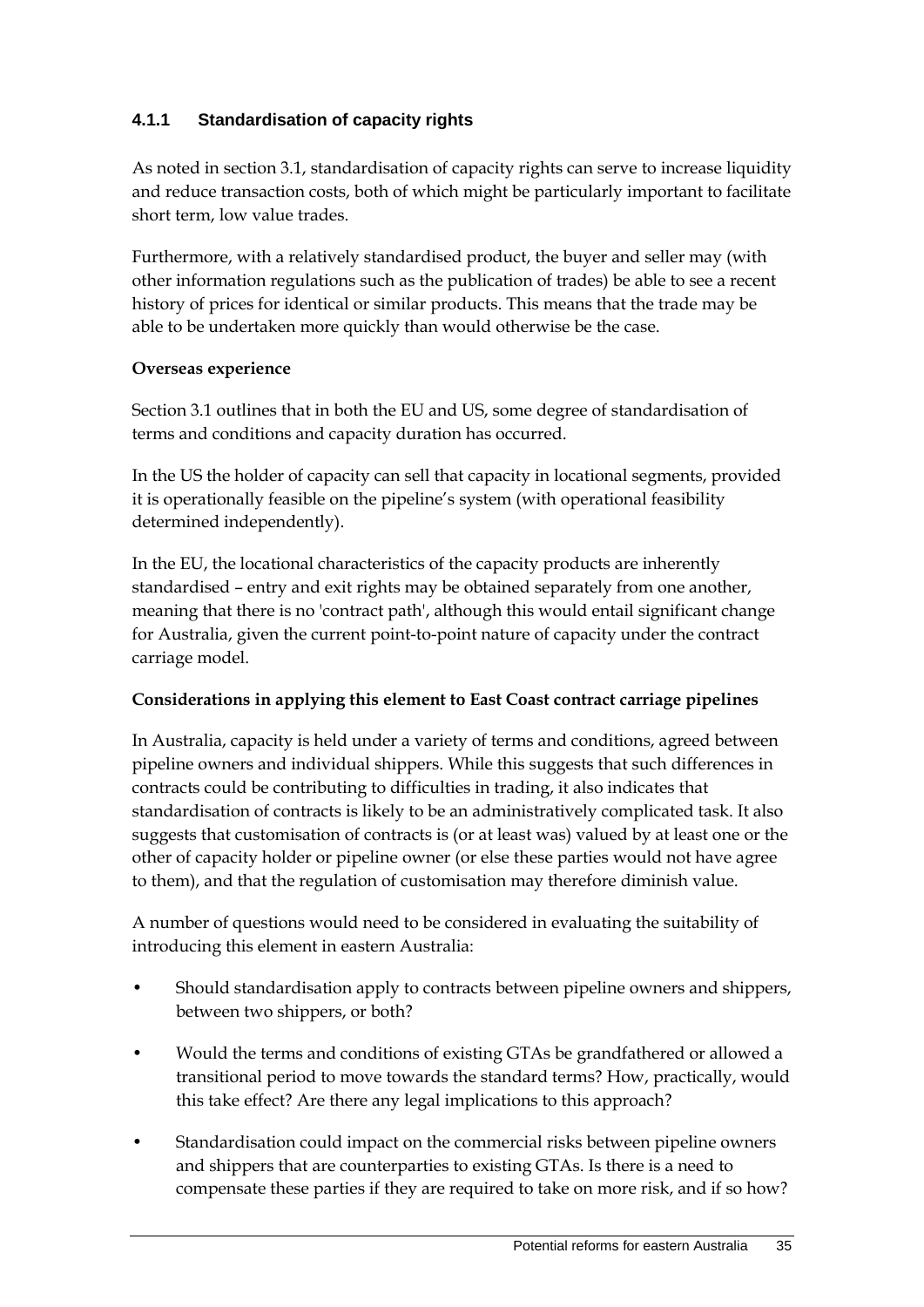- Are there specific parts of a GTA where the benefits of standardisation are material (eg, credit requirements, locational characteristics or capacity timing)? Similarly, are there any specific parts of GTAs where the benefits of customisation is material?
- How would standardisation be achieved? Would this require regulation, or could it be facilitated voluntarily by shippers and pipeline owners?

Compared to the standardisation of GTAs between pipeline owners and shippers, the standardisation of contracts between shippers may be less complicated to instigate where those contracts are shorter in length.

#### **4.1.2 Pipeline owners required to offer spare firm capacity in a transparent, open process**

An auction, open season or other process would be used to offer spare firm capacity to the market. Information regarding any trades would be made public. This may require the locational segments or time periods of the capacity rights to be defined or standardised in order for the process to proceed.

A well designed auction or other procurement mechanism would allow for spare firm capacity to be allocated to shippers that value it the most. This contrasts with, for example, first-come-first-served allocations of capacity, whereby the criterion for capacity allocation is not the value that shippers place on the capacity.

In a well-functioning capacity market with low transaction costs, this would not be an issue with regard to economic efficiency – trades in the market would be used to reallocate capacity to those that value it most highly. However, given the possibility that the capacity market is not well-functioning, initially allocating spare capacity to those that value it the highest (at that time) through an open and transparent process such as an auction may reduce the need for subsequent trades.

#### **Overseas experience**

Section [3.2](#page-34-0) discussed that EU arrangements utilise auctions for the sale of some capacity. The US approach goes further than this element, requiring *all* trades (not just those trades where the seller is the pipeline owner) to be conducted in an open and transparent process.

#### **Considerations in applying this element to East Coast contract carriage pipelines**

Pipeline owners should already have an incentive to offer existing spare capacity to the shipper that values it the most – as this increases the revenue generated.

To the extent that this is not occurring already, this may be because of the costs to implement an auction or other system to allocate existing capacity are too high, and the pool of prospective shippers too small, to warrant such an approach.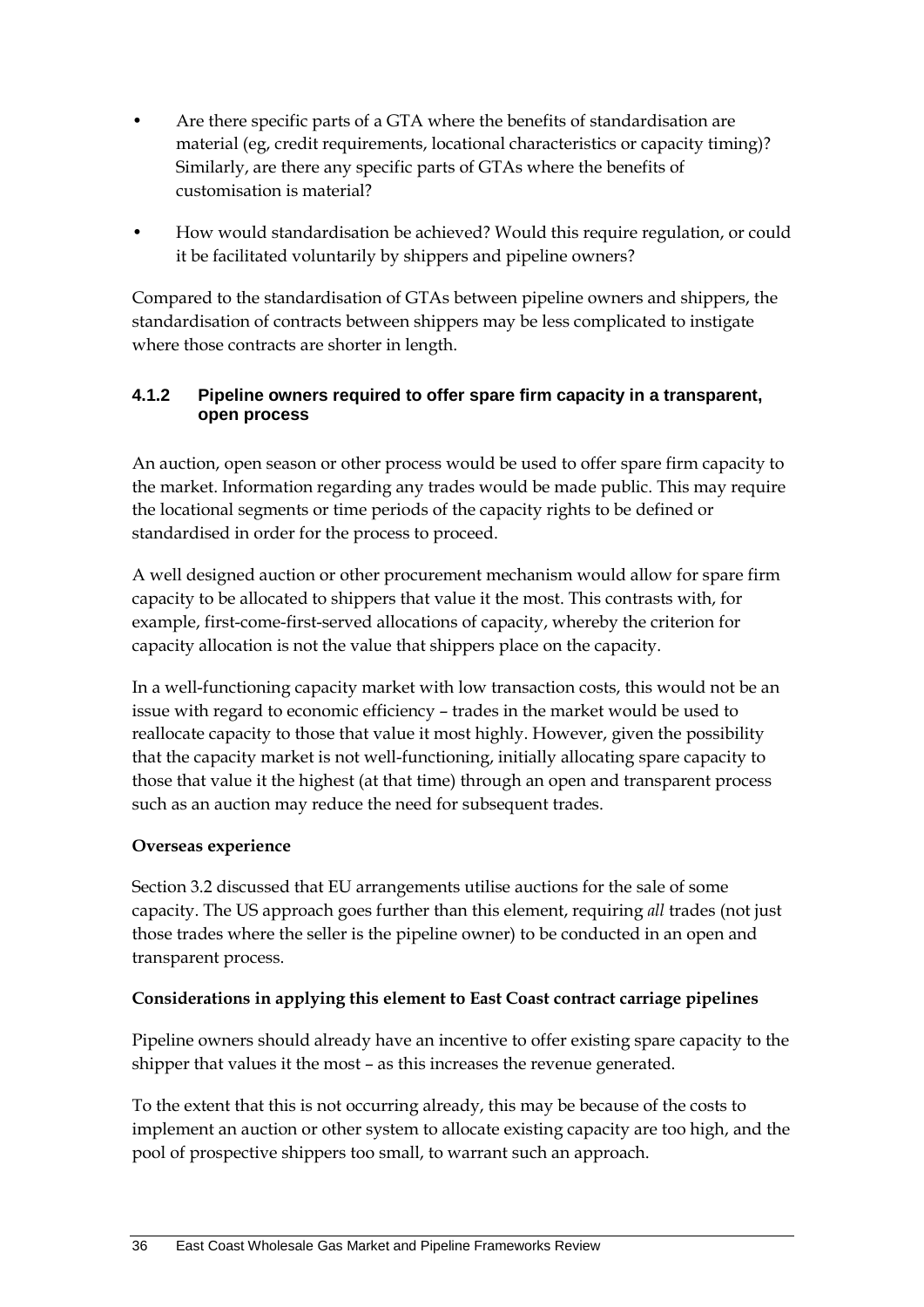Consideration would need to be given as to whether the process by which spare firm capacity is offered to the market is run by the pipeline owner or some other independent body such as AEMO, in order to improve coordination across pipelines.

### **4.1.3 Information about available capacity and trades to be published through a bulletin board**

Pipeline owners would be required to publish the quantity, price and terms and conditions of all firm and non-firm capacity available on their pipelines with the intention of reducing search and transaction costs for shippers, facilitating capacity trade.

Shippers would be required to inform pipeline owners of all capacity trades between shippers, and the terms and conditions associated with the trades, including the price.

Increasing transparency about the quantity of available capacity, and purchase price and terms of capacity that is sold, could result in prospective buyers and sellers of capacity being better informed and more able to assess the market value of the product, reducing transaction costs. Buyers and sellers would also be able to compare the price of capacity offered by shippers with that of non-firm capacity offered by pipeline owners.

## **Overseas experience**

As discussed in section [3.2,](#page-34-0) FERC Orders require information on available capacity and capacity trades to be published on an Electronic Bulletin Board.[69](#page-44-0) The bulletin boards also provide a mechanism for those wanting to sell their capacity to find and trade bilaterally with each other. In order to facilitate the provision of information to the pipeline operator, the pipeline operator acts as an intermediary for any trades between shippers.

#### **Considerations in applying this element to East Coast contract carriage pipelines**

Information relating to capacity trades may be commercial-in-confidence to either buyer or seller – for example, it might be useful for third parties in deducing important information regarding related markets, such as the National Electricity Market. Requiring publication of information may result in disincentives to trade, as either party does not wish to release such information, potentially reducing their profitability in these related markets.

Furthermore, a number of questions would need to be considered in evaluating the suitability of introducing this element in Eastern Australia, including:

• Which information (eg, price, duration, location, terms and conditions) relating to the trade is valuable to prospective trading partners, and so would be valuable to publish? Similarly, which information is legitimately confidential and so should not be published?

<span id="page-44-0"></span><sup>69</sup> FERC Orders 636 (1992) and 637 (2000).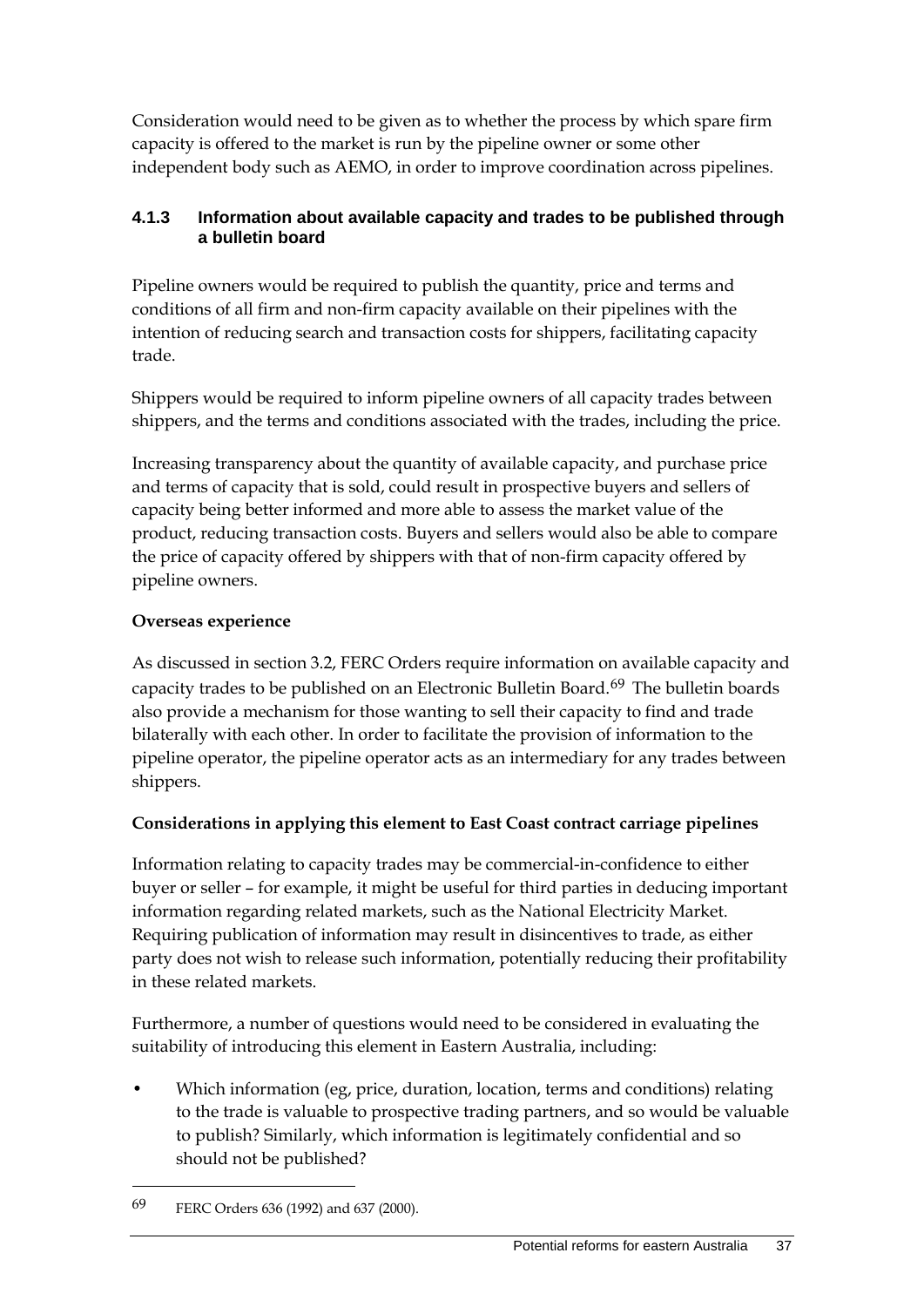- When should this information be published? For example, either in near real-time, or delayed, in order to protect against the dissemination of commercial-in-confidence information.
- Whether pipeline owners would only be required to publish information regarding offered trades, or also information regarding the actual GTA agreed between the pipeline owner and shipper after negotiations are complete.

### **4.1.4 Voluntary surrender of capacity mechanism**

Pipeline owners would be obliged to accept capacity that a shipper does not require anymore, and to try to re-sell the capacity on behalf of the capacity holder. The original capacity holder retains all of the obligations of the capacity, including for payment, until the capacity is re-sold. For shippers, capacity surrender is an entirely voluntary measure and it is an alternative to offering capacity directly to the market.

The rationale for capacity surrender is that by involving the pipeline owner's centralised procedures and systems it should make it easier to re-sell the capacity to the market compared to the capacity holder seeking to sell the capacity directly.

Capacity surrender can also differ from bilateral transactions if the pipeline owner is able to re-package and offer the surrendered capacity in the manner in which it can satisfy existing demand in the most effective way (eg, by altering the timing or locational characteristics of the capacity right).

#### **Overseas experience**

The voluntary surrender of capacity mechanism is one of four measures in the EU regulations, under the Congestion Management Procedures. Being a voluntary measure (for the shipper), this approach appears to be more directed at transaction cost issues than the issue of hoarding (which the other three approaches address, as discussed in sections 4.2.1 to 4.2.3).

#### **Considerations in applying this element to East Coast contract carriage pipelines**

The effectiveness of voluntary capacity surrender depends on both the pipeline owner's ability and incentive to sell surrendered capacity on the shipper's behalf. This mechanism would therefore require either:

- robust requirements on a pipeline owner to attempt to re-sell the capacity, while allowing the pipeline owner to recover costs incurred; or
- the pipeline owner to be incentivised to re-sell the capacity, noting that it is already receiving revenue for the capacity from the shipper that is surrendering it (for example, through a revenue sharing mechanism between the shipper and pipeline owner). These incentives might be regulated, or agreed in negotiation between the shipper and pipeline owner.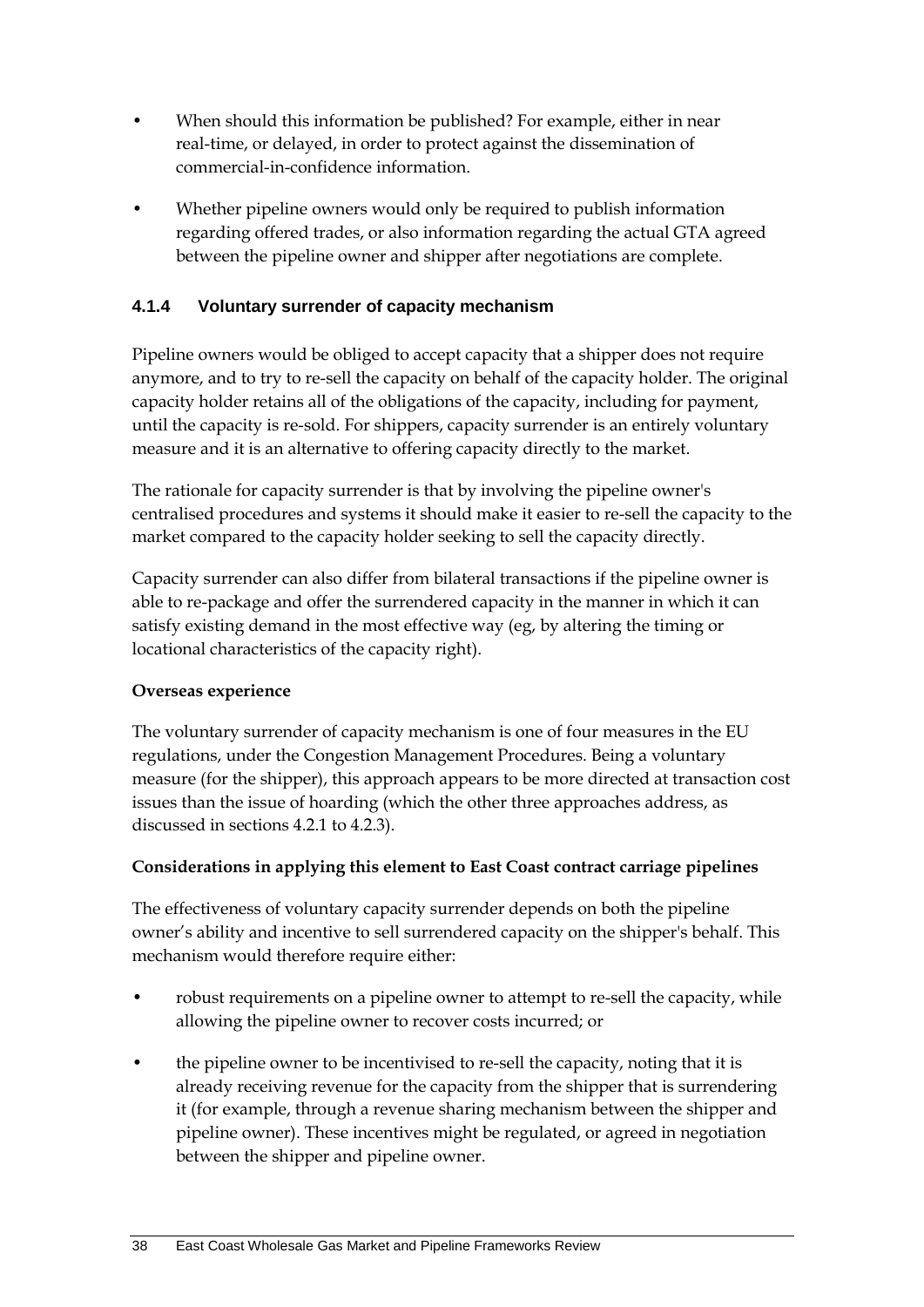A pipeline owner's incentive to sell a shipper's surrendered capacity ahead of any unallocated capacity it already owns may be particularly limited, implying that surrendered capacity might only be required to be offered to the market after all unallocated capacity has been sold.

On the other hand, the mechanism should not be designed in a way that perversely incentivises shippers to first book more capacity than necessary only to easily hand it back to the pipeline owners.

## <span id="page-46-0"></span>**4.2 Approach B – Improve the incentives of capacity holders in the provision of capacity**

This approach seeks to address the issue of shippers having insufficient incentives to trade contracted but unutilised capacity.

Elements of this approach could include:

- the compulsory acquisition of capacity, and its reallocation through a commercial process, via one or more of the three other mechanisms utilised by the EU under its Congestion Management Procedures:
	- oversell and buy back mechanism;
	- firm day-ahead use-it-or-lose-it; and
	- long term use-it-or-lose-it.
- reserving firm capacity to be traded in the short term; and
- removing any identified contractual provisions in GTAs which confer monopoly power onto the shipper.

Compulsory reallocation of capacity and capacity reservations both seek to improve trading by either allowing shippers to access unutilised firm capacity held by shippers without the need to enter into trading contracts with those shippers, or by restricting shippers from buying up all firm capacity in the first place. By reducing the ability to hoard capacity, capacity holders may seek to trade their capacity in order to receive some revenue, rather than inactively foregoing their capacity. This may further increase market liquidity.

While this approach may directly address the issue of hoarding by capacity holders, it is also relatively intrusive:

• By compulsorily reallocating capacity, a free-rider problem may be inadvertently created. Prospective shippers may be better able to access capacity on a pipeline without the long term commitment of a take-or-pay contract used to underwrite investment. This may undermine incentives to underwrite new additional capacity, as each prospective shipper seeks to use the capacity created by another shipper's investment.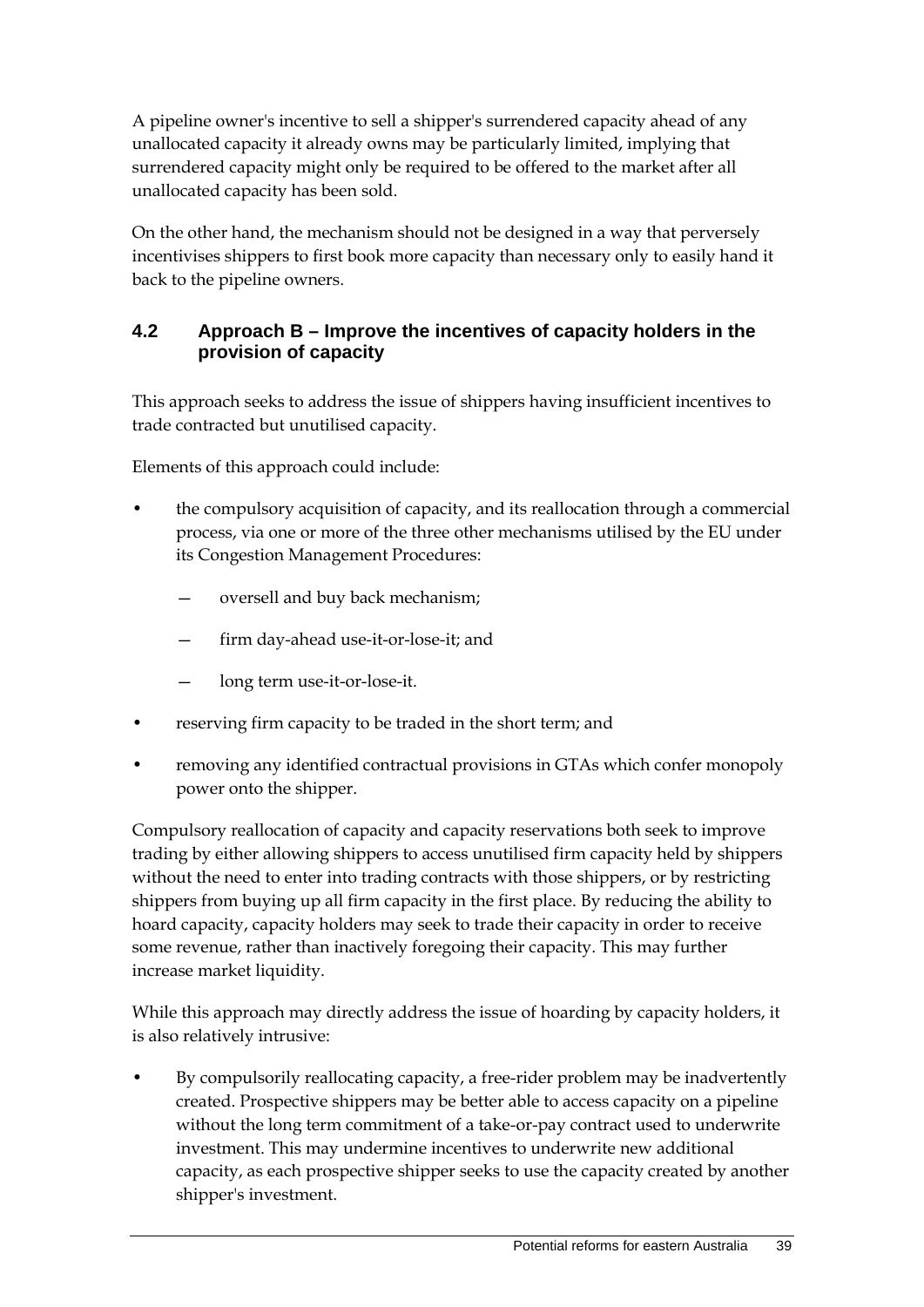- The measures may be costly and complex to implement, and involve a number of difficult design decisions.
- These measures often impact on property rights as defined under existing GTAs, which have typically been used to underwrite sunk investments. Altering such capacity rights may be both legally challenging and result in an increase in sovereign risk, further hampering incentives for investment. This transitional problem may be avoided by only applying the approach to any capacity under new capacity contracts, but, given the typically long-term nature of existing contracts, this might significantly reduce the scope and effectiveness of this approach.

## **4.2.1 Oversell and buyback**

This mechanism would provide pipeline owners with an incentive or requirement to make available to any shippers additional firm capacity above the technical capacity limit of a pipeline.

This could lead to a situation where capacity is over-subscribed (ie, estimated nominated flows are more than the technical capability of the pipeline). In such a situation, the pipeline owner would be required to buy back capacity from shippers.

The buy-back procedure put in place would be market-based, where all shippers have the opportunity to participate and indicate at what price they would be willing to waive their capacity rights. Examples of market based procedures include auctions or capacity tenders. The price at which a pipeline owner has to buy-back capacity might be capped, beyond which capacity might be curtailed for shippers who own firm capacity. Curtailment might be applied only to those shippers which purchased capacity through the OS&BB mechanism, or to all shippers, including the original firm capacity holders.

The net of the revenues from selling additional capacity and costs arising from the buy-backs would be shared between the pipeline owner and shippers.

The mechanism addresses hoarding behaviour by making available firm capacity to all shippers irrespective of the nominated capacity and potentially more than the level of technically available capacity.

The buy-back procedure provides a means for shippers to signal the value of their capacity and in theory should ensure that capacity is allocated to those shippers who value the capacity the most.

Compared to some other compulsory capacity mechanisms (described in sections 4.2.2 and 4.2.3 below):

• applying a market approach to the rationing of capacity when physical constraints occur should promote efficient utilisation of capacity;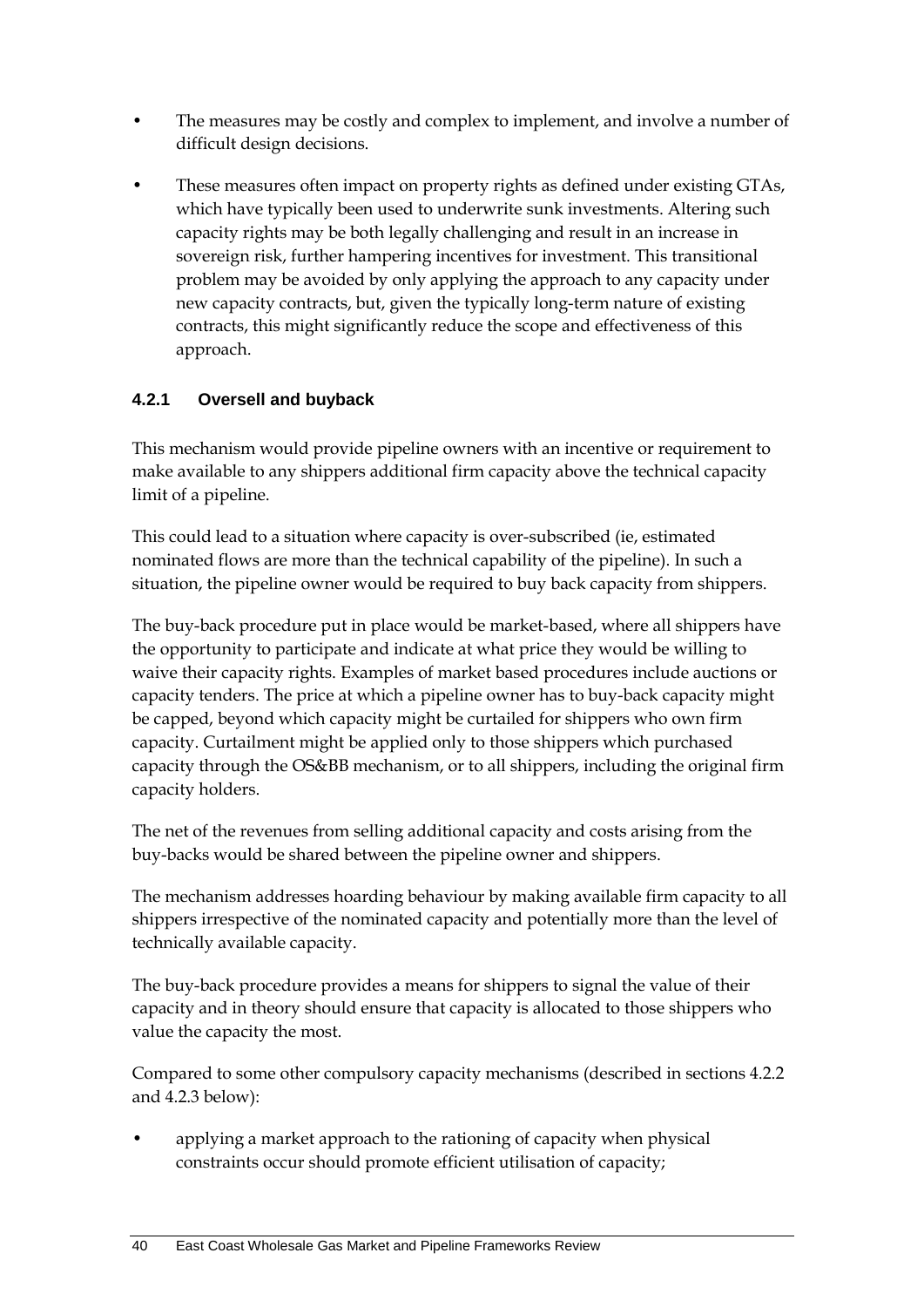- existing property rights are unaffected; $70$  and
- existing capacity holders are able to re-nominate upwards on the day.

### **Considerations in applying this element to East Coast contract carriage pipelines**

The mechanism inherently entails the risk that all capacity is sold and nominated for a flow that cannot be physically realised. Under this mechanism, a pipeline owner will either be required to sell additional capacity (potentially at a regulated price) or incentivised to take this calculated risk. Therefore a key task for any design of this mechanism is to ensure an appropriate balance so that the pipeline owner is required or incentivised to:

- release sufficient additional capacity to allow for the benefits of the mechanism to be realised; but
- not to release so much capacity that there is excessive or frequent curtailment of capacity.

The OS&BB mechanism may also:

-

- result in free-riding problem in the development of new infrastructure. Through this mechanism, prospective shippers would be able to access firm capacity on a pipeline without the long term commitment of a take-or-pay contract used to underwrite investment; and
- be costly and complex to implemented.

There would be a high level of regulatory involvement in the implementation and application of the mechanism, with the following design features requiring consideration:

- The methodology for determining pipeline technical capacity (baseline capacity) and the frequency by which the baseline capacity is recalculated.
- The trigger events to determine when the OS&BB mechanism should be applied. For example, whether OS&BB should only be applied if all firm capacity has been contracted, to avoid creating an incentive for shippers to access firm capacity cheaply through this mechanism.
- Whether pipeline owners should be required to release additional capacity or incentivised to do so.
- How to design the incentive scheme to provide incentives for pipeline owners to release additional capacity. This would include:

<span id="page-48-0"></span><sup>70</sup> Existing property rights might be affected if curtailment was applied to all shippers. However, it would seem likely that curtailment would be applied to only those shippers purchasing capacity through the OS&BB mechanism in order to avoid this issue arising.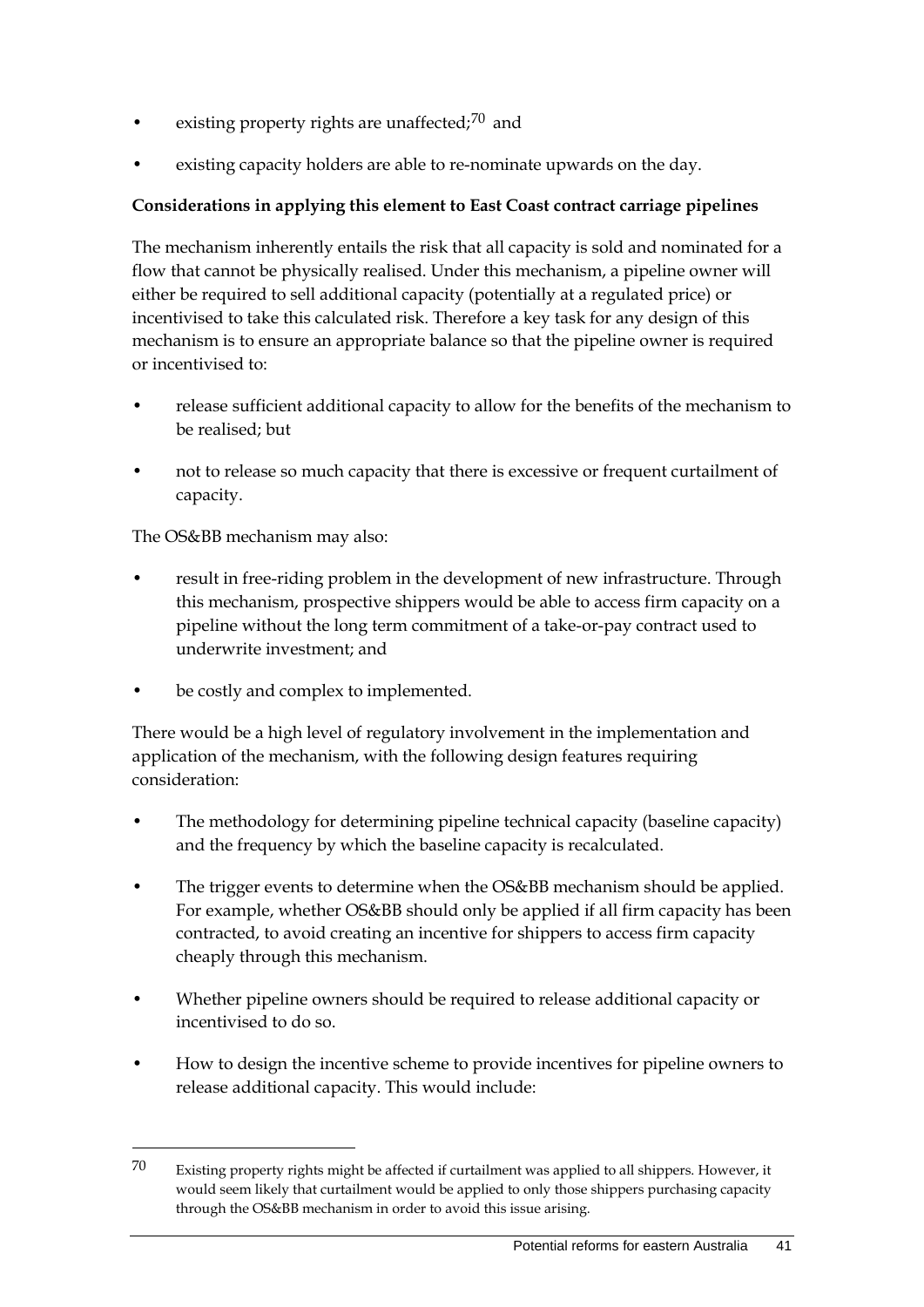- how the price for additional capacity is set (either by the pipeline owner or regulated, to ensure that pipeline owners do not exercise market power in the provision of additional capacity); and
- how additional revenue earned or losses incurred is shared between the pipeline owner and shippers.
- The design of the market-based mechanism to provide appropriate price signals to allow for capacity to be allocated to the shippers who value it most highly.
- The design of the curtailment mechanism, including whether curtailment should apply to all shippers, or only those shippers that purchased additional capacity through the OS&BB mechanism.
- Which capacity products would the mechanism apply to (e.g., daily, monthly, quarterly).
- Whether there would need to be coordination in the OS&BB mechanisms across multiple pipelines for the implementation of this element to be effective.

Appendix [B](#page-66-0) provides a case study of the implementation of an OS&BB mechanism by Interconnector UK, illustrating how these design features have been resolved in this example.

## **4.2.2 Firm day-ahead use-it-or-lose-it**

Under this mechanism a shipper which holds capacity would be required to nominate capacity to be used on a day, before a defined cut off time. After that time, restrictions would be placed on how much capacity can be re-nominated for that day. All unused capacity of the shipper would be offered for sale in the market. The degree of the restrictions on re-nominations would determine whether the unused capacity is sold as firm or non-firm capacity.

Proceeds from the sale would be assigned to the pipeline owner for possible re-distribution to all shippers on the pipeline. The shipper that originally held the capacity would remain liable for the fees under the existing GTAs.

This mechanism seeks to improve trading by allowing prospective shippers to access unutilised firm capacity held by incumbent shippers on a daily basis without the need to enter into trading contracts with incumbent shippers. By reducing the ability to hoard capacity, incumbent shippers may seek to trade capacity in order to receive some revenue, rather than inactively foregoing the capacity.

In addition, such a mechanism may provide more flexibility to the pipeline owner to sell firm capacity on a daily basis as it is not constrained by the terms and conditions of the existing GTAs.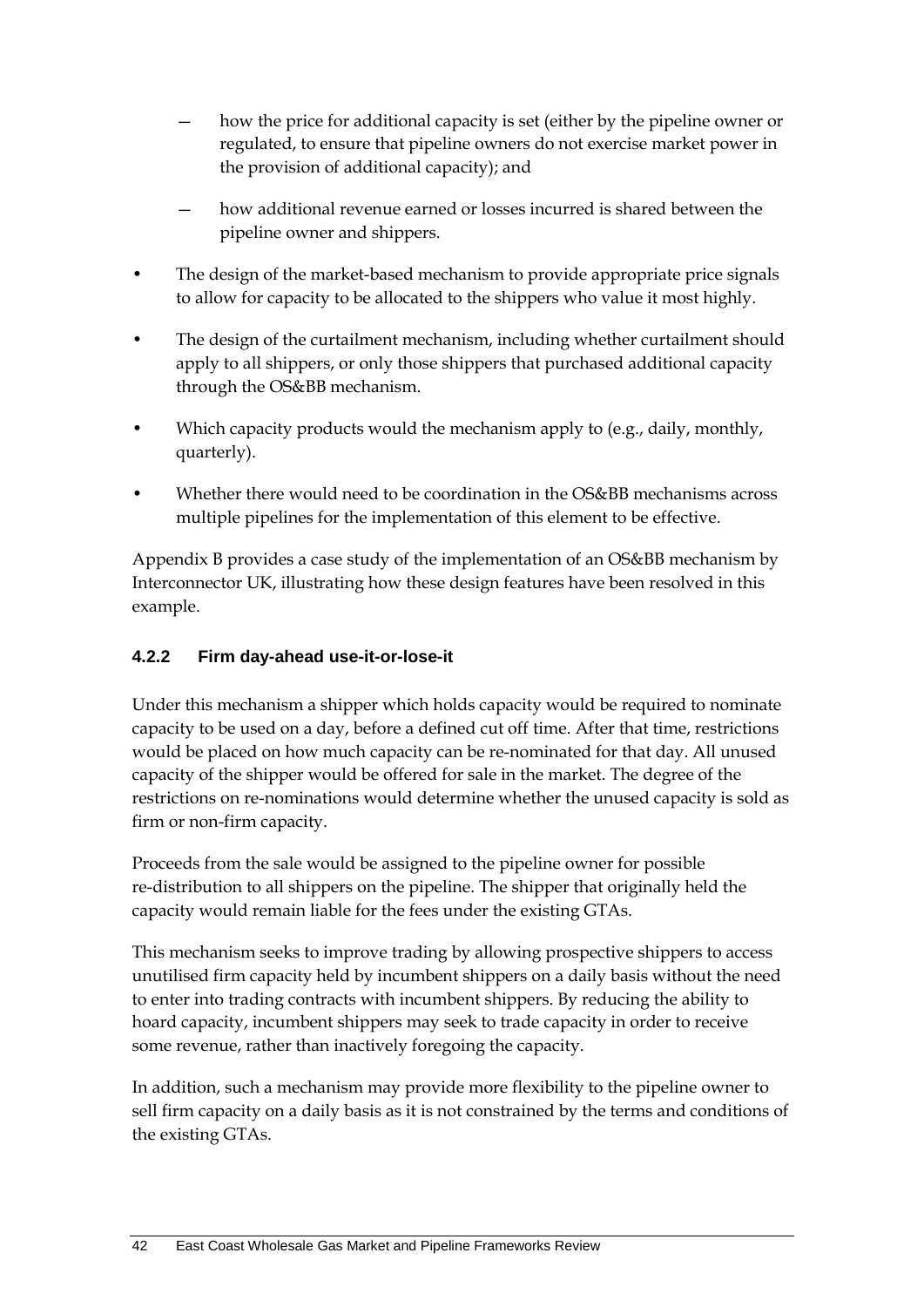#### **Considerations in applying this element to East Coast contract carriage pipelines**

A key consideration regarding this mechanism is how this would interact with existing nomination and re-nominations procedures in GTAs. If existing GTAs prevent capacity holders from re-nominating on a firm basis, then it would be no worse off under this mechanism. If, however, this mechanism places new restrictions on re-nomination rights, this could undermine existing capacity rights and reduce the flexibility of shippers, particular in their balancing needs.

As with other capacity reallocation mechanisms, this mechanism could also undermine incentives to underwrite new additional capacity. Through this mechanism, prospective shippers would be better able to access capacity on a pipeline without the long term commitment of a take-or-pay contract used to underwrite investment.

The amount of UIOLI capacity to be made available to the market would need to be determined. This might be calculated by the pipeline owner with reference to the difference between total available capacity and total nominations by the capacity holders.

Another consideration is how the revenue earned under this UIOLI service would be distributed. On pipelines subject to full regulation, the revenue might be shared between the pipeline owner and other shippers on the network. Further consideration is needed on whether for non-regulated pipelines it is appropriate for the pipeline owner to retain all the revenue from this mechanism, given that it may be able to price the released capacity higher than that expected in a workably competitive market. Typically, the capacity holder would not receive any share of the revenue. The capacity holder could either have used the capacity or sold it on to another user, but has chosen not to and therefore would not be rewarded for such inaction.

How the pipeline owner makes available any returned capacity (eg, through a bulletin board) will determine the effectiveness of this mechanism. Therefore this mechanism should be considered alongside other solutions aimed at regulating pipeline owners capacity allocation procedures (for example, as discussed in section 4.1.2).

#### **4.2.3 Long-term use-it-or-lose-it**

Shippers who systematically underutilise their contracted capacity would be required to surrender a defined proportion of firm capacity back to the pipeline owner for resale to another shipper.

The capacity product relates to medium or long-term firm contracted capacity that is unused by the capacity holder and therefore is different to day ahead UIOLI. The underutilised capacity is generally determined through a retrospective review of flow and usage patterns, often on an annual or seasonal basis. Proceeds from the sale would be assigned to the pipeline owner for possible re-distribution to all shippers on the pipeline.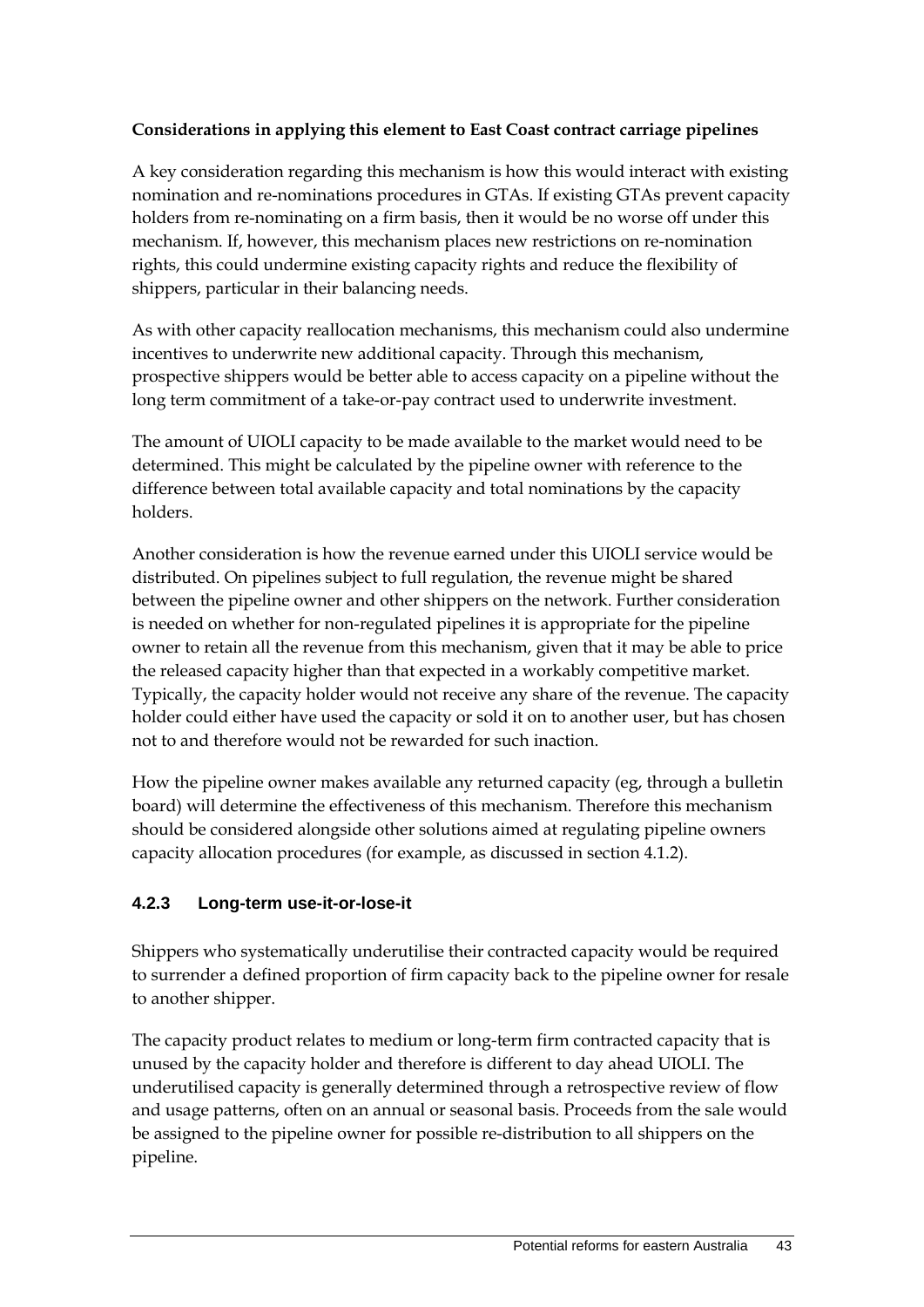The long term use-it-or-lose-it mechanism therefore attempts to free up contracted and unutilised capacity that shippers fail to release, enabling existing infrastructure to be better utilised.

This mechanism might also provide an incentive for capacity holders to attempt to sell any unused capacity before they potentially lose the capacity under such a mechanism, stimulating further liquidity in the capacity market.

### **Considerations in applying this element to East Coast contract carriage pipelines**

There are a number of questions to address when considering how to design a potential longer term use-it-or-lose-it mechanism for eastern Australian pipelines. These include:

- How to measure under-utilisation of capacity and at what threshold should trigger this mechanism. In the EU, this mechanism is triggered when the shipper's average deliveries are less than 80 per cent of their capacity over a 12 month period.
- Whether the surrender of the capacity is automatic if the threshold is triggered or where there is an assessment process to determine whether it is reasonable to require the holder to surrender the capacity (for example, for risk management purposes).
- The governance around any assessment.
- Whether the capacity holder would only be required to surrender the capacity if there is demand for firm capacity from other shippers.
- How the pipeline owner would make available any returned capacity to the market (for example, through the mechanism discussed in section 4.1.2), and whether the price of that capacity would need to be regulated.
- If the funds from reselling the capacity are returned to all shippers, there is the possibility that a material share of the revenue would be returned to the original holder if that holder accounts for a large share of volumes on the pipeline. In such circumstances, it may be sensible for the rules to prevent any distribution of revenue to the original capacity holder.

An effective monitoring and reporting framework would be essential in order to ensure that any long term use-it-or-lose-it scheme can function effectively. Pipeline owners would need to continuously assess the capacity usage by capacity holders and report the information to regulatory authorities.

As with other mechanisms which involve the compulsory redistribution of capacity, there may be investment incentive implications, as discussed in sections 4.2.1 and 4.2.2.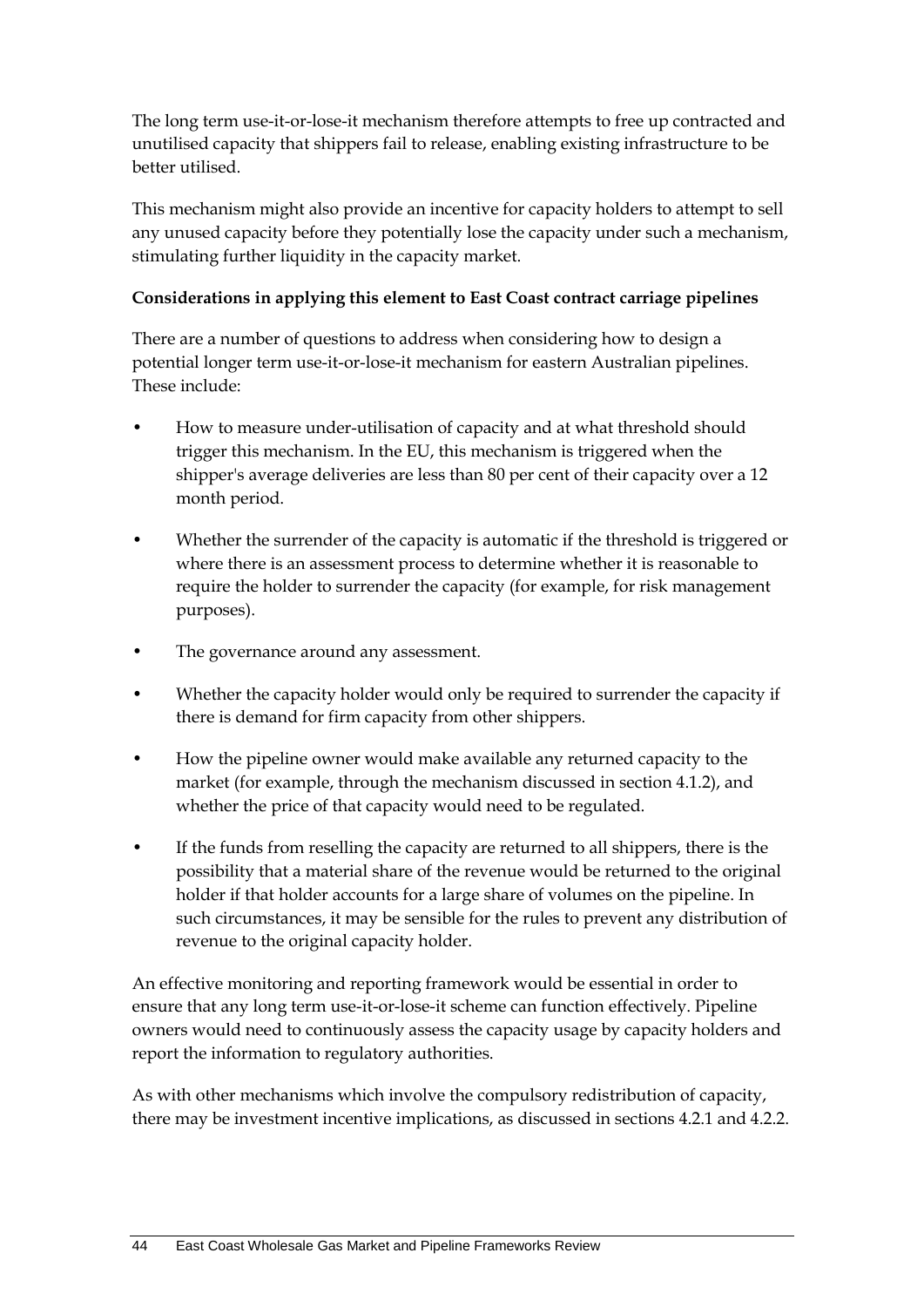#### **4.2.4 Prohibit contractual provisions in GTAs which limit capacity trading by pipeline owners**

As discussed in section 2.2.1, contractual provisions in contracts may be limiting pipeline owners' ability or incentive to enter into capacity trades.[71](#page-52-0) We understand that such provisions can include:

- a direct prohibition on the pipeline owner selling capacity to another party;
- most favoured nation provisions, whereby foundation shippers are entitled to the prices offered by the pipeline owner to other shippers; and
- provisions that require the pipeline owner to rebate some or all of the revenue it receives from the sale of capacity to third parties back to the capacity holders.

Prohibiting these provisions may help make 'as available' capacity available to the market, but would not necessarily alter the availability of unallocated, firm capacity offered by pipeline owners.

#### **Considerations in applying this element to East Coast contract carriage pipelines**

Similarly to standardising GTA contracts, the issue of how to address provisions in existing long term contracts may be challenging. Altering existing contracts affects the risk and value to the counter-parties. Possible approaches to address this issue include:

- allowing a transitional period to remove any prohibited provisions; and
- grandfathering existing arrangements, but prohibiting any newly entered into contracts from containing such provisions.

## **4.2.5 Reserve capacity for short term trades**

-

A fixed proportion of the total capacity on a pipeline (for example, 10 per cent) would not be allowed to be sold as medium or long term firm capacity (for example, greater than six months) and must instead be reserved for sale in the short term.

By requiring pipeline owners to hold back some capacity that would be utilised to provide short term firm capacity, more competitive tension would be introduced between pipeline owners and shippers. This would limit the ability of capacity holders to hoard capacity. Capacity holders may then seek to sell their capacity (at a price competitive with the price of the reserved capacity) in order to recoup some value, further facilitating liquidity and competitiveness in the capacity market.

<span id="page-52-0"></span><sup>71</sup> It should be noted that many of the provisions in question may have been entered into at a time when capacity trading was not seen as a high priority for the shippers or pipeline owners. The contractual provisions may therefore not be an indication of market power on the part of either counter-party at the time of the capacity trade, but might just represent a historic feature of long-term capacity contracting.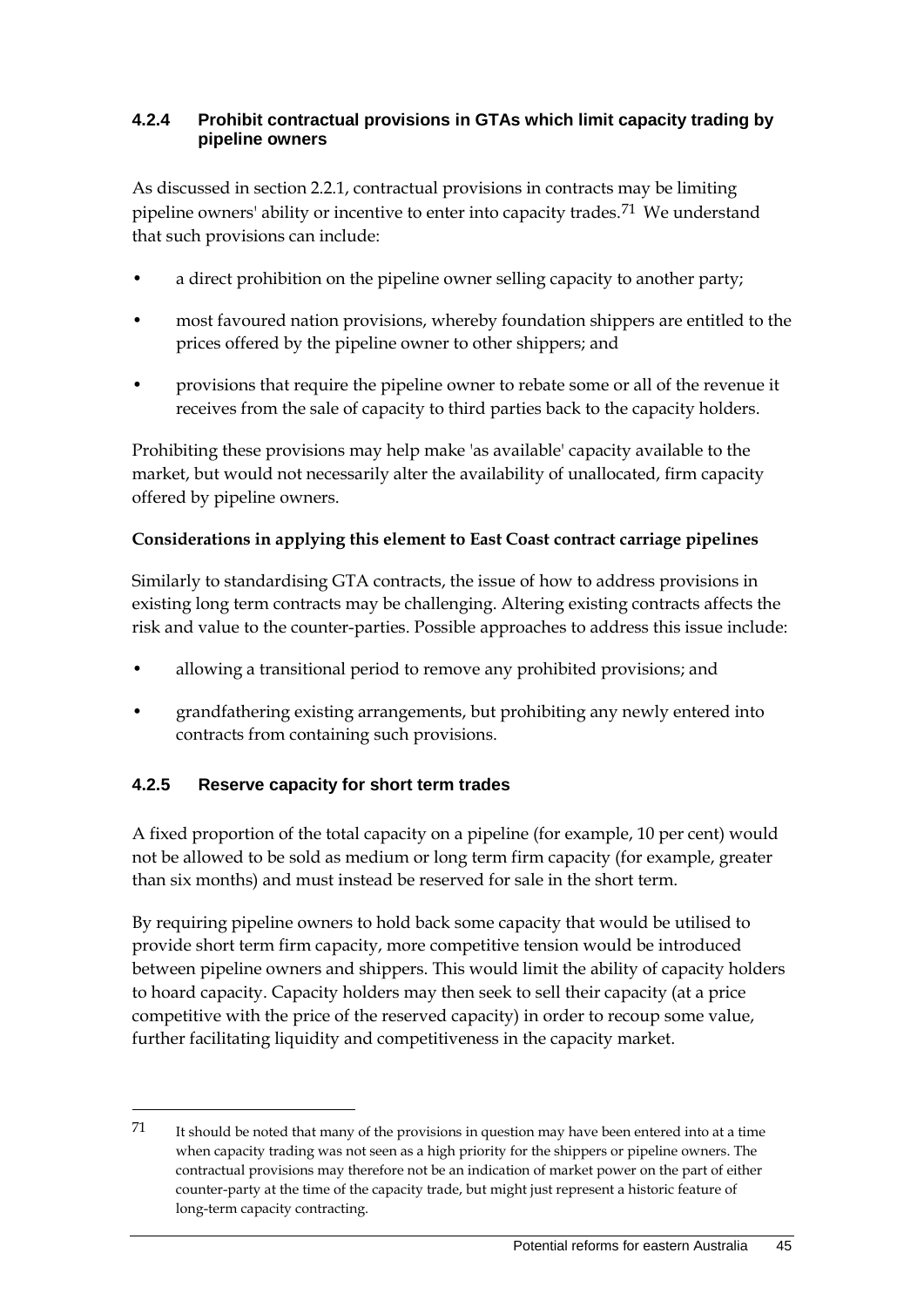#### **Considerations in applying this element to East Coast contract carriage pipelines**

There are a number of potential issues with regard to this element which would have to be considered:

- Under the current contract carriage arrangements, pipeline owners underwrite pipeline capacity through take-or-pay contracts. Under this element, only a proportion of capacity could be underwritten in this manner, with the remainder having to be funded by the pipeline owner, who then would seek to recover its costs through the sale of short term capacity under the proposed mechanism. This creates a risk for the pipeline owner that it is unable to recover its costs, and may undermine incentives for efficient investment.
- The impact of this risk on the regulated risk allowance used by the AER to determine prices for reference services on some covered pipelines.
- The effectiveness of the element, and possible negative consequences (such as for incentives for investment) may be highly dependent on the mechanism's parameters (eg, percentage and timeframe of reserved capacity) which would therefore have to be carefully chosen.
- Whether this element would apply only to yet-to-be developed capacity, or also to existing pipelines (which would entail changes to capacity holders' and pipeline owners' property rights).

#### <span id="page-53-0"></span>**4.3 Approach C – Improve the incentives of pipeline owners in facilitating access to capacity**

This approach seeks to address the issue of pipeline owners having insufficient incentives to facilitate access to capacity.

As discussed in Box 2.2, pipeline owners may have market power in the provision of both firm and as-available capacity. This has the potential to result in higher prices or poorer levels of service than would be expected in workably competitive markets.

Potential elements to address this issue are:

- changes to the economic regulation of pipelines; and
- prohibitions on contractual provisions in GTAs which limit capacity trading by shippers.

#### **4.3.1 Changes to the economic regulation of pipelines**

As noted in section 2.3.1, pipelines are currently subject to the gas third party access regime, which determines which pipelines are subject to economic regulation.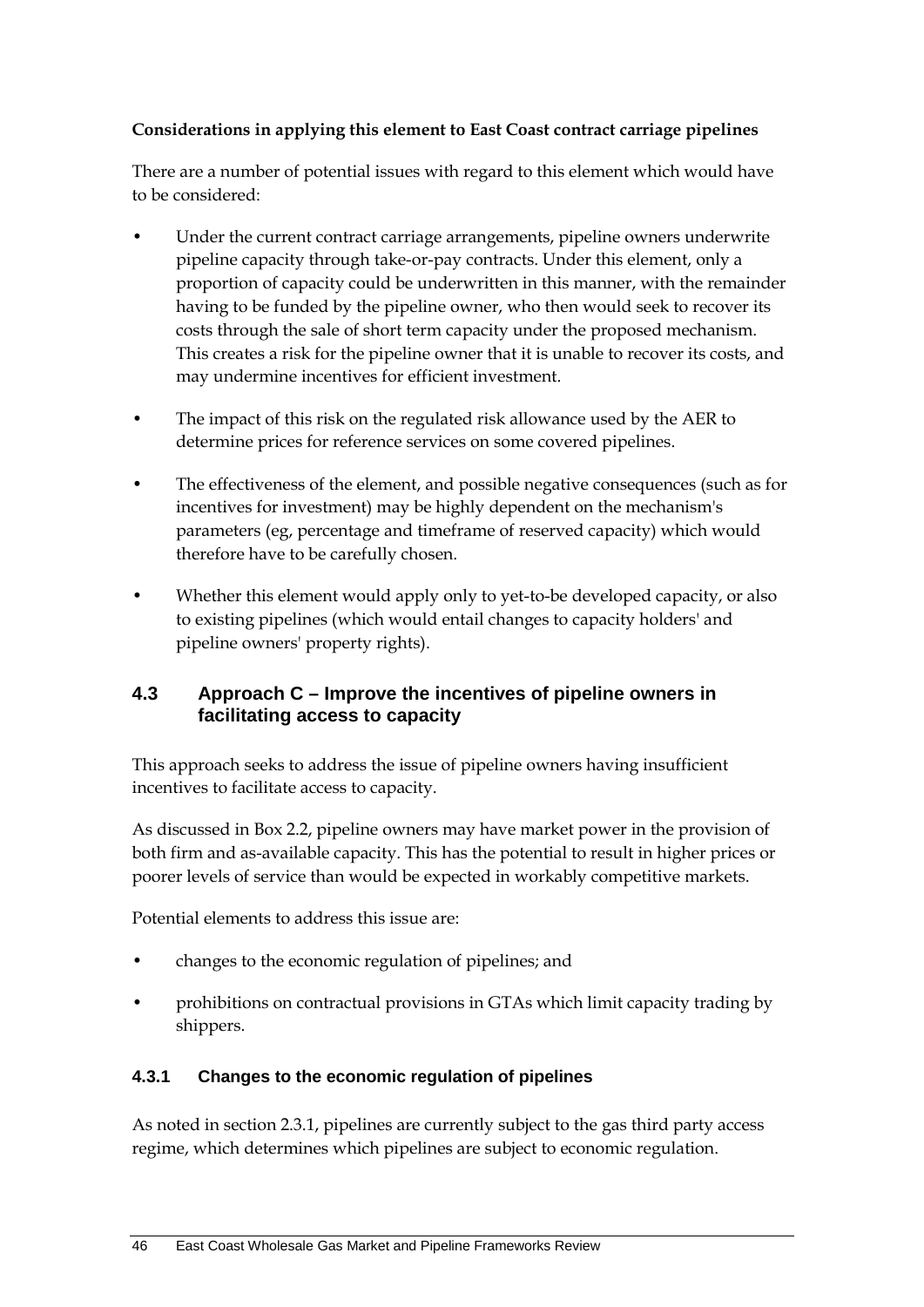Section [2.3](#page-23-0) outlined the Commission's preliminary analysis with regard to the gas third party access regime, and noted that while the regime may be fit for the purpose for which it was designed, it might not be targeted at other potential market failures in the gas transmission sector.

Amongst other things, these market failures can lead to the inefficient under-utilisation of transmission capacity if it is being offered for sale at monopoly prices. This can have detrimental effects on competition in the wholesale market.

These issues could be addressed by a regulatory regime that more directly considers whether a pipeline owner is, or could be, exercising market power in the provision of capacity. This might also improve the credibility of the threat of regulation on other pipeline owners.

Additional changes may also be warranted to the nature of economic regulation once this is applied to a pipeline. For example, currently, price regulation is typically only applied to a limited number of services (known as 'reference services') on covered pipelines. Expanding the number of services that price regulation applies to, so that non-firm services are also reference services for example, may better constrain pipeline owners' market power.

Furthermore, the economic regulation of prices may increase competitive tension between pipeline owners and shippers, reducing shippers' ability to hoard capacity. As noted in section 2.2.4, hoarding is facilitated by the pipeline owner having the ability, conferred by market power, to price capacity at monopoly prices, and hence not effectively compete with the shipper. Shippers engaged in hoarding may no longer be able to limit their competitors from entering upstream or downstream markets, as those competitors would be able to buy capacity at a regulated price.

#### **Overseas experience**

As noted in section [3.4,](#page-37-0) both the US and EU regulate the prices, terms and conditions of service on gas transmission pipelines. In the US, in instances where pipeline owners can demonstrate to FERC that it lacks market power, price regulation is not applied.

#### **Considerations in applying this element to East Coast contract carriage pipelines**

This regulatory change would be significant, and would require careful consideration.

Economic regulation is neither perfect at addressing the problems it is designed to address, nor costless. The extent to which efficiency losses would be remedied through the imposition of economic regulation on currently uncovered pipelines would need to be carefully considered, as would the costs of economic regulation, which include:

- the direct costs of regulation, such as administrative costs for both the regulator and regulated entity;
- the potential to alter the decision making of a regulated firm so that efficiency is compromised;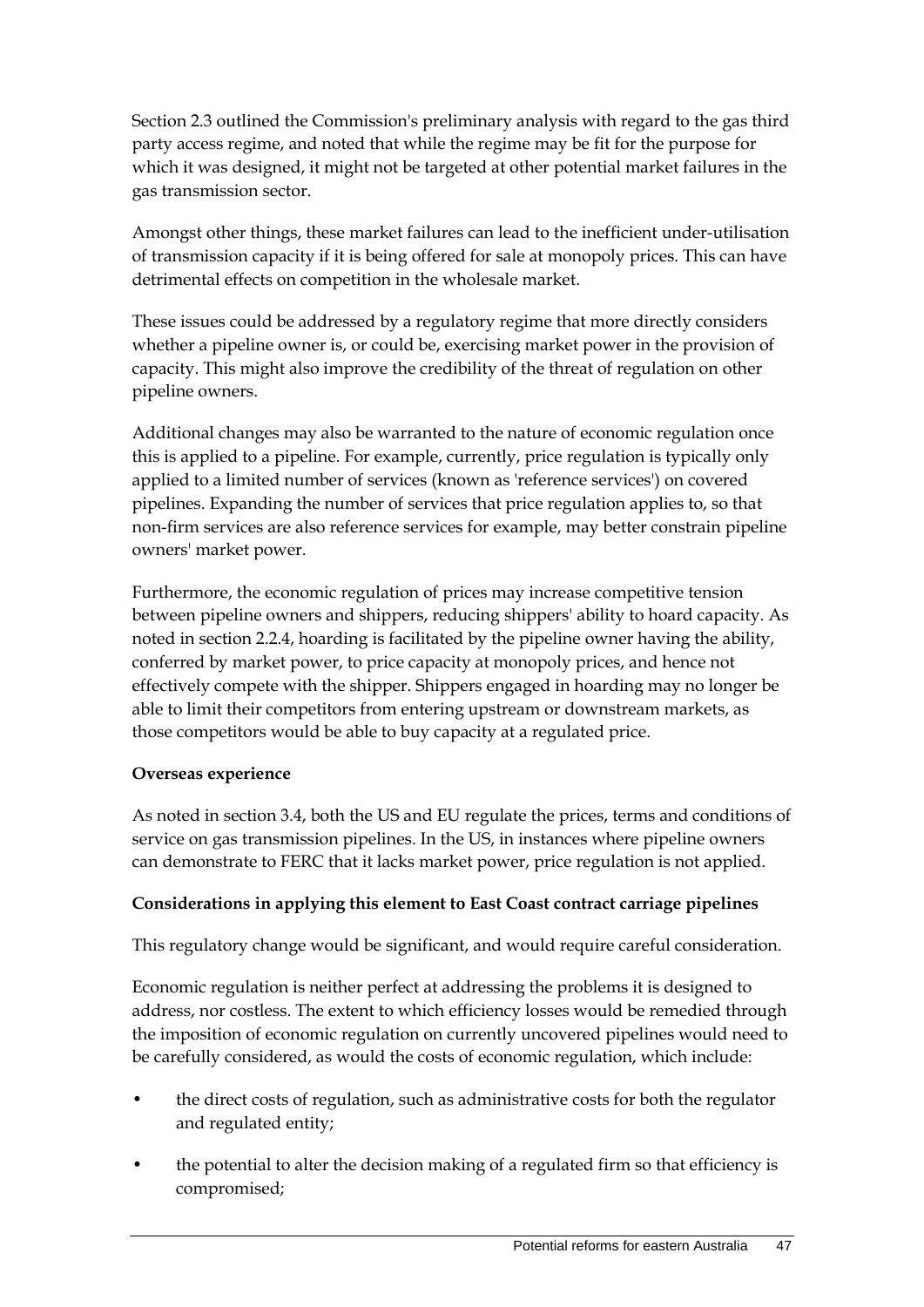- the potential to dissuade efficient investment or incentivise inefficient investment; and
- the potential to stifle innovation and competition where this is feasible.

Were changes to the test considered appropriate, a number of design features to the regulatory regime would also have to be considered:

- the specific design of the test, so that it appropriately balanced the benefits and costs of economic regulation;
- implementation and transitional issues, particularly with regard to greenfield pipelines which have already been granted 15 year coverage exemption determinations and existing contractual arrangements where prices have already been agreed by pipeline and shipper (and, typically, sunk investment made as a result);
- whether the ability to gain coverage exemption for 15 years remains appropriate;
- whether the changes to the coverage test would apply only to the transmission sector in eastern Australia (the focus of this review), given that the coverage test currently applies to both gas transmission and distribution pipelines across all of Australia;
- the governance of any new test; and
- whether the existing test, which focuses on the adverse effects that any misuse of market power by a pipeline owner may have on competition in markets upstream or downstream of the transmission infrastructure, rather than economic efficiency more generally, should remain in place in addition to the "new" test (eg, regulation could be applied to pipelines if they either meet the existing coverage criteria or the new criteria with regard to market power in the capacity market).

Furthermore, changes to the test may not necessarily imply a different outcome – any alternative test focussed more directly on market power mitigation may still result in a relatively low proportion of pipeline coverage, if actual instances of market power being exercised by pipeline owners are rare. In its Inquiry, the ACCC is considering whether there are instances of market power being exercised by pipeline owners.

While any change to the test would result in a divergence between the national access regime under Part IIIA of the *Competition and Consumer Act 2010* and the regulatory regime for the gas transmission sector, this may be appropriate given that the purposes of the two instruments would be different.[72](#page-55-0)

<span id="page-55-0"></span><sup>72</sup> The fact that the gas access regime was established separately to Part IIIA suggests that such divergences were contemplated, and that it was not considered appropriate to use Part IIIA directly.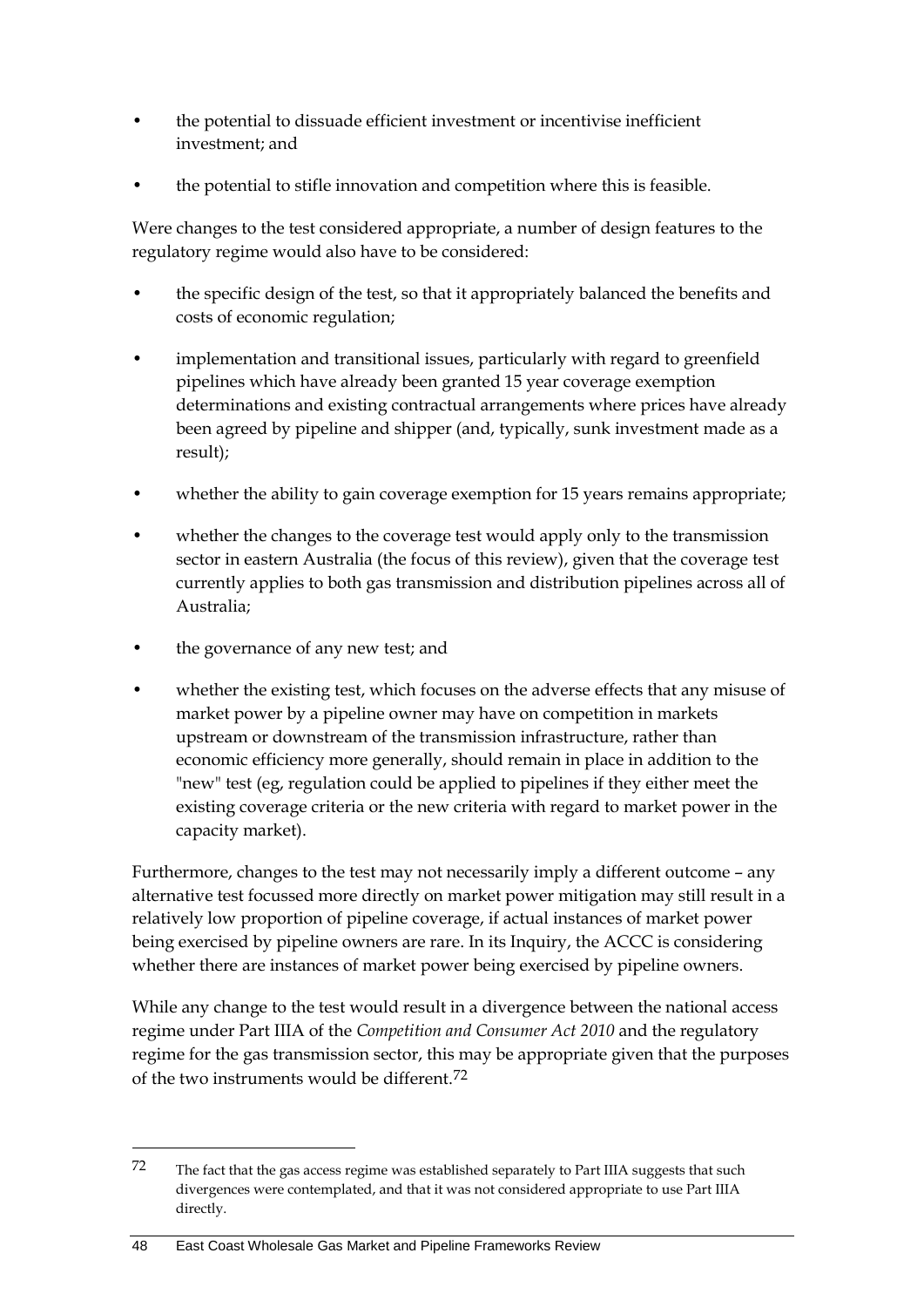Further consideration would also need to be given to whether other changes to the regulatory regime are appropriate, such as:

- whether the current use of either light or full regulation (as currently conceived) once a pipeline is covered is appropriate, or whether alternative regulatory approaches may be more appropriate; and
- which services should be reference services (including firm and non-firm capacity services), and under what terms and conditions for both pipeline and shipper.

#### **4.3.2 Prohibit contractual provisions in GTAs which limit capacity trading by shippers**

Similarly to the discussion in section 4.2.4, this would involve prohibiting any identified contractual provisions in GTAs, this time with a focus on those conferring market power to pipeline owners. These include:

- nomination cut-off times in GTAs that favour capacity sales by pipeline owners compared to sales by shippers that hold capacity;
- restrictions on a shipper's ability to change receipt and delivery points in GTAs (or to move MDQ or MHQ) between points);
- the requirement to negotiate allocation agreements at delivery/receipt points; and
- other fees and charges levied by pipeline owners that limit capacity trading.

Removing these provisions may also increase the value of the capacity product to prospective shippers, increasing the demand for the product, and hence facilitating trade. This may particularly be the case for provisions which limit the flexibility of receipt and delivery points for gas.

#### **Considerations in applying this element to East Coast contract carriage pipelines**

The most substantial consideration for this issue is that these provisions might be included in existing long term contracts. Again, possible approaches might include transitional periods or grandfathering.

A number of the existing provisions, such as restrictions on a shipper's ability to change receipt and delivery points in GTAs, may be based on technical requirements of the pipelines. As undertaken in the US, limiting these provisions may require independent arbitration of:

whether such provisions are required or preferable for the operational management of the pipeline; or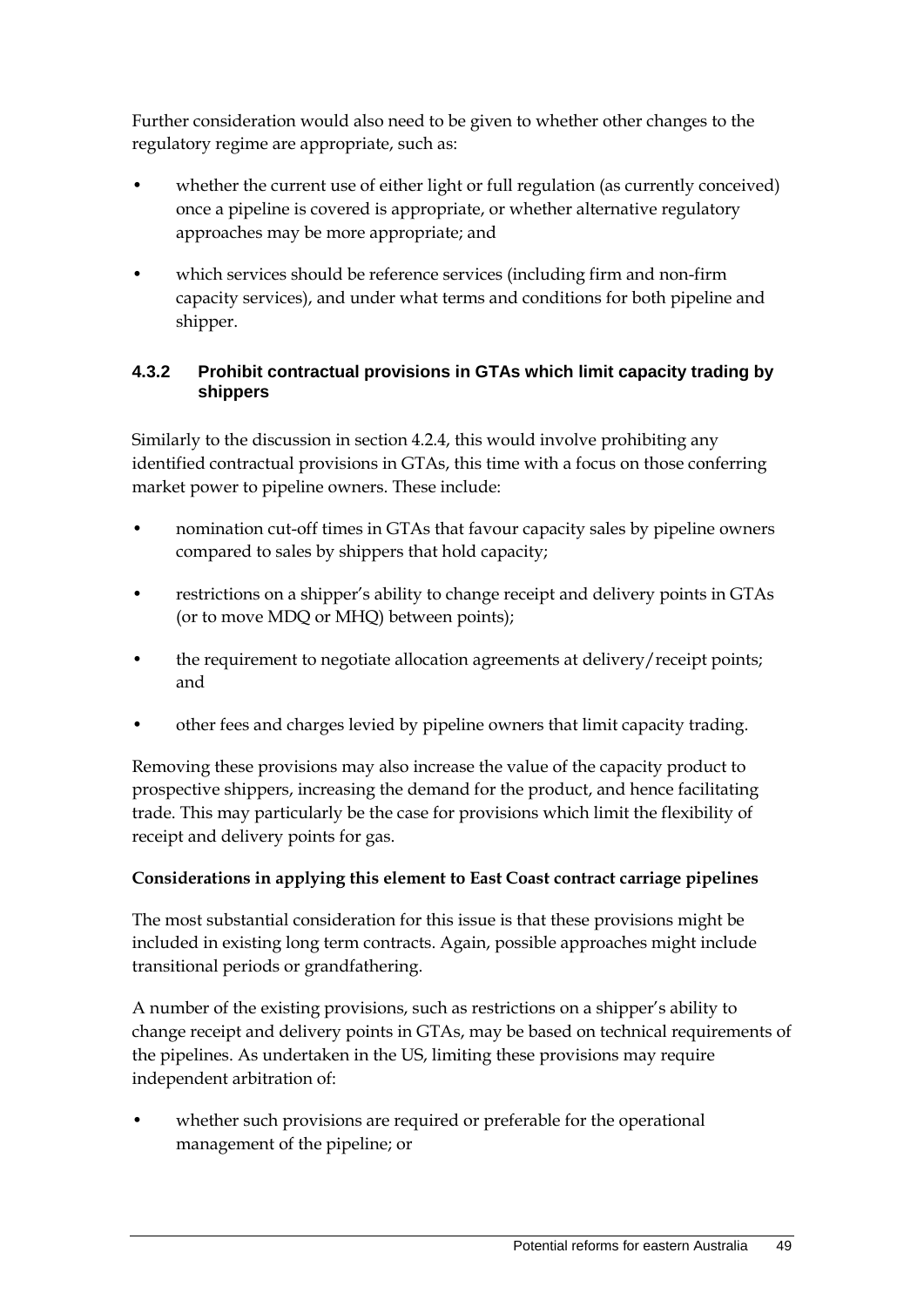• the appropriateness of alternative clauses or arrangements (such as grouping capacity into delivery zones or allowing shippers to offer point to point capacity on a segmented basis).

## <span id="page-57-0"></span>**4.4 Feedback**

The appropriate regulatory response to any of the identified issues not only depends on their current and likely future materiality, but also on the ability and likelihood of the market to respond in a timely manner without intervention. As a result, the Commission seeks feedback on

- whether the market is likely to respond to potential issues of transaction costs, or whether regulatory intervention such as Approach A (ie, facilitating trade) is warranted;
- whether approaches B and/or C are warranted in addition to, or instead of, Approach A in order to address issues in the incentives of incumbent shippers and pipeline owners to provide access; and
- specific elements within each approach, as well as any other suggested elements.

The Commission is particularly interested in stakeholder views on the potential for revising the regulatory regime so that this is more directly targeted at the potential sources of market failure in the gas transmission sector. Even if such a change resulted in no variation to pipelines' current coverage status, this would reduce the potential for market power issues arising in the future. The Commission welcomes feedback on whether it would be appropriate to further progress work in this area regardless of any market power currently being exercised in the sector.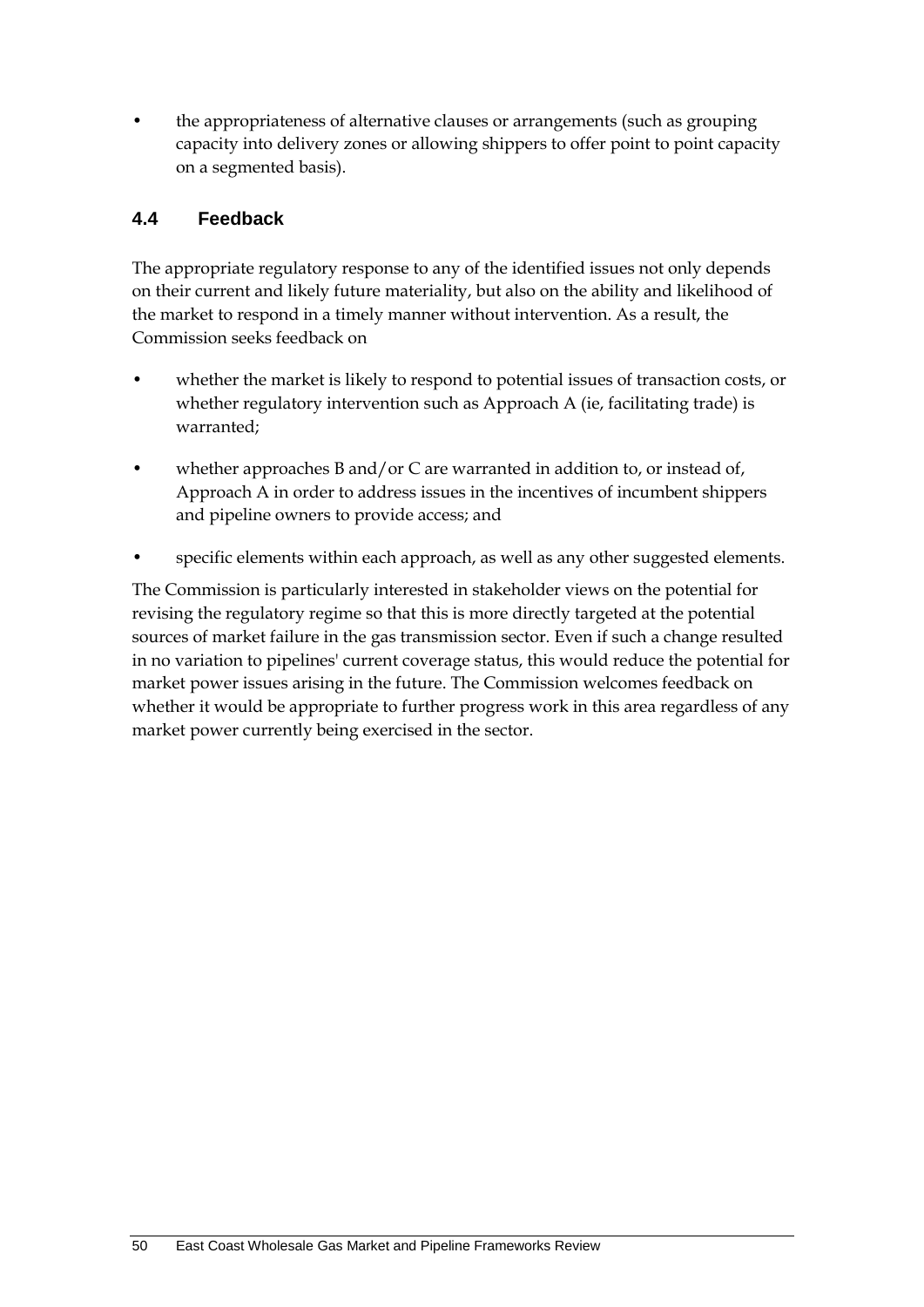## <span id="page-58-0"></span>**Abbreviations**

| <b>ACCC</b>               | Australian Competition and Consumer Commission |
|---------------------------|------------------------------------------------|
| <b>AEMC</b> or Commission | <b>Australian Energy Market Commission</b>     |
| <b>AEMO</b>               | Australian Energy Market Operator              |
| <b>AER</b>                | Australian Energy Regulator                    |
| CAM                       | <b>Capacity Allocation Mechanisms</b>          |
| <b>CMP</b>                | <b>Congestion Management Procedures</b>        |
| COAG                      | <b>Council of Australian Governments</b>       |
| <b>DTS</b>                | <b>Declared Transmission System</b>            |
| <b>DWGM</b>               | Declared Wholesale Gas Market                  |
| EBB                       | Electronic Bulletin Board                      |
| EU                        | European Union                                 |
| FDA UIOLI                 | Firm Day-Ahead Use-It-or-Lose-It               |
| <b>GTA</b>                | <b>Gas Transportation Agreement</b>            |
| IAA                       | <b>IUK Access Agreement</b>                    |
| <b>IAC</b>                | <b>IUK Access Code</b>                         |
| IUK                       | Interconnector UK                              |
| <b>LNG</b>                | liquefied natural gas                          |
| LT UIOLI                  | Long-Term Use-It-Or-Lose-It                    |
| <b>MDQ</b>                | maximum daily quantity                         |
| <b>MHQ</b>                | maximum hourly quantity                        |
| National Gas Law          | <b>NGL</b>                                     |
| <b>National Gas Rules</b> | <b>NGR</b>                                     |
| <b>NCC</b>                | National Competition Council                   |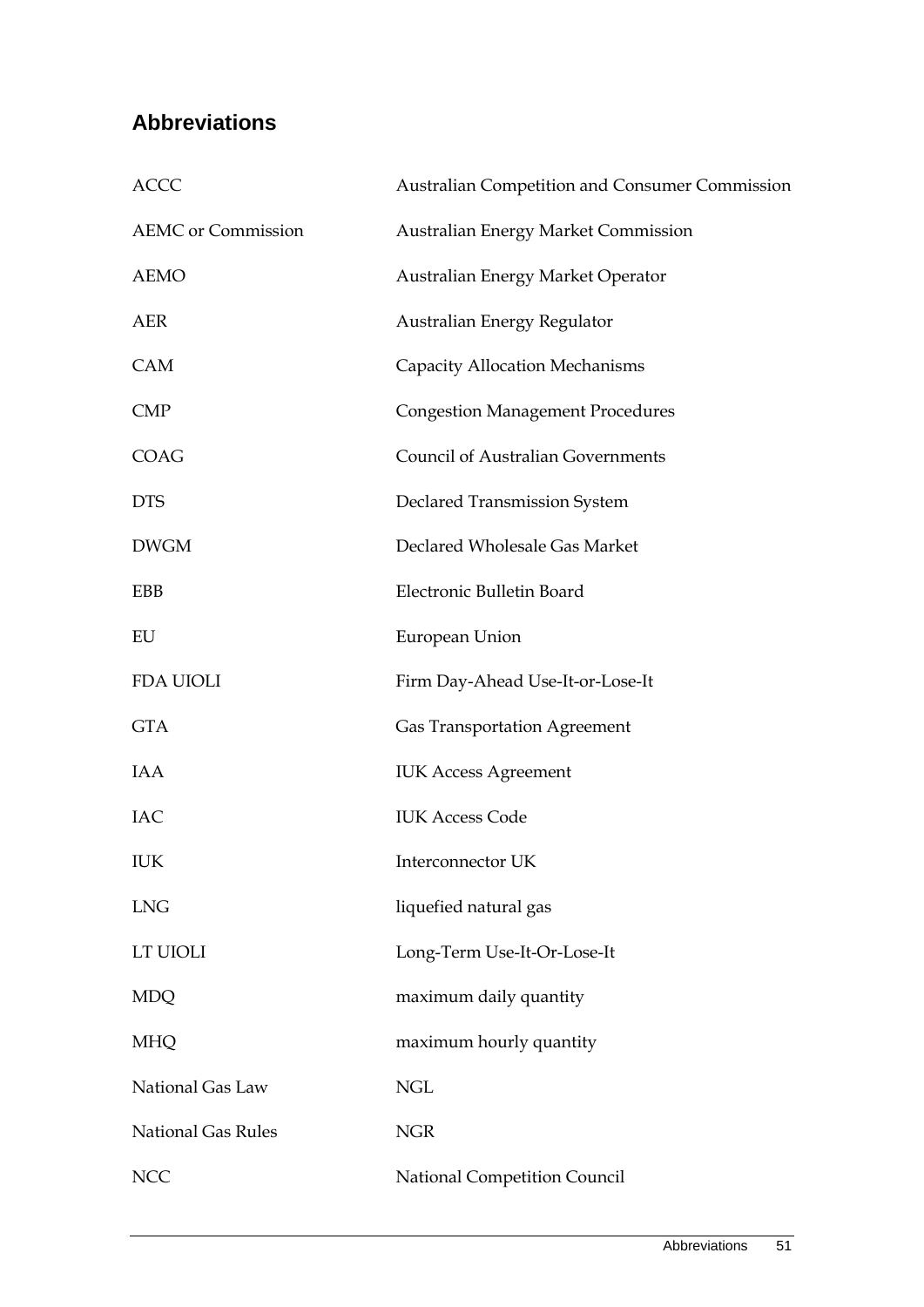| NGO                  | National Gas Objective              |
|----------------------|-------------------------------------|
| OS&BB                | Over-sell & Buy Back                |
| <b>RBP</b>           | Roma Brisbane Pipeline              |
| TSO                  | <b>Transmission System Operator</b> |
| <b>United States</b> | i is                                |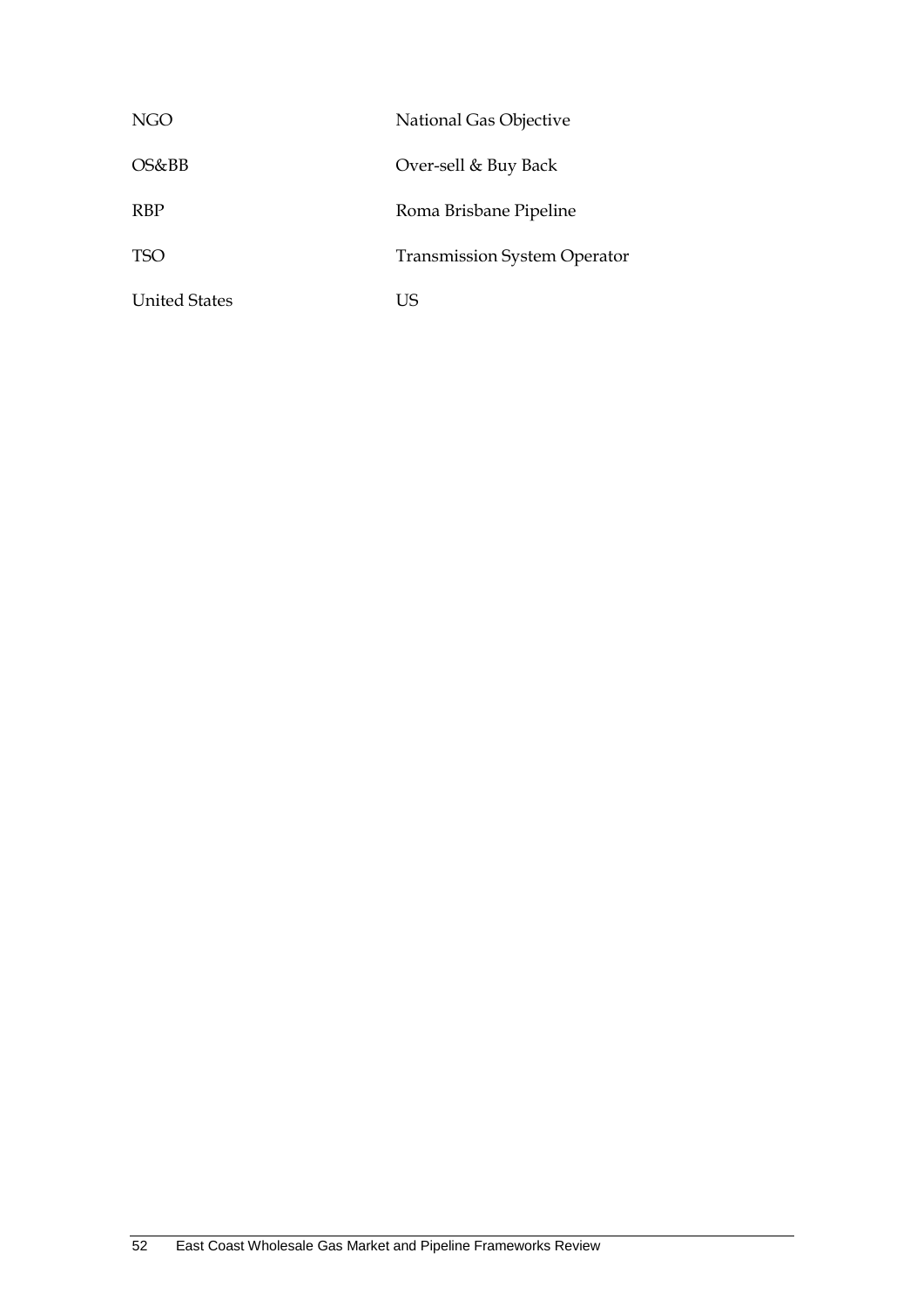# <span id="page-60-0"></span>**A Assessment Framework**

The purpose of this appendix is to outline the assessment framework that the Commission will use for both the East Coast and DWGM reviews. In providing advice to the Energy Council and Victorian Government, we will explain how our recommendations meet the assessment framework.

The assessment framework integrates the factors set out in both terms of reference that the AEMC must have regard to and articulates the relationship between them. High level principles that guide our market development and rule making work are also outlined, along with attributes that we consider are associated with a well-functioning, workably competitive gas market.

## <span id="page-60-1"></span>**A.1 Assessment framework structure**

In accordance with the terms of reference, the assessment framework is structured so that the single overarching objective guiding the AEMC is the National Gas Objective (NGO).

In applying the NGO, the AEMC will have regard to the Energy Council's Vision and Gas Market Development Plan. The Vision is a statement agreed by the Commonwealth, state and territory energy ministers setting out the high level direction that gas market development should take in Australia for the NGO to be achieved. The Gas Market Development Plan is a program of work currently underway that supports the Vision.

Sitting below the NGO and Vision are high level attributes that the Commission considers support the development of well-functioning, workably competitive markets and that are generally required for the NGO and Vision to be achieved. The relationship between the three aspects of the assessment framework is illustrated in Figure A.1, and each is discussed below.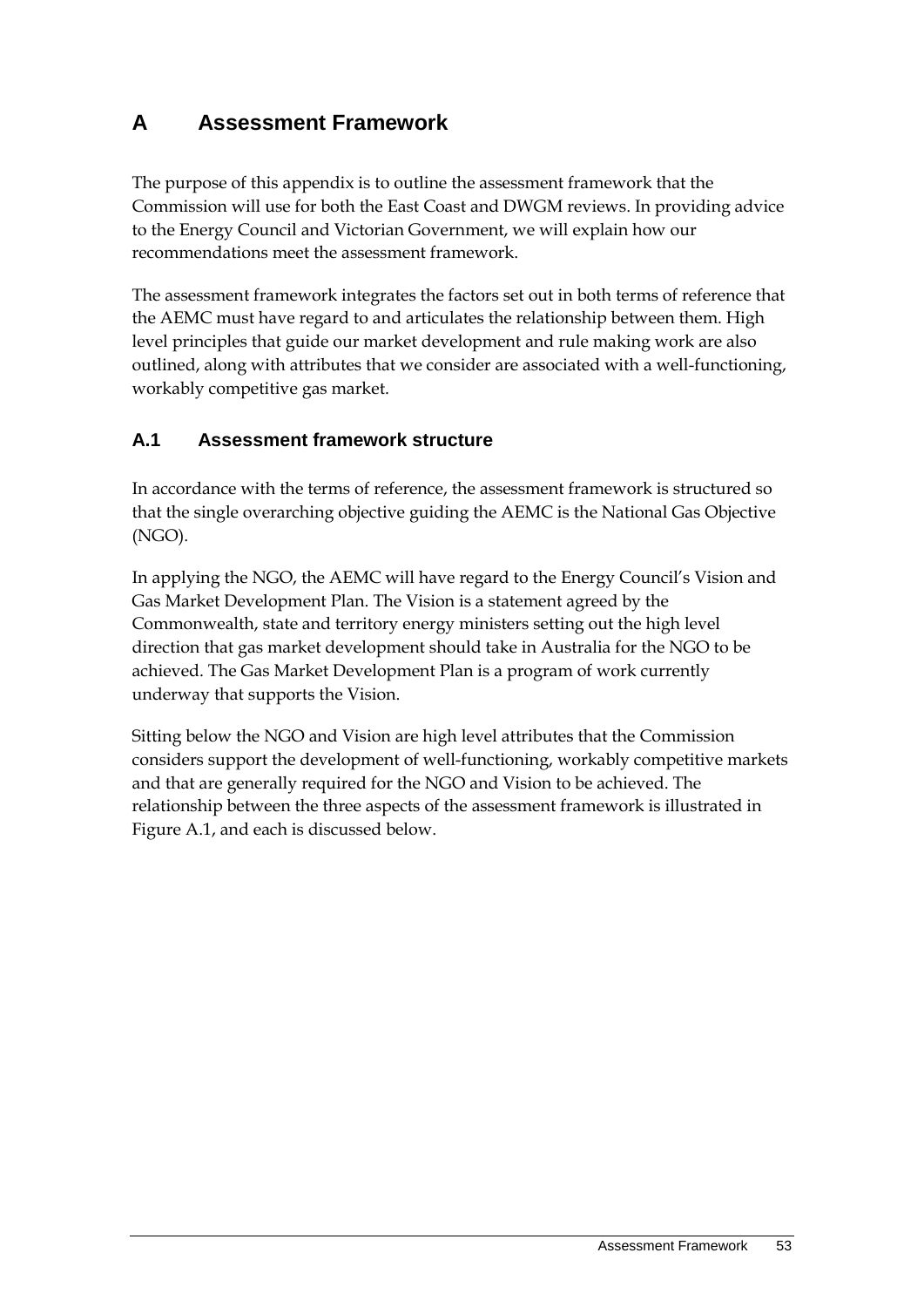



## <span id="page-61-0"></span>**A.2 National Gas Objective**

-

In accordance with the two terms of reference, the AEMC must have regard to the NGO in undertaking these reviews. The NGO is set out in section 23 of the National Gas Law and states:

"The objective of this Law is to promote efficient investment in, and efficient operation and use of, natural gas services for the long term interests of consumers of natural gas with respect to price, quality, safety, reliability and security of supply of natural gas."

The NGO is structured to encourage energy market development in a way that supports the:[73](#page-61-1)

- 1. efficient allocation of natural gas and transportation services to market participants who value them the most, typically through price signals that reflect underlying costs;
- 2. provision of, and investment in, physical gas and transportation services at lowest possible cost through employing the least-cost combination of inputs; and
- 3. ability of the market to readily adapt to changing supply and demand conditions over the long-term by achieving outcomes 1 and 2 over time.

<span id="page-61-1"></span><sup>73</sup> These three outcomes are commonly referred to as allocative, productive and dynamic efficiency, respectively.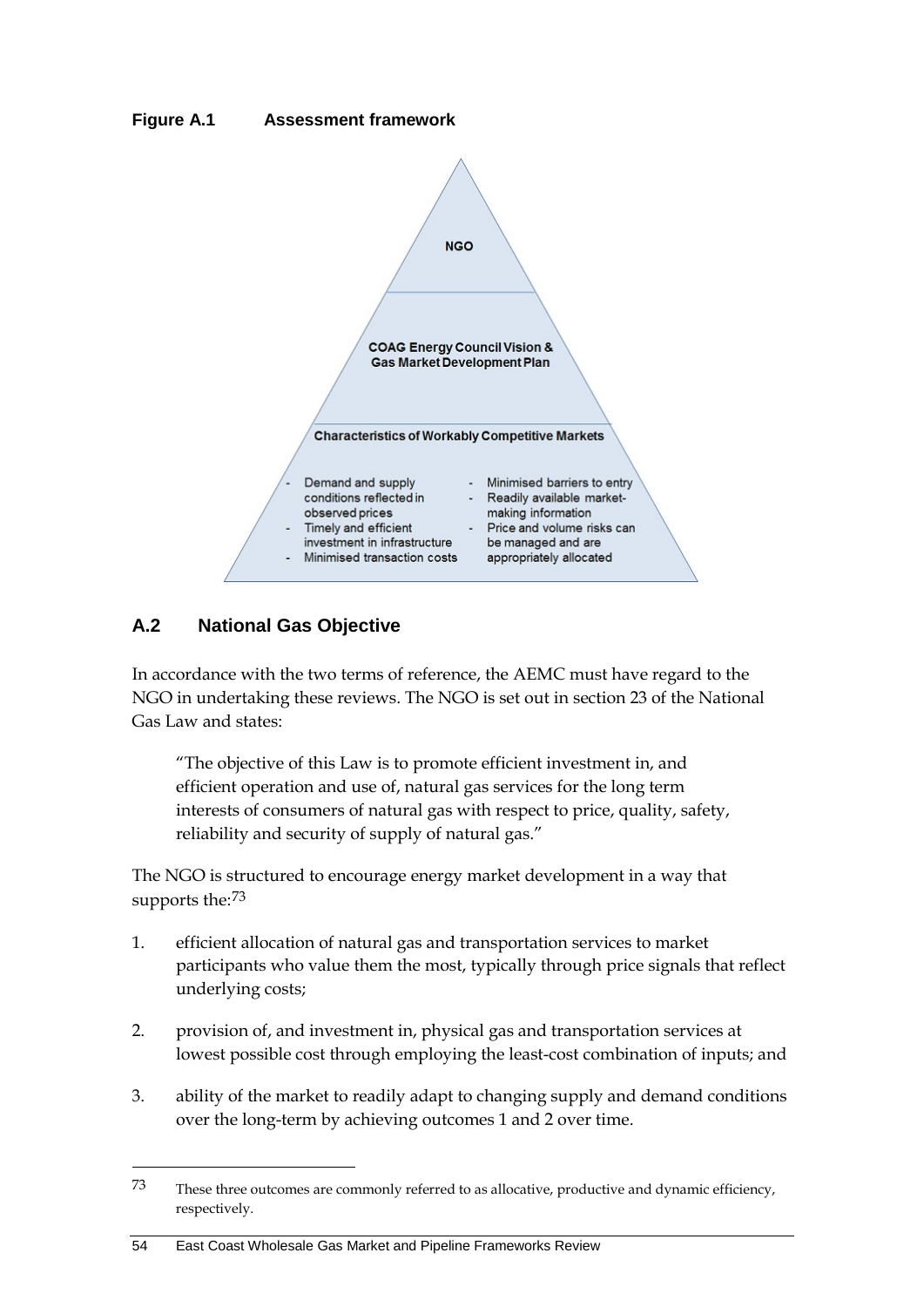The three limbs of efficiency described above are generally observable in a well-functioning, workably competitive market and together work to promote the long-term interests of consumers of natural gas.

In accordance with the NGO, the AEMC will take into account the long term interests of all consumers of natural gas throughout this review. The AEMC notes that there are numerous types of consumers of natural gas in the Australian economy, including: residential and commercial users; industrial and manufacturing users; gas fired generators; and LNG producers.

As with all rule changes and reviews, when applying the NGO we will have regard to the following set of high-level principles:

- competition and market signals will generally lead to better outcomes than centralised planning and regulation, as competing energy businesses have an incentive to meet consumers' needs efficiently;
- where it is required, regulation should be targeted, fit-for-purpose, provide incentives that attempt to imitate the outcomes of a workably competitive market, and involve regulatory costs proportionate to the materiality of issue that the regulation seeks to address;
- risk allocation and the accountability for investment decisions should rest with those parties best placed to manage them; and
- market and regulatory frameworks should be flexible and provide firms with a clear and consistent set of rules that allow them to independently develop business strategies and adjust to changes in the market. Frameworks should be resilient to changing supply and demand conditions, and patterns of flow, over the long-term.

These principles guide the direction of the recommendations stemming from these reviews towards achieving the NGO.

## <span id="page-62-0"></span>**A.3 Energy Council Vision and Gas Market Development Plan**

In accordance with the terms of reference, the AEMC must also have regard to the Energy Council's Vision for Australia's future gas market and Gas Market Development Plan. Specifically, the Energy Council has requested that this review consider the role and objectives of the facilitated gas markets on the east coast, and set out a road map for their continued development in order to meet the Energy Council's Vision for Australia's future gas market, which is as follows:[74](#page-62-1)

"The Council's vision is for the establishment of a liquid wholesale gas market that provides market signals for investment and supply, where responses to those signals are facilitated by a supportive investment and

<span id="page-62-1"></span><sup>74</sup> COAG Energy Council, *Australian Gas Market Vision*, December 2014, p. 1.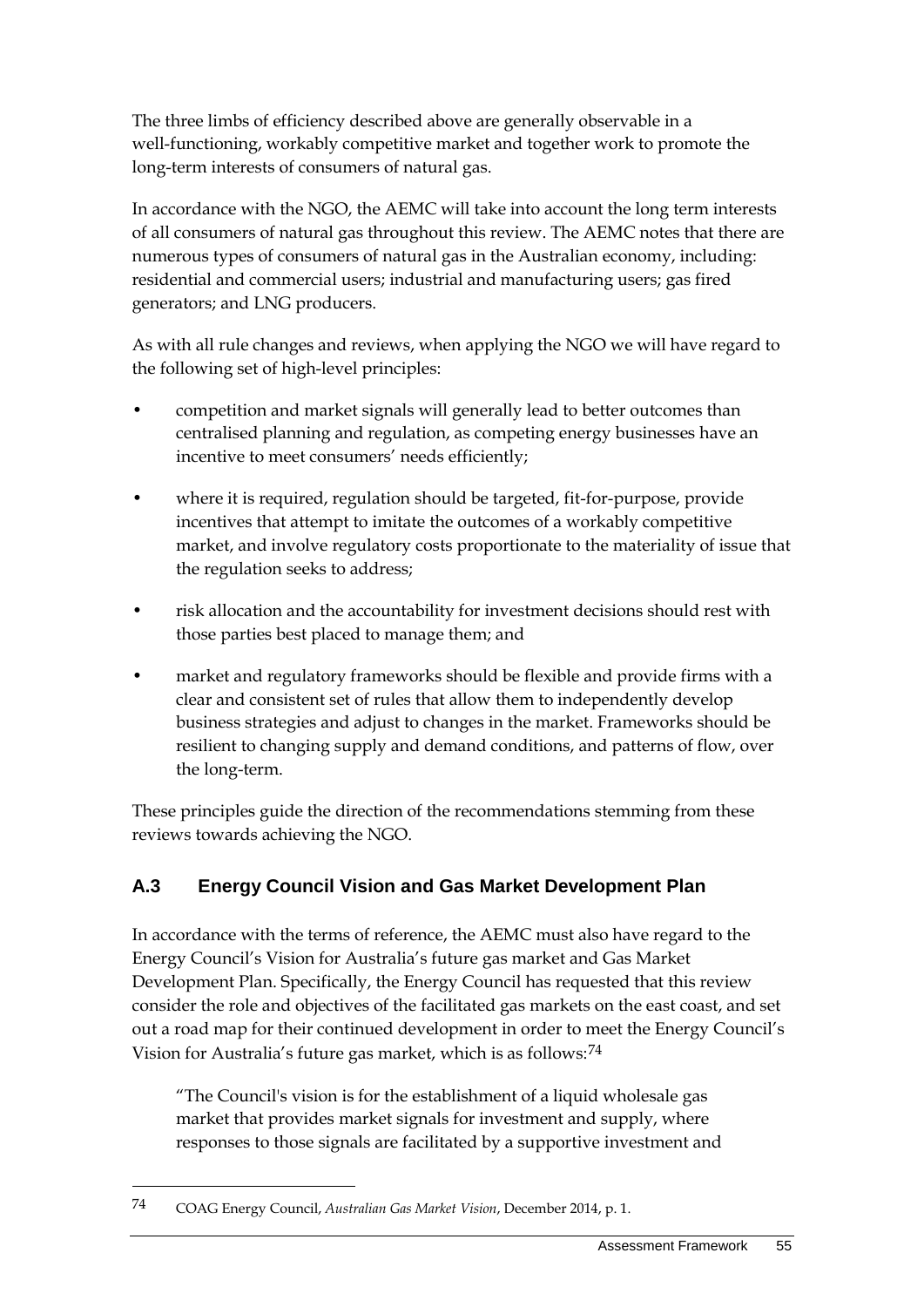regulatory environment, where trade is focused at a point that best serves the needs of participants, where an efficient reference price is established, and producers, consumers and trading markets are connected to infrastructure that enables participants the opportunity to readily trade between locations and arbitrage trading opportunities."

The Vision is underpinned by four broad policy work streams and related outcomes:[75](#page-63-0)

#### 1. **Encouraging competitive supply:**

- (a) Improvements to the regulatory and investment environment so that gas supply is able to respond flexibly to changes in market conditions.
- (b) A "social licence" for onshore natural gas development achieved through inclusion, consultation, improving the availability and accessibility of factual information relating to resources projects, and rigorous science to ensure that communities concerns are addressed.

#### 2. **Enhancing transparency and price discovery**:

- (a) Increased flexibility and opportunity for trade in pipeline capacity.
- (b) Competitive retail markets that will provide customers with greater choice and large users with enhanced options for self-supply and shipment.
- (c) Provision of accurate and transparent market making information on pipeline and large storage facilities operations and capacity, upstream resources, and the actions of producers, export facilities, large consumers and traders.

#### 3. **Improving risk management:**

- (a) Liquid and competitive wholesale spot and forward markets for gas that provide tools for participants to price and hedge risk.
- (b) Access to regional demand markets through more harmonised pipeline capacity contracting arrangements which are flexible, comparable, transparent on price, and non-discriminatory in terms of shippers' rights, in order to accommodate evolving market structures.
- (c) Harmonised market interfaces that enable participants to readily trade between locations and find opportunities for arbitrage and trade.
- (d) Identified development pathways to improve interconnectivity between supply and demand centres, and existing facilitated gas markets, which enable the enhanced trading of gas.

<span id="page-63-0"></span><sup>75</sup> COAG Energy Council, *Australian Gas Market Vision*, December 2014, pp. 2-5. We note that these four work streams are also stated in the *Gas Market Development Plan*, available at: http://www.scer.gov.au/workstreams/energy-market-reform/gas-market-development/

<sup>56</sup> East Coast Wholesale Gas Market and Pipeline Frameworks Review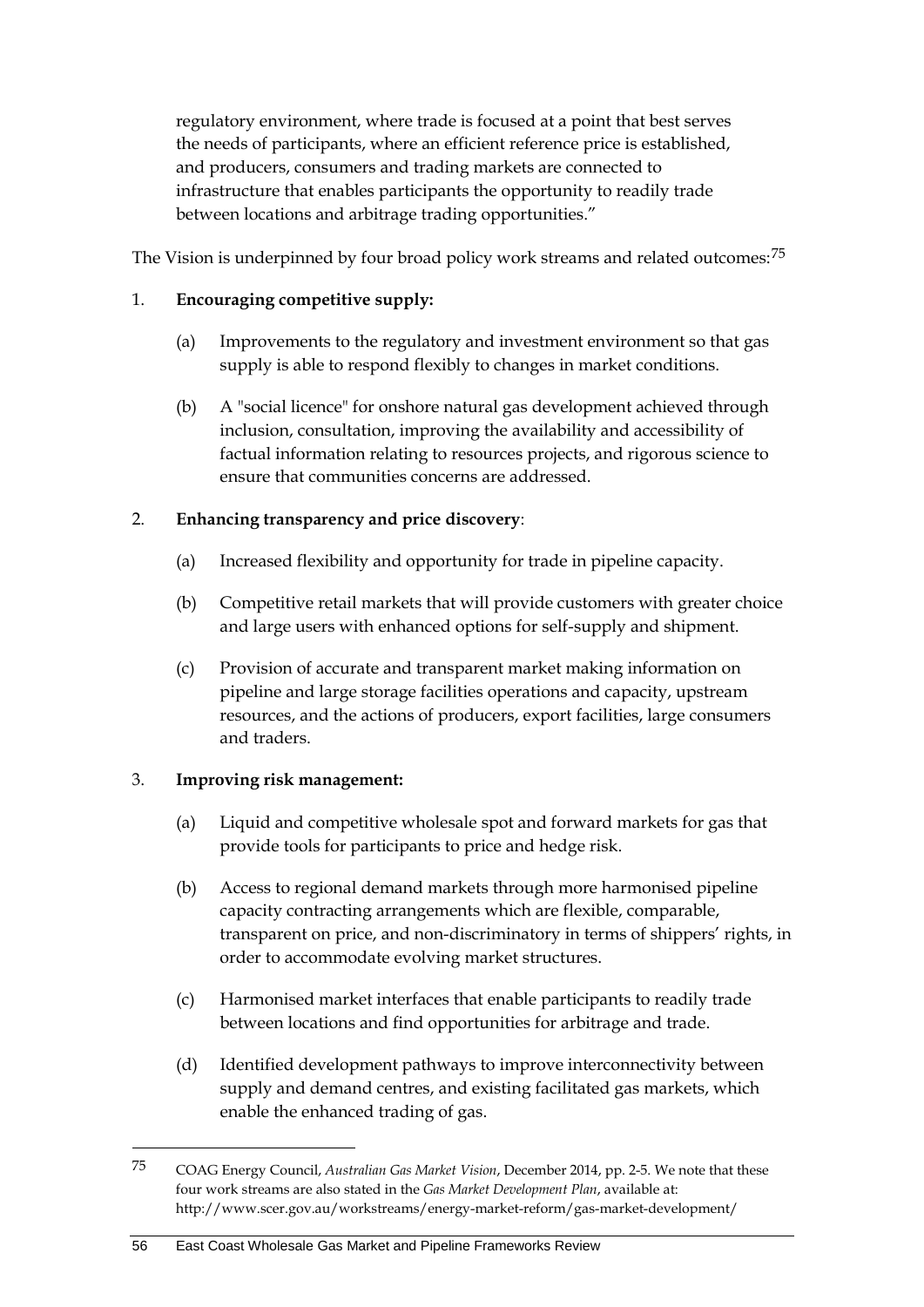#### 4. **Removing unnecessary regulatory barriers:**

(a) Regulation of gas supply and infrastructure is appropriate and enables participants to pursue investment opportunities, in response to market signals, in an efficient and timely manner.

While stream 1, "encouraging competitive supply," is largely outside the scope of the AEMC's reviews, it provides necessary context to our more thorough consideration of issues relating to streams 2 to 4.

Overall, the Vision provides the Commission with a high level policy statement to guide its analysis through the review. It does this by setting out the broad direction that gas market development should take in order to meet the NGO. The elements that make up the Vision can be considered the "means" of promoting the overarching objective – the NGO – through increasing the efficiency of the gas market, for the long term benefit of consumers of natural gas services.

## <span id="page-64-0"></span>**A.4 Characteristics of a well-functioning gas market**

While the NGO serves as the overarching objective and the Vision provides the high level policy direction, the AEMC is also guided by a number of attributes that represent well-functioning, workably competitive markets.<sup>[76](#page-64-1)</sup> These are:<sup>[77](#page-64-2)</sup>

- 1. Demand and supply conditions reflected in prices: markets participants should have access to a credible reference price reflective of underlying supply and demand conditions that usefully aids commercial decision making.
- 2. Timely and efficient investment in infrastructure: efficient additions to, and expansions of, infrastructure enable supply to meet demand while minimising the cost of excess capacity.
- 3. Readily available market information: efficient outcomes are likely to be achieved when participants (current and potential) have access to clear, timely and accurate information about prices and factors driving prices, such as supply and demand conditions.
- 4. Price and volume risks can be managed and are appropriately allocated: participants being able to manage operational risks to delivery of physical gas

<span id="page-64-1"></span><sup>76</sup> Application by Chime Communications Pty Ltd (No 2) [2009] ACompT 2, offers a "shorthand" description of workable competition which is "...a market with a sufficient number of firms (at least four or more), where there is no significant concentration, where all firms are constrained by their rivals from exercising any market power, where pricing is flexible, where barriers to entry and expansion are low, where there is no collusion, and where profit rates reflect risk and efficiency."

<span id="page-64-2"></span><sup>77</sup> We note that these build on factors previously identified and used by the AEMC and others. See, for example: K Lowe Consulting, *Gas Market Scoping Study*, A report for the AEMC, July 2013, p. 86; and: ESAA, *Assessment of the East Coast gas market and opportunities for long-term strategic reform*, Final Report, May 2013, p. 37.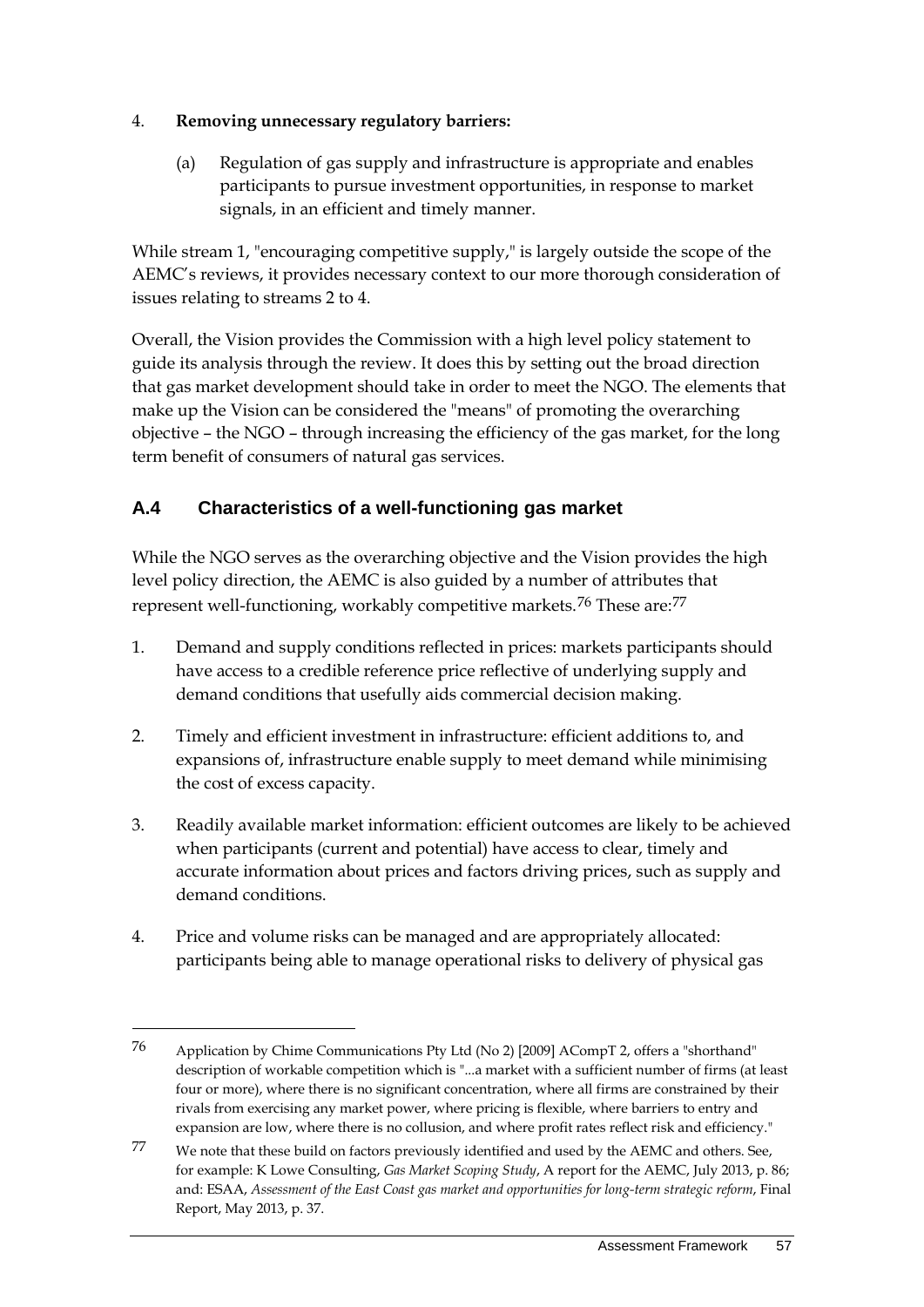while maintaining safe operating parameters, as well as being able to insure themselves adequately against financial risks.

- 5. Minimised barriers to entry: barriers to entry (and exit) can be a function of market structure, government regulation, industry-specific sunk costs or geography, and certain barriers have the potential to detract from the ability of markets to deliver efficient outcomes.
- 6. Minimised transaction costs: efficient transaction costs support timely and efficient investments in infrastructure and encourage competition.

These characteristics, if in place, would form a strong foundation for facilitated gas markets and transportation arrangements in eastern and southern Australia to promote the NGO and achieve the Energy Council's Vision.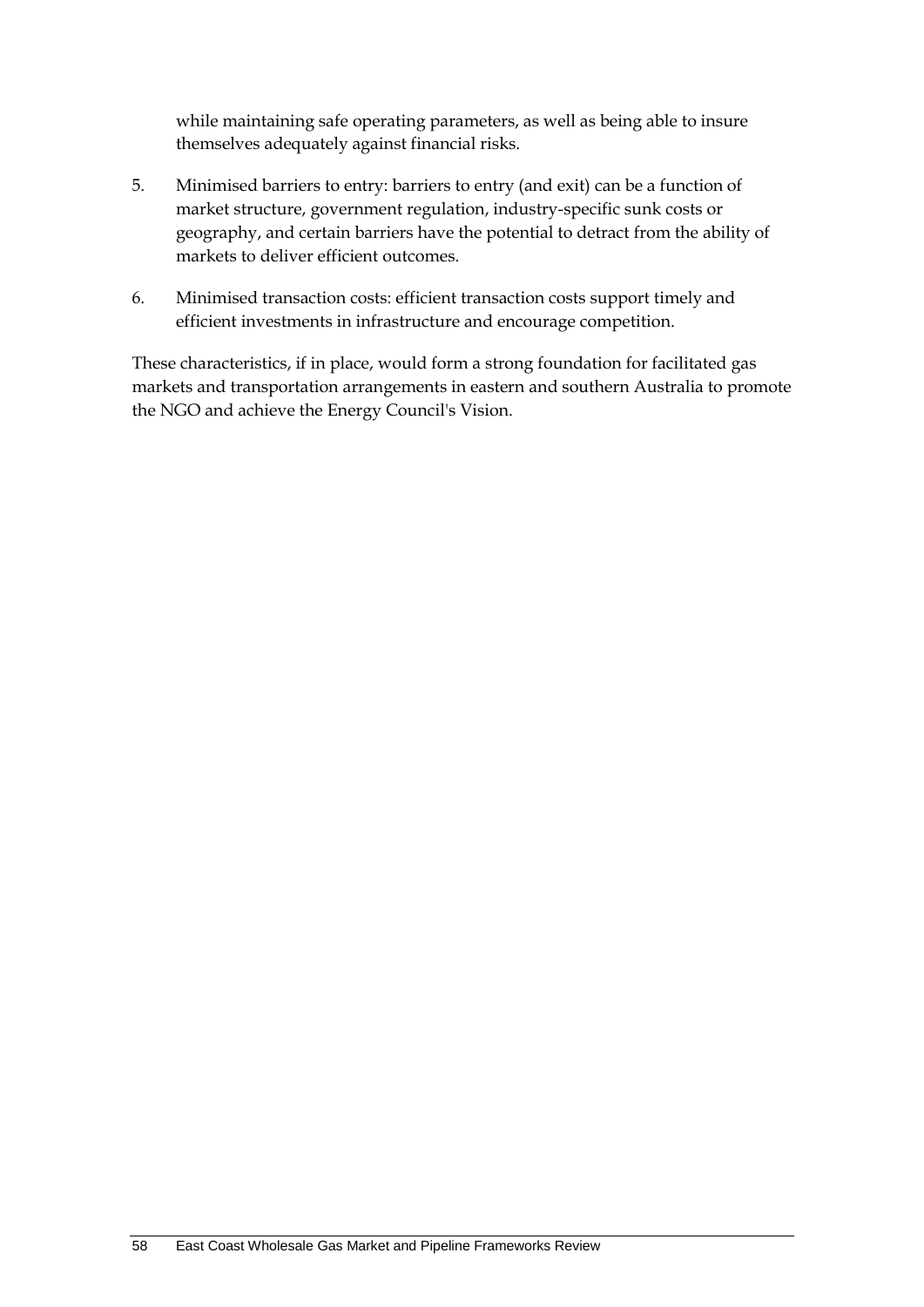## <span id="page-66-0"></span>**B Case study – Implementation of an Oversell and Buy Back mechanism by Interconnector UK**

Interconnector UK (IUK) owns and operates a gas transmission pipeline between Bacton (UK) and Zeebrugge (Belgium). The IUK pipeline therefore runs on a point-to-point basis, and unlike most gas transmission system operators (TSOs) in Europe, IUK is not subject to economic regulation. Consequently, IUK is more similar to most pipelines on the east coast of Australia than other European TSOs, which operate meshed networks with regulated entry and exit tariffs.

The IUK system, which commenced operations in 1998, comprises:

- a compression/reception terminal at Bacton in the UK with connections to the National Grid Gas transmission system (ie, the British TSO) and a major pipeline delivering gas from production facilities in the North Sea;
- a compression/reception terminal at Zeebrugge in Belgium with a connection to the Fluxys transmission system (ie, the Belgian TSO); and
- a 235 kilometre pipeline between the two terminals.

All of IUK's capacity is held by foundation shippers on 20 year agreements entered into in 1998. During the course of its operation, IUK has developed a number of mechanisms that make interruptible (non-firm) capacity available and enable parties other than the foundation shippers to access capacity via the secondary market.<sup>[78](#page-66-1)</sup>

Despite not being subject to economic regulation, IUK was additionally required by Ofgem and CREG (the UK and Belgian regulators, respectively) to implement the EU Congestion Management Procedures (CMP).[79](#page-66-2)

#### **New arrangements for accessing additional capacity**

-

In order to implement CMP, IUK introduced a new contractual framework, the IUK Access Agreement (IAA) and associated IUK Access Code (IAC). Under these arrangements, IUK can make additional capacity available on a day-ahead basis.<sup>[80](#page-66-3)</sup> This capacity stems from the application of three CMP mechanisms: Surrender of Capacity, Long-term Use It or Lose It and Oversell and Buy-back.[81](#page-66-4)

<span id="page-66-1"></span><sup>78</sup> Interconnector UK, *Consultation on the implementation of Congestion Management Procedures*, 30 April 2013, p. 2.

<span id="page-66-2"></span><sup>79</sup> The EU Third Energy Package, adopted in 2009, includes Regulation (EC) No 715/2009 which contains Congestion Management Procedures to be implemented by TSOs by 1 October 2013.

<span id="page-66-3"></span><sup>80</sup> As such, these arrangements operate in addition to, and separate from, the existing secondary market mechanisms which aim to allow parties to acquire capacity directly from existing shippers.

<span id="page-66-4"></span><sup>81</sup> IUK will implement the final element of CMP, the Firm Day-Ahead Use It or Lose It provisions, in July 2016. See: Interconnector UK, *Consultation on the new IUK Access Agreement and IUK Access Code for selling capacity made available through new congestion management procedures*, 10 October 2013, p. 4.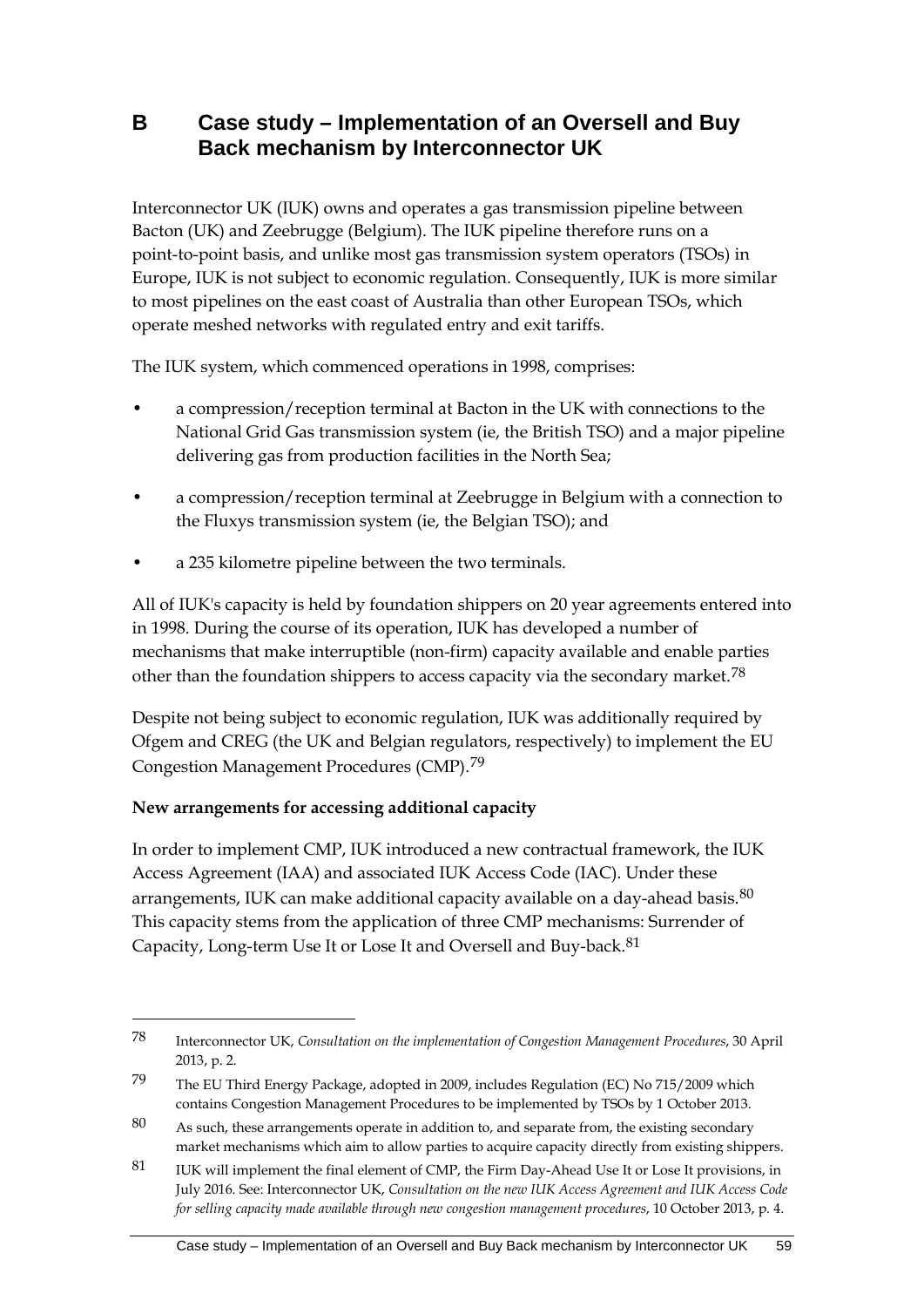Under the IAA, any party can become a shipper on the pipeline and seek to obtain the additional firm capacity available as the result of the application of these mechanisms. The resulting capacity product sold is for one day duration, purchased day-ahead via a pay-as-bid auction.[82](#page-67-0)

#### **Release of OS&BB capacity**

The OS&BB mechanism acts to make more capacity available (on a firm basis) than is technically available in the system, on the basis that aggregate nominations are unlikely to reach the physical capacity of the system.<sup>[83](#page-67-1)</sup> Consequently, a key element of the mechanism is the decision as to how much additional capacity should be released.

Under the IAA (which is approved by Ofgem and CREG), IUK determines if, and how much, OS&BB capacity is to be made available on a day-ahead basis. To do so, IUK uses a statistical scenario model which aims to "minimise the need for buy-back".[84](#page-67-2) When determining the day-ahead capacity, flow rates from the current day are used to forecast nominations.

As can be seen in Figure B.1, the amount of additional capacity released by IUK under the OS&BB mechanism is set in a way such that utilisation is forecast to still be less than 100 per cent. When day-ahead utilisation is forecast to be above 74 per cent, no additional capacity is released. Even where day-ahead utilisation is forecast to be less than 60 per cent, no more than 15 per cent additional capacity is released. IUK justifies not releasing capacity in excess of 75 per cent forecast utilisation on the basis that "shippers' nominations can change considerably within-day in response to events and/or pricing signals".[85](#page-67-3)

<span id="page-67-0"></span><sup>82</sup> Interconnector UK, *IUK Access Agreement Summary*, 10 October 2013, p. 6.

<span id="page-67-1"></span><sup>83</sup> Being a simple point-to-point pipeline, it is relatively straightforward to define capacity.

<span id="page-67-2"></span><sup>84</sup> Interconnector UK, *IUK Access Agreement Summary*, 10 October 2013, p. 6.

<span id="page-67-3"></span><sup>85</sup> Interconnector UK, *IUK Access Agreement Summary*, 10 October 2013, p. 6.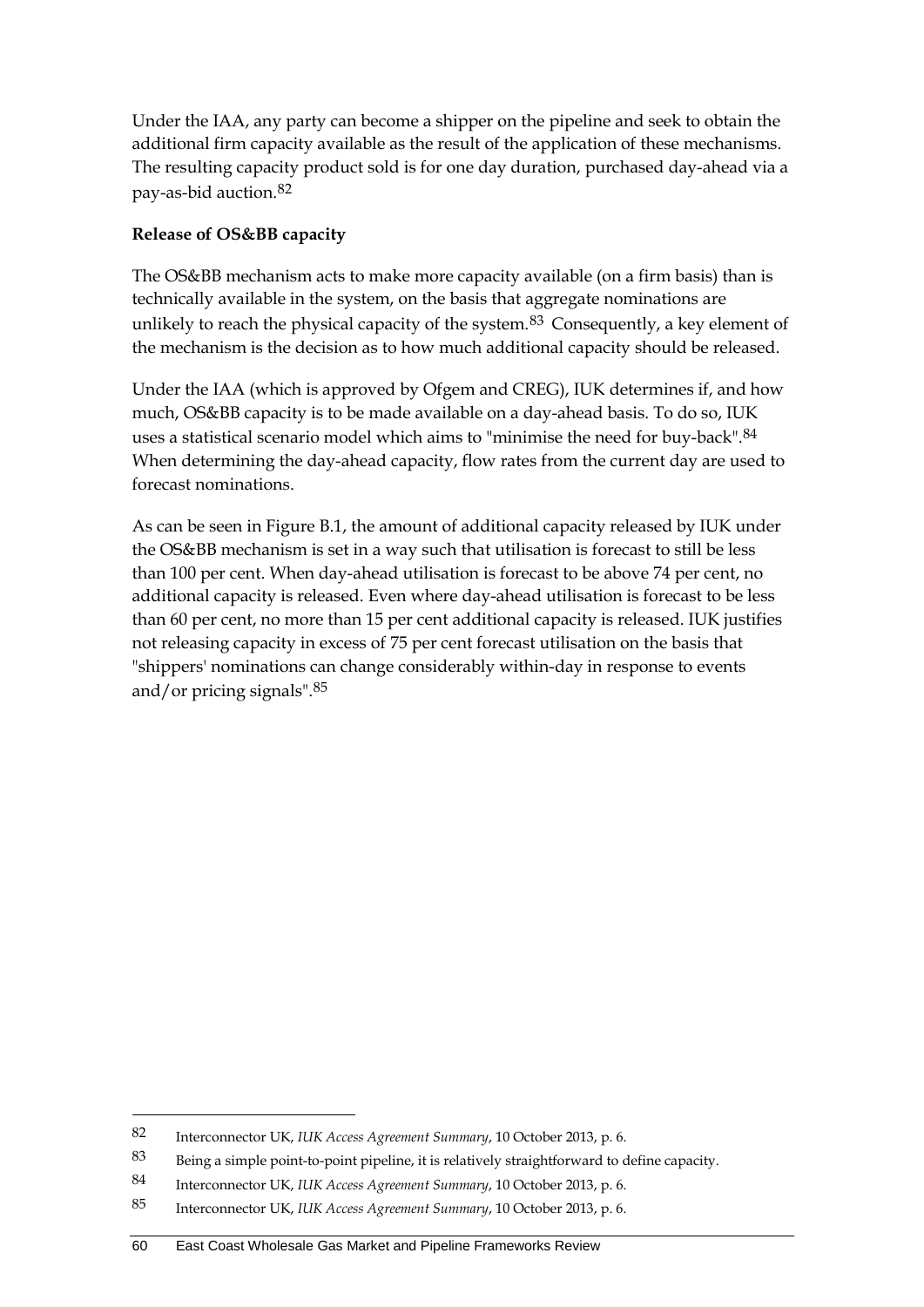**Figure B.1 Determination of capacity released under OS&BB**



Source: Interconnector UK, *IUK Access Agreement Summary*, 10 October 2013, p. 7.

The additional capacity made available under the OS&BB scheme is sold through a pay-as-bid auction, with the highest bids being accepted first. In the case of over-demand with bids at the same price, then quantities are pro-rated.<sup>[86](#page-68-0)</sup>

Bids at the auction are subject to a reserve price set by IUK in accordance with its charging methodology. Although not subject to economic regulation, the charging methodology is transparent and approved by Ofgem and CREG. The reserve price is calculated from the average cost of capacity derived from IUK's financial statement.<sup>[87](#page-68-1)</sup>

#### **Operation of buy-back mechanism**

-

If aggregate nominations on the day exceed (or are predicted to exceed) the physical capacity of the system, and capacity has been sold through the OS&BB scheme, IUK initiates a buy-back process.[88](#page-68-2) IUK determines the quantity of capacity to be bought back to reduce aggregate nominations to within physical capacity, and publishes a notification of the buy-back required.

Under the buy-back process, all shippers (not just those purchasing capacity under the OS&BB scheme) are invited to offer capacity, which is bought by IUK through a pay-as-bid auction. IUK accepts offers of capacity in order of price, starting with the lowest offer until the required buy-back volume is met. A maximum price is applied to

<span id="page-68-0"></span><sup>86</sup> Interconnector UK, *IUK Access Agreement Summary*, 10 October 2013, p. 13.

<span id="page-68-1"></span><sup>87</sup> Essentially the sum of construction and operating costs, divided by capacity. See: Interconnector UK, *Charging Methodology Statement related to the IUK Access Agreement and IUK Access Code for Gas Year Starting 1 October 2014*, Issue 1 - Sep 2014, p. 4.

<span id="page-68-2"></span><sup>88</sup> Interconnector UK, *IUK Access Agreement Summary*, 10 October 2013, p. 10.